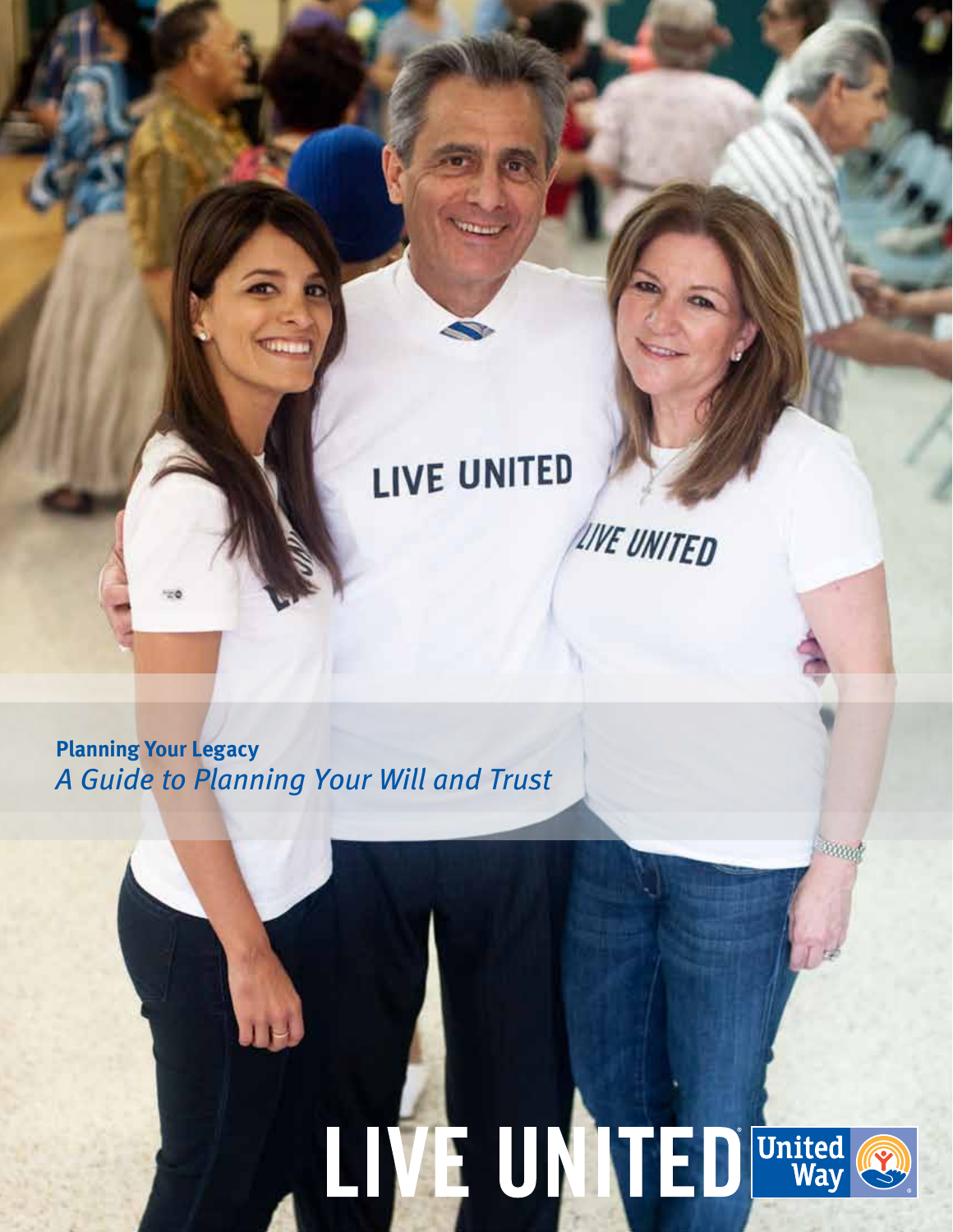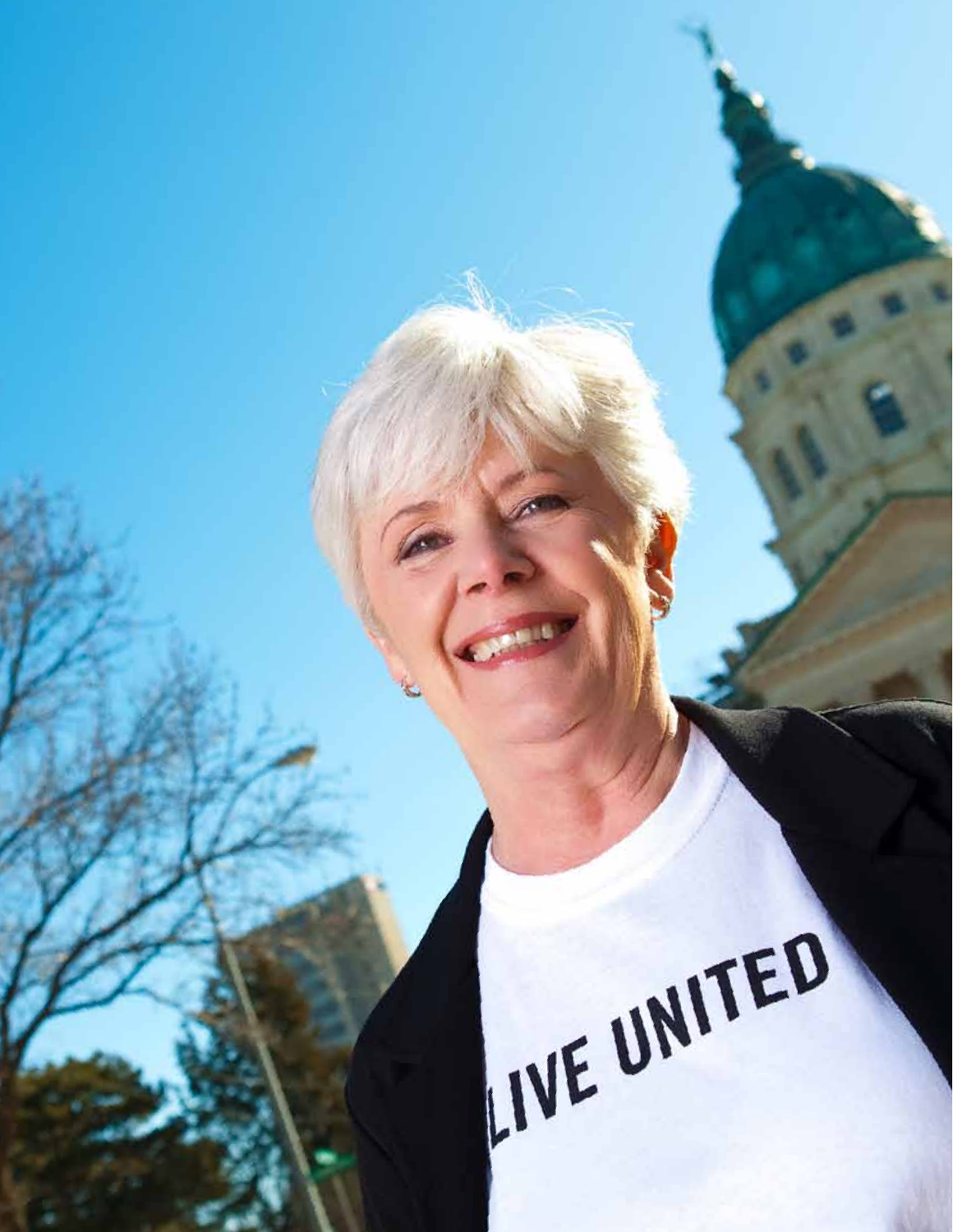# **Planning for the Future**

### **A Guide to Planning Your Will and Trust**

A person may work 40 years to accumulate assets and spend 10 to 20 years conserving that accumulation, but often take two hours or less to plan for distribution of the assets. Through good planning, a wonderful chapter in the book of your life can be completed. However, too many times there has been little planning or sometimes no planning and the last chapter is burdensome for family members.

This guide is designed to help you move forward with a plan that writes a very good chapter in the book of your life. Through proper planning, the legacy of love and care that you leave for your family and friends can be encouraging and even inspiring. We will show you in this document how to update your estate plan with a will and also make plans for your potential medical decisions.

A *Guide to Planning Your Will and Trust* is designed to encourage you to think about how you want your assets to be distributed at death and to assist you in gathering the information your attorney will need. With this guide, the process will be much easier and less expensive while fulfilling your desires for friends and family.

### **Three Steps to a "Sleep Well" Plan**

- **1. Complete the Will and Trust Guide.** Plan to spend two or three sessions completing this guide. It may take you two to three hours.
- **2. Transfer the guide to an attorney.** He or she will review your plan, prepare your will and any other needed documents. (We will help you find a qualified attorney if you desire.)
- **3. Sign your will and other documents.** After reviewing the documents prepared by your attorney, sign them and rest well knowing that you have provided for those you love.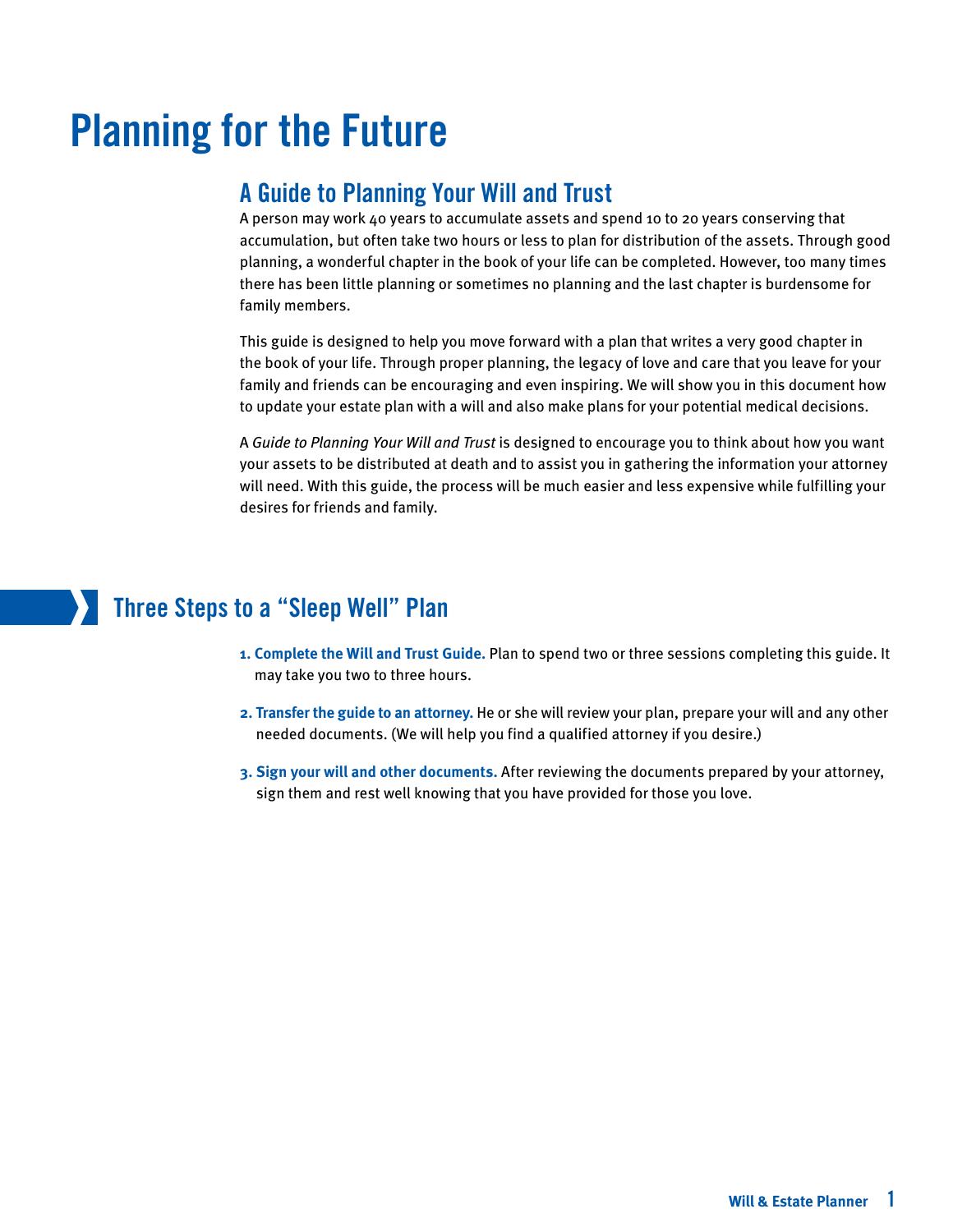### **Introduction**

 $\bm{\Sigma}$ 

# You and Your Family

### You And Your Contacts

### Estate Planning Finances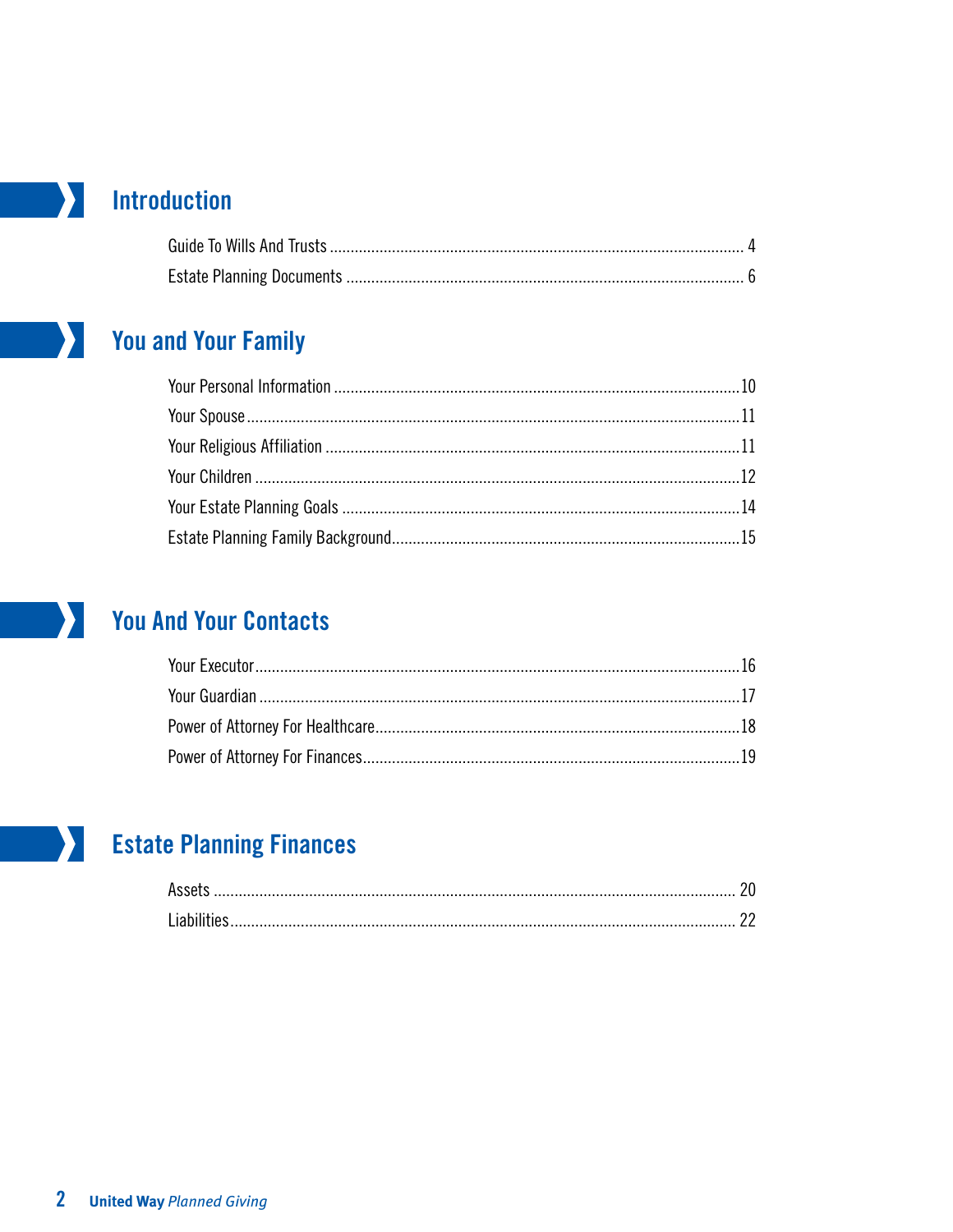### Planning Your Estate

# Estate Plans for Single Individuals

# Estate Plans for Married Couples

# **Estate Planning Information**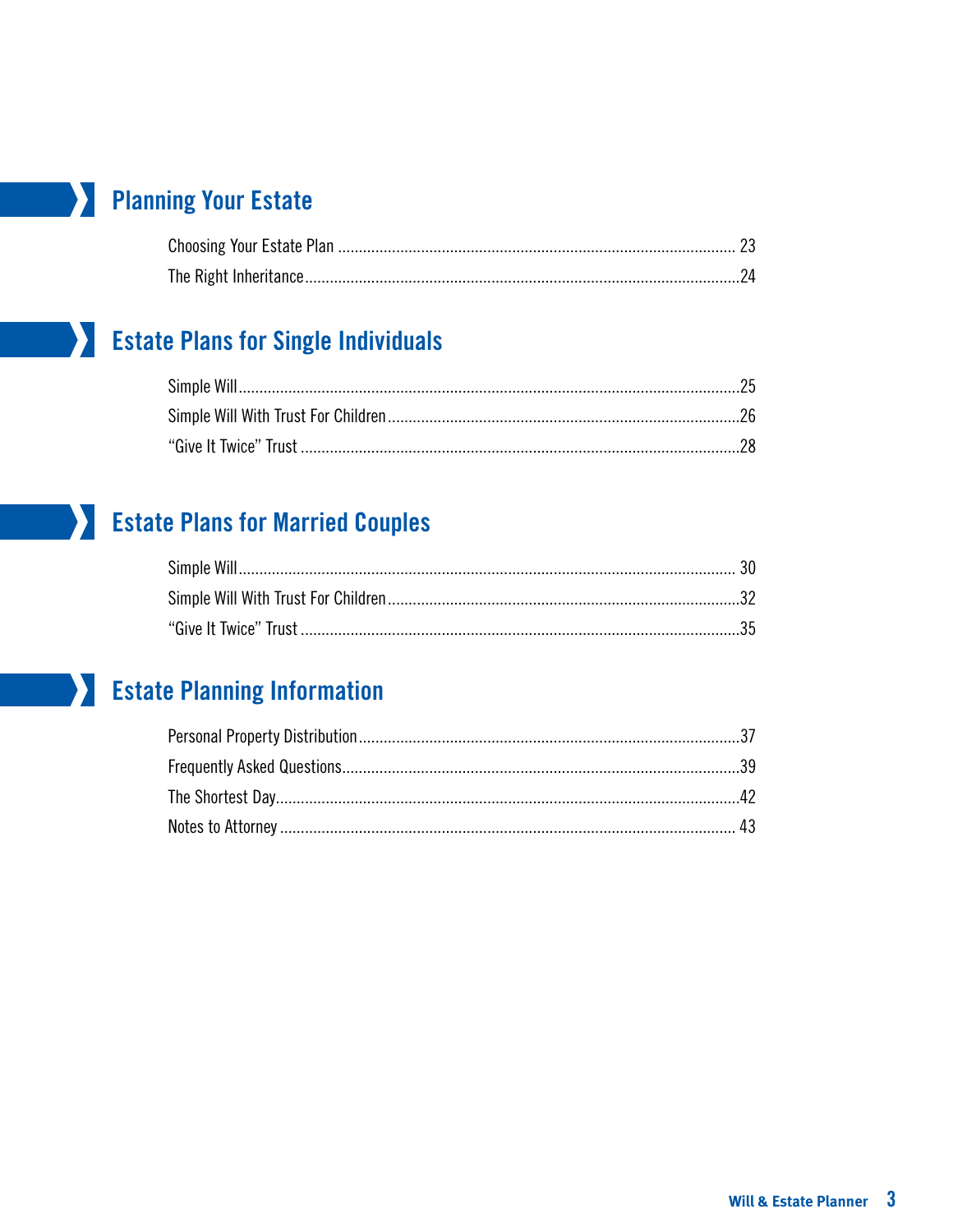# **Welcome to A Guide to Planning Your Will and Trust.**

We are very pleased that you are taking steps to protect those you love through an updated estate plan. A plan is important, but an estimated 70% of Americans don't even have a will. This guide will help you by making the process easy and understandable.

#### **What are the benefits of an estate plan?**

**Peace** An estate plan is designed to help you provide for those you love and protect both you and your family.

**Provision** You have spent most of your lifetime gathering assets and making plans. But many people spend more time planning their vacation than planning their estate. With a good estate plan, you can give loved ones the property you have acquired in the right way, at the right time and at minimal cost.

**Protection** In addition, a good plan will provide for you in your senior years. It may be important to designate a specific person to manage your property, help doctors and other medical staff with important decisions, and make certain that you are receiving the best possible care. An estate plan can increase your lifetime security and also achieve your goals for family and charity.

#### **How do I get started?**

We have designed *A Guide to Planning Your Will and Trust* for your benefit. It is usually best to move fairly quickly through the different sections. You may need to come back later and fill in some of the information. Most of this information you will know or have readily available.

#### **And if I have questions about some of the information?**

When it comes time to decide on the distribution of your property, you may have some questions. There are two resources that will help you. In addition to the explanations within this guide, we have a wealth of online estate planning information on our website. Just log on to and learn about wills. In addition, we are always available to help.

Call us at or email us at .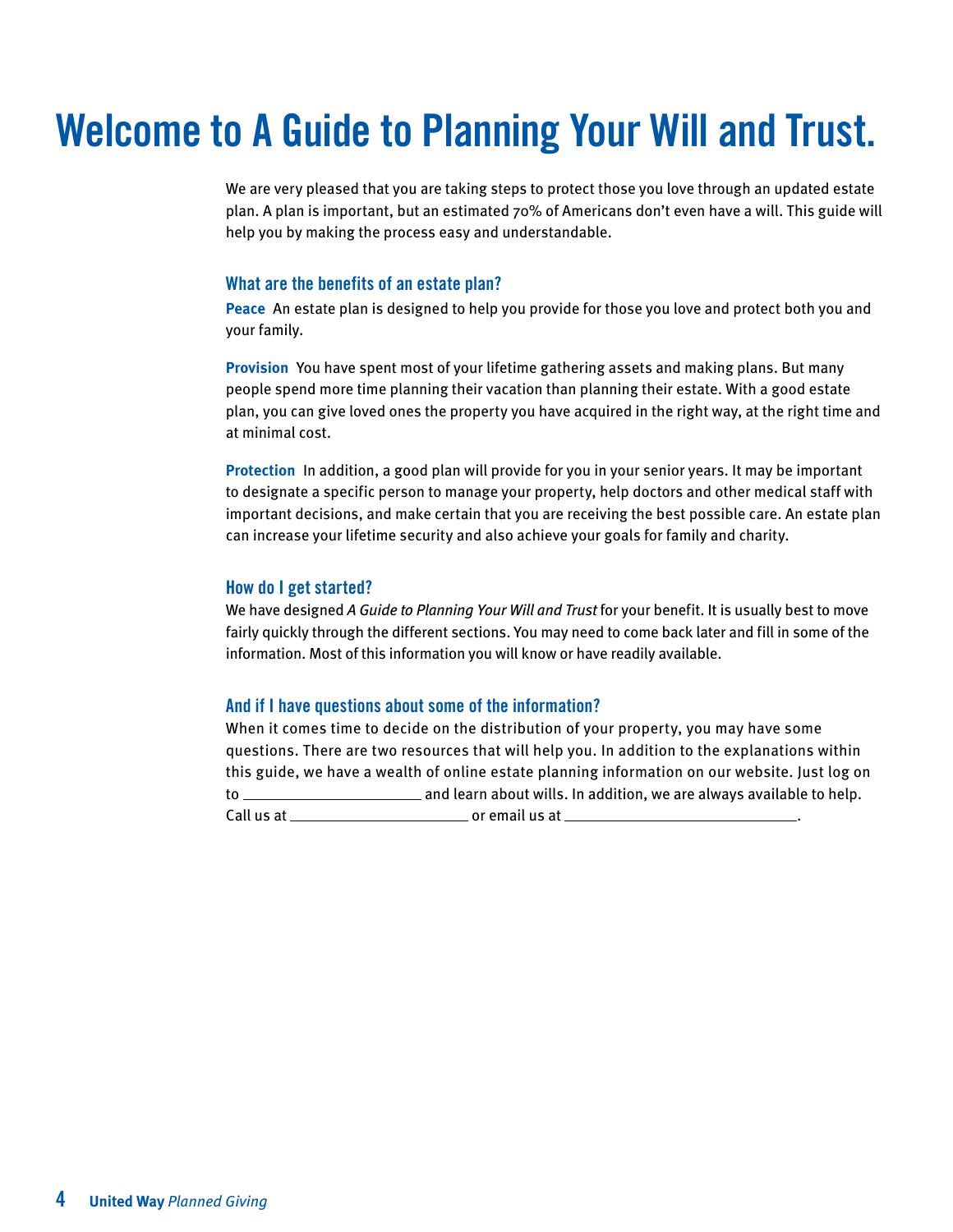#### **What good things happen with an updated will?**

With an updated will, you can transfer specific property or assets. In addition, you will be able to direct the residue of your estate. For those with larger estates, there could be substantial estate tax savings. In addition, you know that the executor or personal representative you select (not the one a probate judge chooses) will be managing your property. A good will is able to carry out your plan and save thousands of dollars while transferring property quickly and inexpensively to your loved ones.

#### **What is accidental disinheritance?**

Too many times, the "wrong" persons end up receiving property. An "accidental disinheritance" occurs if you either have no will or the will doesn't function properly. Sometimes a will is unclear and the estate goes to distant relatives or is simply paid to CPAs and attorneys who are representing family members fighting over the estate. You can avoid an "accidental disinheritance" by creating a good plan to protect your loved ones.

#### **Can I use my estate plan to create a legacy?**

Everyone wants to have a life with meaning. Part of that meaningful life is to live on in the memory of family and friends. A good estate plan can indeed create a legacy for family and charity that gives added meaning to your life.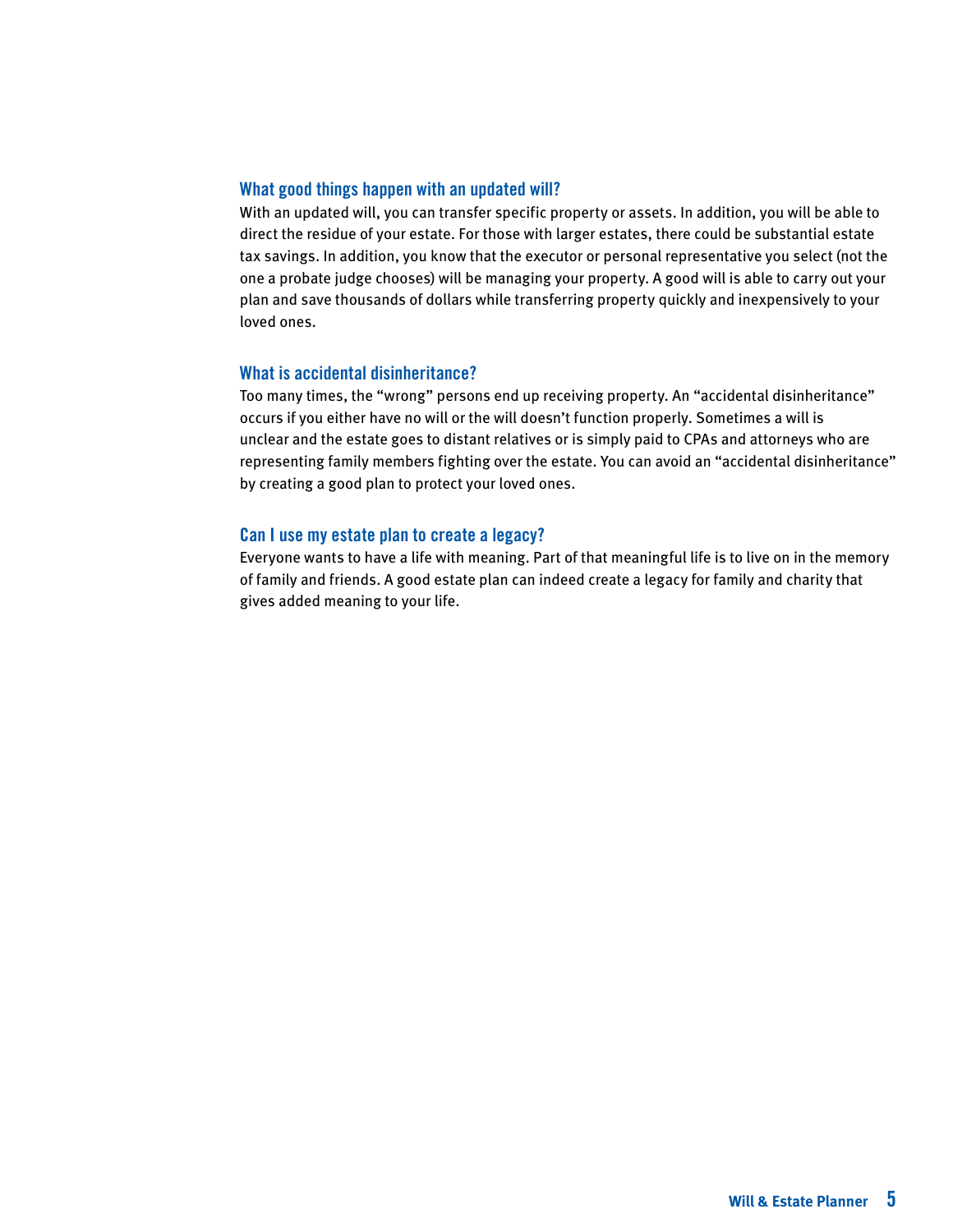#### **There are three basic steps in the estate planning process.**

#### **1. Write Down What You Own**

It is important to understand what property you own and what property will be transferred through your estate.

#### **2. Know How Property is Transferred**

Some property is transferred by will and some is transferred by a beneficiary designation or other form. You need to know how your property will be transferred in order to avoid an accidental disinheritance. With a good plan, your property may be transferred as you desire.

#### **3. Sign Your Will and Medical Directives**

Finally, it is important to sign the documents that correctly express your will and desires, both for your property and for your potential future personal care.

### **Basic Planning Documents**

Let's start by reviewing the three basic estate planning documents—a will, a durable power of attorney for finances and a durable power of attorney for healthcare.

#### **Current Will**

Your will is a written document, signed by you and by two or more witnesses. In some states, your signature must be witnessed by a notary public. If the will is believed to be authentic by the probate court, it is used to determine the distribution of your property. If the will is not valid or you do not have a will, the court will follow state law for those without a will. Many of the court decisions might be completely contrary to your desires.

For example, without a valid will, a judge might choose guardians for your minor children, select trustees to manage your property and even award property to your distant relatives. The actions of this judge may be completely contrary to your desires.

With a valid will, you are able to choose who will inherit your property and who will administer your estate as executor or personal representative. If you have minor children, you can choose a person to raise your children. With a trust, you are permitted to decide who will manage the trust for family members.

A valid will is an essential part of transferring your property at the right time to the right people at the lowest cost. Without a valid will, costs, delays and the probability of expensive conflict increase. You can provide a wonderful legacy for family with an updated will and a sound estate plan.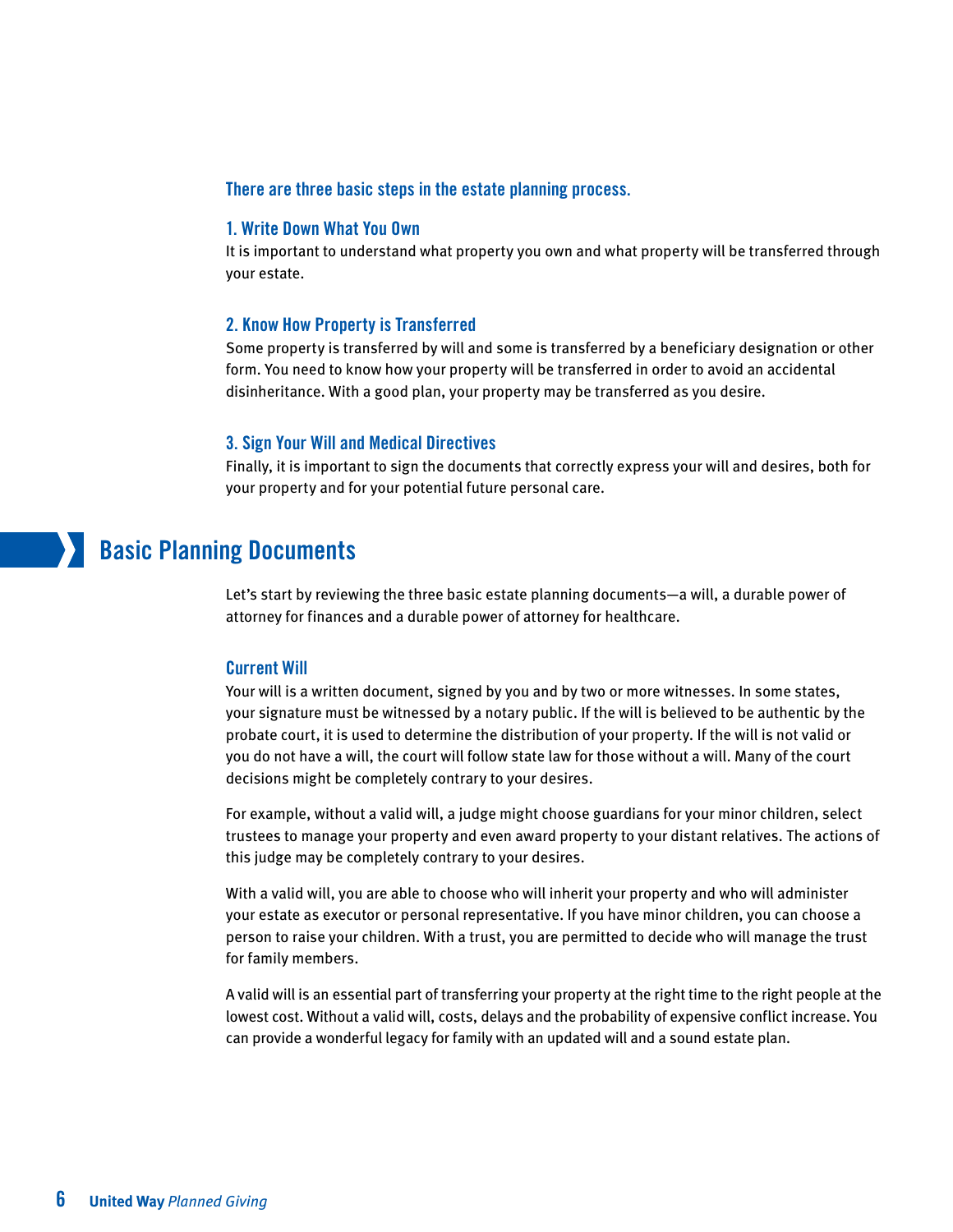#### **Durable Power of Attorney for Finances**

You probably are a very good financial manager. As long as you are able to manage your affairs, things will be fine. However, there may come a time when you are in poor health or perhaps in the hospital. While lying on your hospital bed, you do not want to worry about your property being neglected.

A durable power of attorney for finances is the solution that protects your property and yourself. If you are no longer able to manage your property, the person that you select in this durable power has the right to act as your agent. Even if you are disabled or incapacitated, this person will have the legal right to manage your property. If you do not have a durable power of attorney for finances, it will be necessary for the court to appoint a conservator.

The court may select any person as conservator and there often will be expensive reports, audits and costs in the management of your property. If you sign a durable power of attorney for finances, the person that you select may manage your property without all the expense of a court-appointed conservator.

#### **Healthcare Directives**

There are two general types of healthcare directives—a durable power of attorney for healthcare and a living will. In some states, they are combined into one document called an advanced directive.

The durable power of attorney for healthcare allows you to select a person who can assist your doctors in making healthcare decisions while you may be incapacitated. You may have a serious medical condition and the doctor will need the advice of another person regarding the best possible care for you. Your designated holder of the durable power of attorney for healthcare can help the doctors ensure that you have high-quality care.

The living will is a second document (in most states) and covers the time before your probable death. In the last days and weeks of life, there are a number of decisions regarding care, nutrition, hydration and resuscitation that need to be made. The living will gives you the opportunity to offer recommendations to medical staff about the types of care to be provided to you at that time.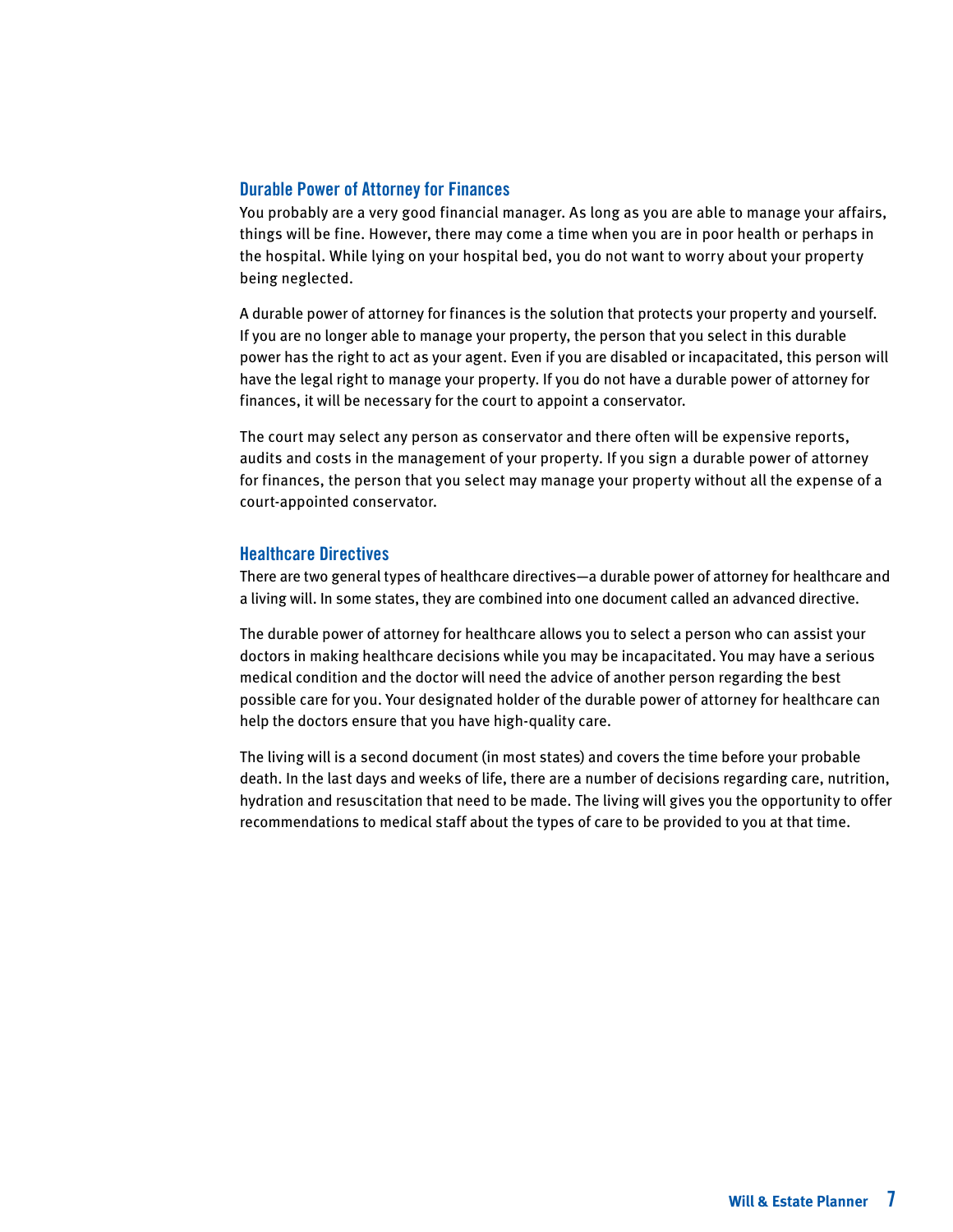### **Your Benefits with Other Planning Options**

#### **Living Trusts**

If you have a moderate or large estate, you may find it desirable to create a living trust. The living trust is completely within your control during your lifetime. You can add property to the trust or remove property from the trust at any time. During your lifetime, the trust income is taxable to you.

There are at least three major benefits of the living trust. If you are sick or in the hospital, your designated successor trustee can take over and manage your property for your benefit. Second, if you pass away, the property in the living trust will avoid probate and potentially save thousands of dollars in costs. Third, the living trust typically is a private document and is not made public during the probate process.

#### **Custom Estate Plan for Business, Investments or Special Needs Child**

If you own a family business, substantial real estate holdings or a large estate, then a custom plan that considers your special property goals and requirements should be created. Another custom plan option is important if you have a child with special needs. A child with special needs may be provided for through a special needs trust. A "special needs" trust will facilitate care of the child by providing resources and directions. In some cases, a child may qualify to receive federal or state benefits if that is helpful in providing care for the "special needs" child.

#### **IRA, 401(k) or Other Retirement Plan**

Your IRA, 401(k) or other retirement plan is transferred by a beneficiary designation. Normally, the beneficiaries should be named on the IRA, and it should be given directly to family or charity, and not to your estate. The IRA or 401(k) custodian should provide a form for you to select a primary and contingent beneficiary. Because your retirement plan may represent a major portion of your property (30% to 70%), your beneficiary designation should be reviewed every two to four years.

#### **Life Insurance**

Life insurance is usually permanent (whole life or universal life) or term. The insurance policy is a contract, and there is a beneficiary designation form. You will select the primary and contingent beneficiary to receive the death benefit if you pass away with a valid insurance policy.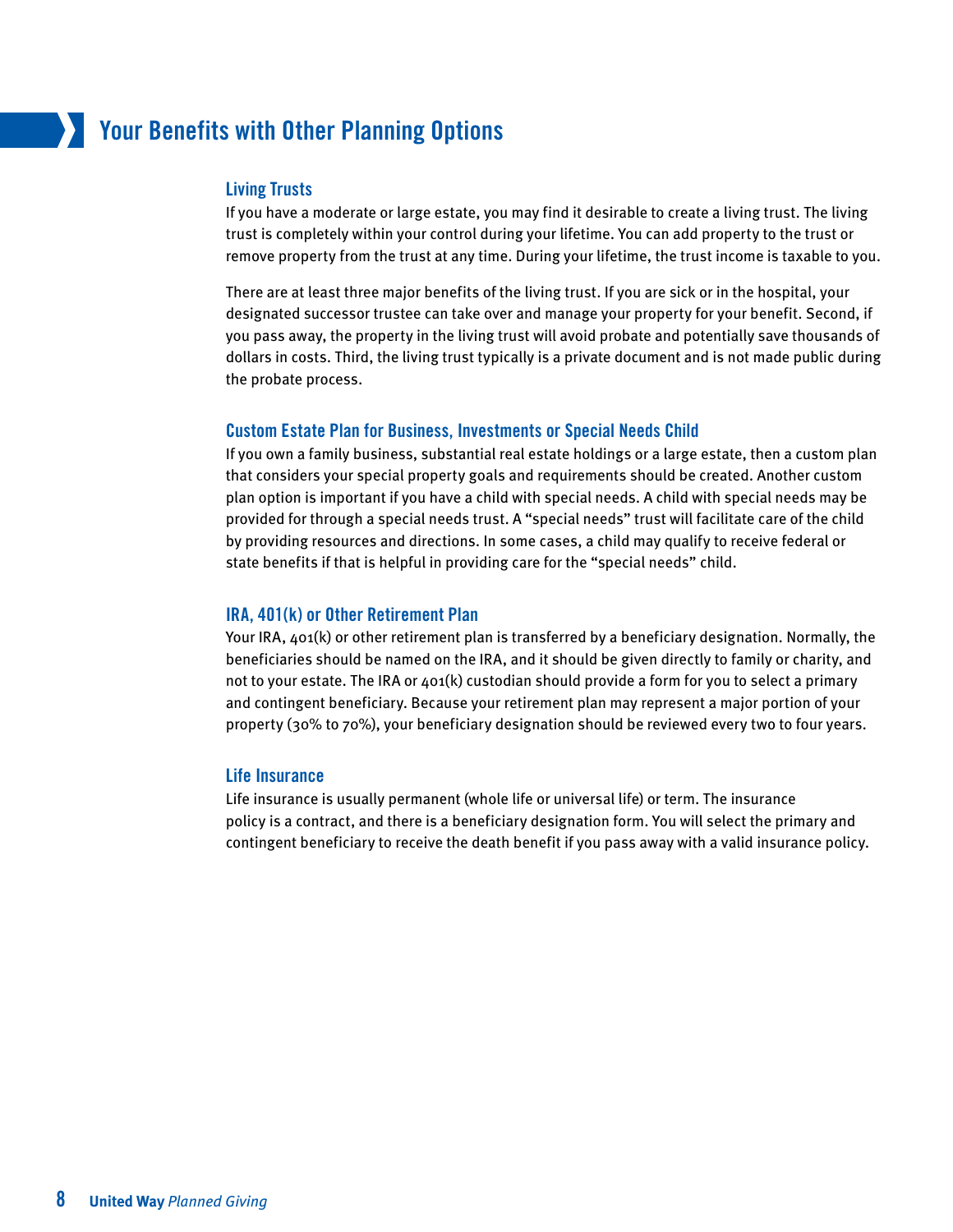#### **Charitable Remainder Trusts**

A charitable remainder trust is an excellent way to benefit yourself, your spouse, or other family members. It combines substantial tax savings with the ability to produce a very good income for you or your family members. Charitable remainder trusts are especially helpful for individuals who retire and would like to sell land or stock tax-free and receive a generous income.

#### **Charitable Gift Annuity**

Many of our friends, especially those age 70 and above, are very interested in fixed payments from a charitable gift annuity. If you fund a gift annuity, you receive a substantial income tax charitable deduction and fixed payments for life. A gift annuity may pay for

one life or for two lives. For a husband and wife, the payments will last until both have passed away.

#### **Donor Advised Funds**

Many families find that a Donor Advised Fund (DAF) is a simple and efficient way to help charities that they love. By establishing such a fund, you can time the gifts you make (for investment or tax reasons) and you can select the charities you wish to benefit from your gifts. You receive the income or estate tax deduction, and the opportunity is there to make distribution decisions later. Many families may use a Donor Advised Fund as an estate beneficiary so that they can allow their children or friends to continue supervising the gifts from their fund for years to come. Parents appreciate the way that their DAF encourages children to be involved in philanthropy.

#### **Charitable Endowments**

Another option that you may prefer is to leave property or money in an endowment form so that the charity does not spend the principal. Instead, the charity pays the endowment income (as the donors often have done throughout their lives). Endowments may be left to community or religious foundations or often directly to the charity with instructions for their use. It is often helpful to suggest a general purpose for the endowment fund because it will last perpetually, and the original purpose for the gift may one day not exist. If you are interested in an endowment approach to your charitable gifts, please contact us.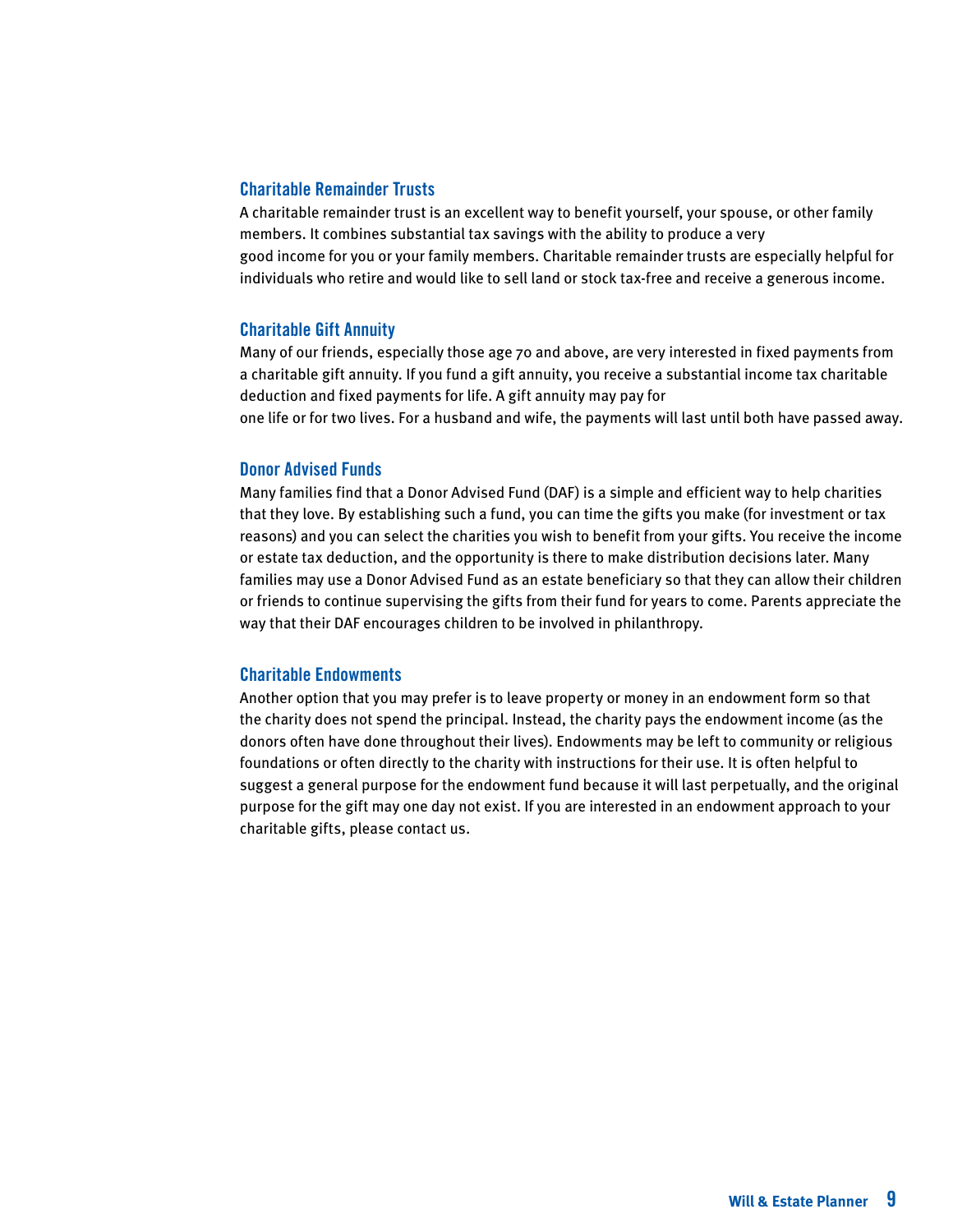# **You and Your Family**

#### **Please tell us about you and your family.**

Print names in ink, not pencil. Spell names exactly as you want them to appear in your estate documents. Use full legal names, not nicknames.

### **Your Personal Information**

| Date                                                            |                                            |  |  |
|-----------------------------------------------------------------|--------------------------------------------|--|--|
|                                                                 |                                            |  |  |
|                                                                 |                                            |  |  |
| <b>PRESENT MARITAL STATUS:</b>                                  |                                            |  |  |
| □ Married □ Single □ Divorced □ Legally Separated □ Widowed     |                                            |  |  |
|                                                                 |                                            |  |  |
|                                                                 |                                            |  |  |
|                                                                 |                                            |  |  |
|                                                                 |                                            |  |  |
|                                                                 |                                            |  |  |
|                                                                 |                                            |  |  |
|                                                                 |                                            |  |  |
| ARE YOU A U.S. CITIZEN?<br>$\Box$ No                            | $\Box$ Born in the U.S. $\Box$ Naturalized |  |  |
| <b>CHECK WHICH DOCUMENTS YOU PRESENTLY HAVE:</b><br>$\Box$ Will |                                            |  |  |
| $\Box$ Living Will                                              |                                            |  |  |
| $\Box$ Living Trust                                             |                                            |  |  |
| □ Durable Power of Attorney/Health Care                         |                                            |  |  |
| □ Durable Power of Attorney/Finances                            |                                            |  |  |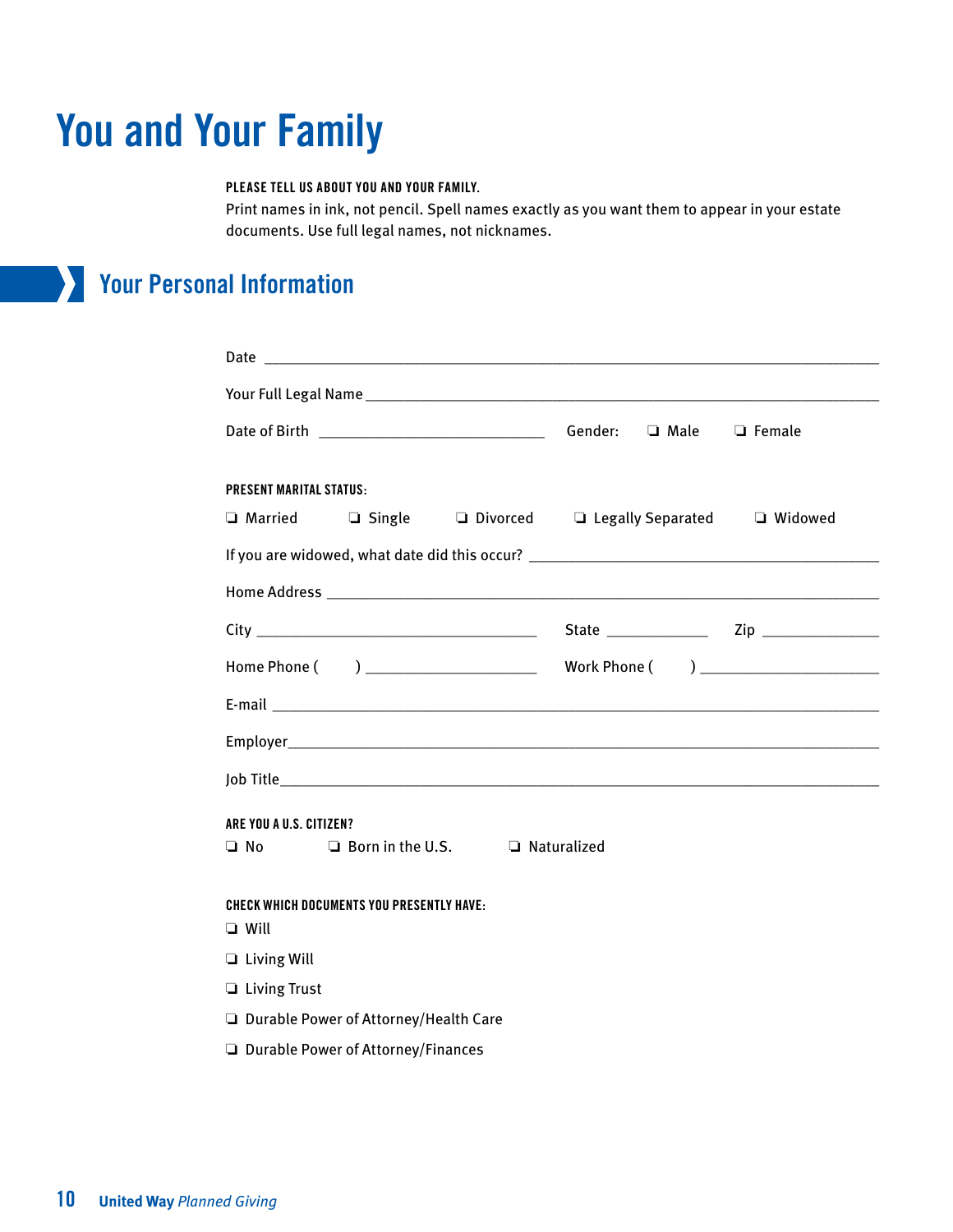#### **Your Spouse**

|                                                                                                                                                                     | Gender: <b>Q Male Q Female</b> |
|---------------------------------------------------------------------------------------------------------------------------------------------------------------------|--------------------------------|
| <b>HAVE YOU PREVIOUSLY BEEN MARRIED?</b><br>$\Box$ Yes<br><b>D</b> No                                                                                               |                                |
|                                                                                                                                                                     |                                |
|                                                                                                                                                                     |                                |
|                                                                                                                                                                     |                                |
|                                                                                                                                                                     |                                |
|                                                                                                                                                                     |                                |
| IS YOUR SPOUSE A U.S. CITIZEN?<br>$\Box$ Born in the U.S. $\Box$ Naturalized<br>$\Box$ No                                                                           |                                |
| <b>CHECK WHICH DOCUMENTS YOUR SPOUSE PRESENTLY HAS:</b><br>$\Box$ Will                                                                                              |                                |
| $\Box$ Living Will                                                                                                                                                  |                                |
| $\Box$ Living Trust                                                                                                                                                 |                                |
| □ Durable Power of Attorney/Health Care                                                                                                                             |                                |
| □ Durable Power of Attorney/Finances                                                                                                                                |                                |
| DO YOU OR YOUR SPOUSE HAVE A PRENUPTIAL AGREEMENT THAT IDENTIFIES AND DISPOSES OF SEPARATE SPOUSAL<br>PROPERTY? (IF YES, ATTACH A COPY.)<br>$\Box$ Yes<br>$\Box$ No |                                |
| <b>Religious Affiliation</b>                                                                                                                                        |                                |
|                                                                                                                                                                     |                                |

City \_\_\_\_\_\_\_\_\_\_\_\_\_\_\_\_\_\_\_\_\_\_\_\_\_\_\_\_\_\_\_\_\_\_\_\_ State \_\_\_\_\_\_\_\_\_\_\_\_\_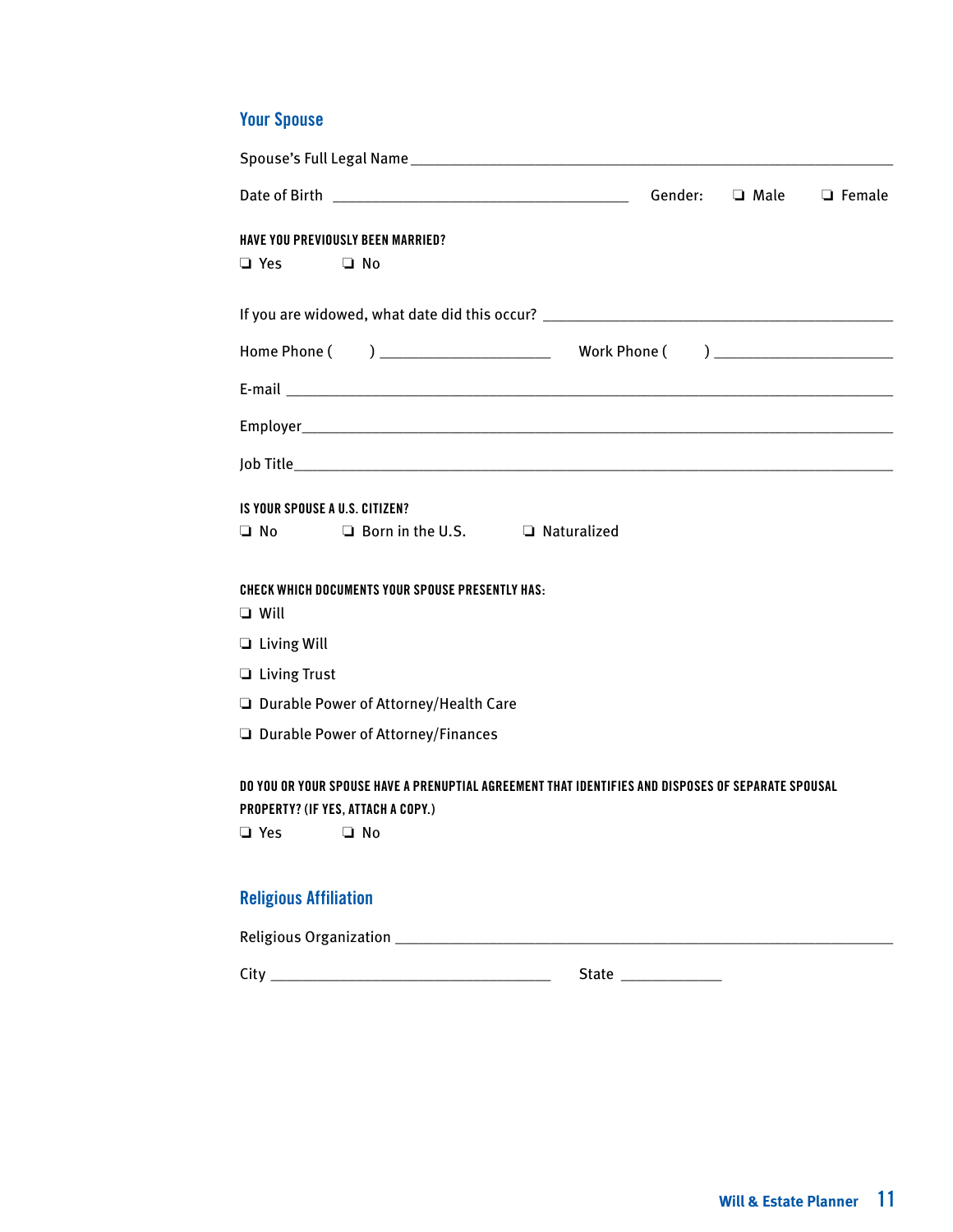# **You and Your Family** *continued*

#### **Your Children**

#### **Please list** *all* **children, whether minors or adults,** *including deceased children and children of a prior marriage.*

If you need more space, attach additional pages. If you wish to exclude a child as a beneficiary of your estate, check the "Exclude" box. If you have no children, write "NONE."

| <b>MARITAL STATUS</b> |                                                                                 |  |
|-----------------------|---------------------------------------------------------------------------------|--|
|                       | □ Married → Gingle → Needs Special Care → Dependent → Exclude                   |  |
|                       |                                                                                 |  |
|                       |                                                                                 |  |
| ORIGIN                |                                                                                 |  |
|                       | $\Box$ Child of Present Marriage $\Box$ Child of Prior Marriage $\Box$ Deceased |  |
|                       |                                                                                 |  |
|                       |                                                                                 |  |
| <b>MARITAL STATUS</b> |                                                                                 |  |
|                       | □ Married → Ingle → Ineeds Special Care → Dependent → Exclude                   |  |
|                       |                                                                                 |  |
|                       |                                                                                 |  |
| ORIGIN                |                                                                                 |  |
|                       | □ Child of Present Marriage □ Child of Prior Marriage □ Deceased                |  |
|                       |                                                                                 |  |
|                       |                                                                                 |  |
| <b>MARITAL STATUS</b> |                                                                                 |  |
|                       | □ Married U Single U Needs Special Care U Dependent U Exclude                   |  |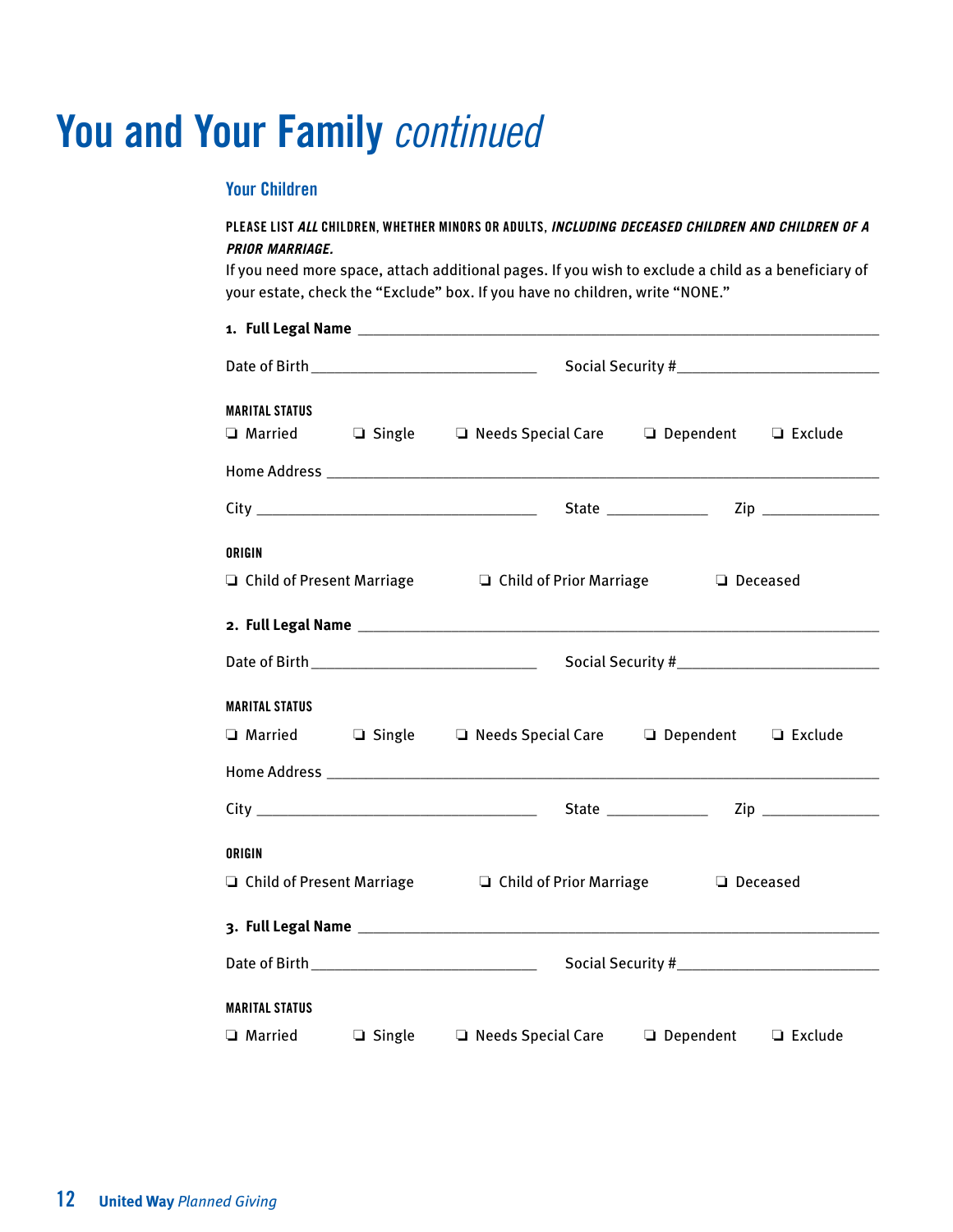| MARITAL STATUS              | □ Married → □ Single → Needs Special Care → □ Dependent → Exclude |
|-----------------------------|-------------------------------------------------------------------|
|                             |                                                                   |
|                             |                                                                   |
| ORIGIN                      |                                                                   |
|                             | □ Child of Present Marriage □ Child of Prior Marriage □ Deceased  |
|                             |                                                                   |
|                             |                                                                   |
| <b>MARITAL STATUS</b>       | □ Married → □ Single → Needs Special Care → □ Dependent → Exclude |
|                             |                                                                   |
| ORIGIN                      | □ Child of Present Marriage □ Child of Prior Marriage □ Deceased  |
|                             |                                                                   |
|                             |                                                                   |
| <b>MARITAL STATUS</b>       | □ Married → □ Single → Needs Special Care → □ Dependent → Exclude |
|                             |                                                                   |
|                             | State _____________                                               |
| ORIGIN                      |                                                                   |
| □ Child of Present Marriage | □ Child of Prior Marriage<br><b>Deceased</b>                      |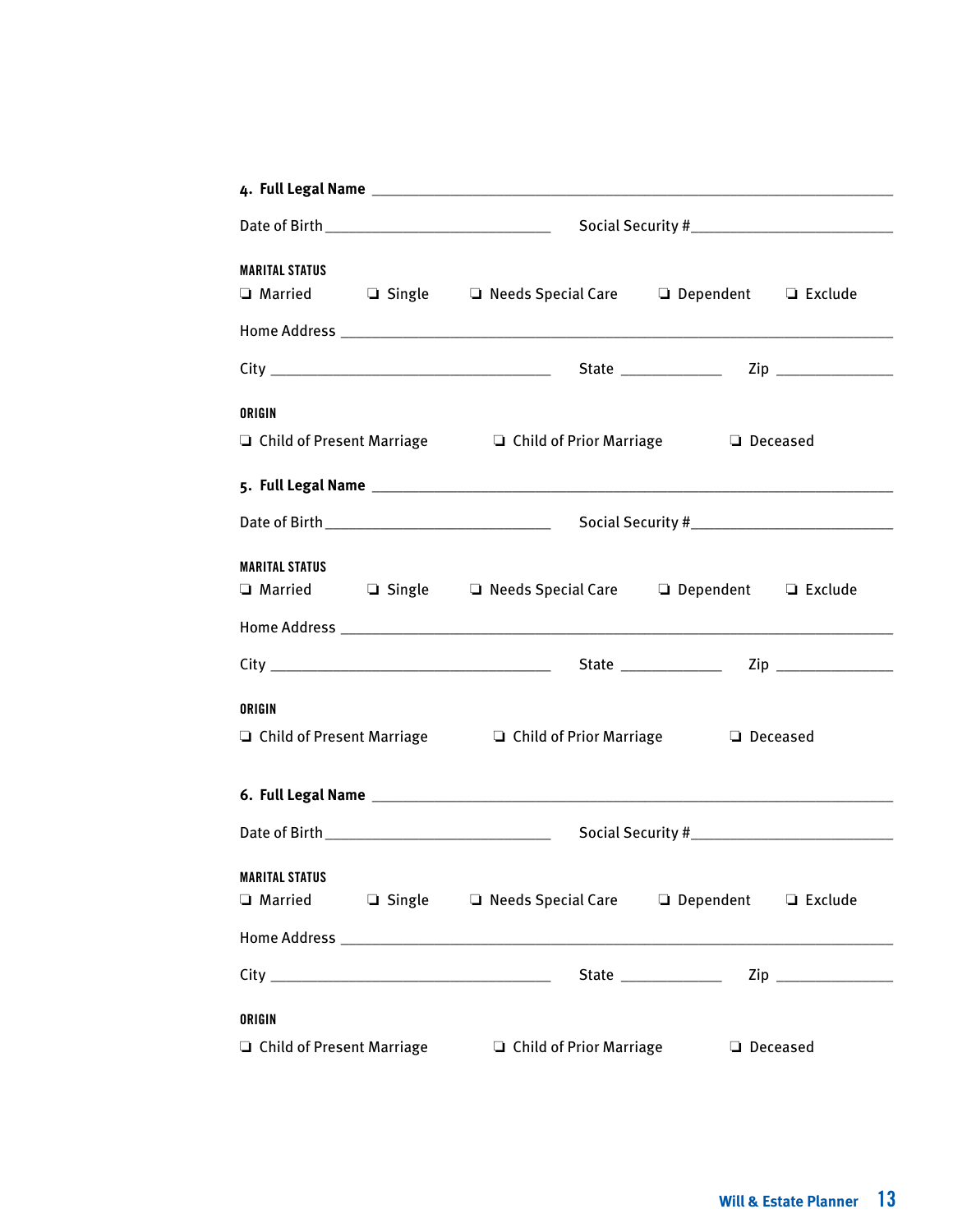#### **Your Estate Planning Goals**

You will have a number of goals that can be carried out through your estate plan. Listed below are several types of goals. Please indicate how important these goals are by circling a number from one to five by each goal. One is low and five is high.

| <b>GOAL</b>                        |              |                                |                   | <b>RANKING (1-5 WITH 5 BEING THE MOST IMPORTANT)</b> |                |
|------------------------------------|--------------|--------------------------------|-------------------|------------------------------------------------------|----------------|
| Reduce estate taxes                |              | $1 \quad 2 \quad 3$            |                   | $\overline{4}$                                       | 5              |
| Increase current income            | $\mathbf{1}$ | $\overline{2}$                 | $3^{\circ}$       | $\overline{4}$                                       | 5              |
| Provide for guardianship of minors | $\mathbf{1}$ | $\overline{2}$                 | $3^{\circ}$       | $\overline{4}$                                       | $5\phantom{.}$ |
| Provide for healthcare if disabled | $\mathbf{1}$ | $2^{\sim}$                     | 3 <sup>7</sup>    | $\overline{4}$                                       | 5              |
| <b>Protect against liability</b>   | $\mathbf{1}$ | $\sim$ 2                       | $3^{\circ}$       | $\overline{4}$                                       | 5              |
| Create a charitable legacy         | $\mathbf{1}$ | $\overline{2}$                 | 3 <sup>7</sup>    | $\overline{4}$                                       | 5              |
| Sell appreciated assets tax-free   | $\mathbf{1}$ | $2 \qquad \qquad$              | $3 \qquad \qquad$ | $\overline{4}$                                       | 5              |
| <b>Plan for business</b>           | $\mathbf{1}$ | $2 \left( \frac{1}{2} \right)$ | 3 <sup>7</sup>    | 4                                                    | 5              |
| Other goals listed below           | $\mathbf{1}$ | $2^{\circ}$                    | $\mathfrak{Z}$    | $\overline{4}$                                       | 5              |

#### **Comments**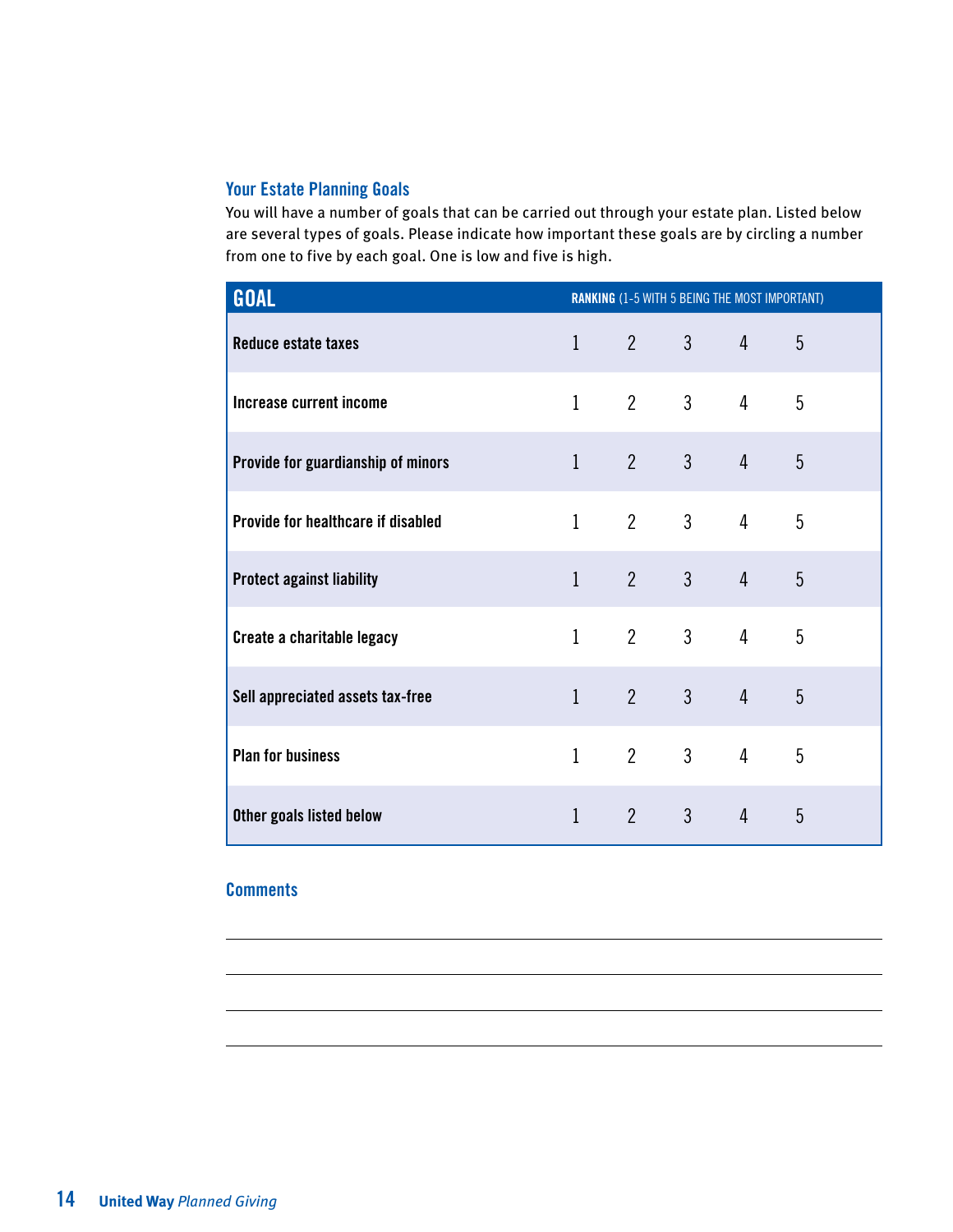#### **Your Estate Planning Family Background**

#### **1. Lifetime Gifts**

You may have made gifts to children or other heirs. Were your gifts to any person in one year more than the annual exclusion (\$13,000 in 2010)?

#### **2. Trustee, Guardian or Executor**

Are you currently serving as a trustee of a trust, guardian of another person's children or executor of an estate?

#### **3. Living trust**

Have you previously created a revocable living trust? Or any other trust?

#### **4. Inheritance**

Is it likely that you may receive an inheritance from a parent or other relative? Do you know the age of the parent or other person and the probable amount of the inheritance?

#### **5. Safe Deposit Box**

If you have one, please list the bank, the city and state and who has the key.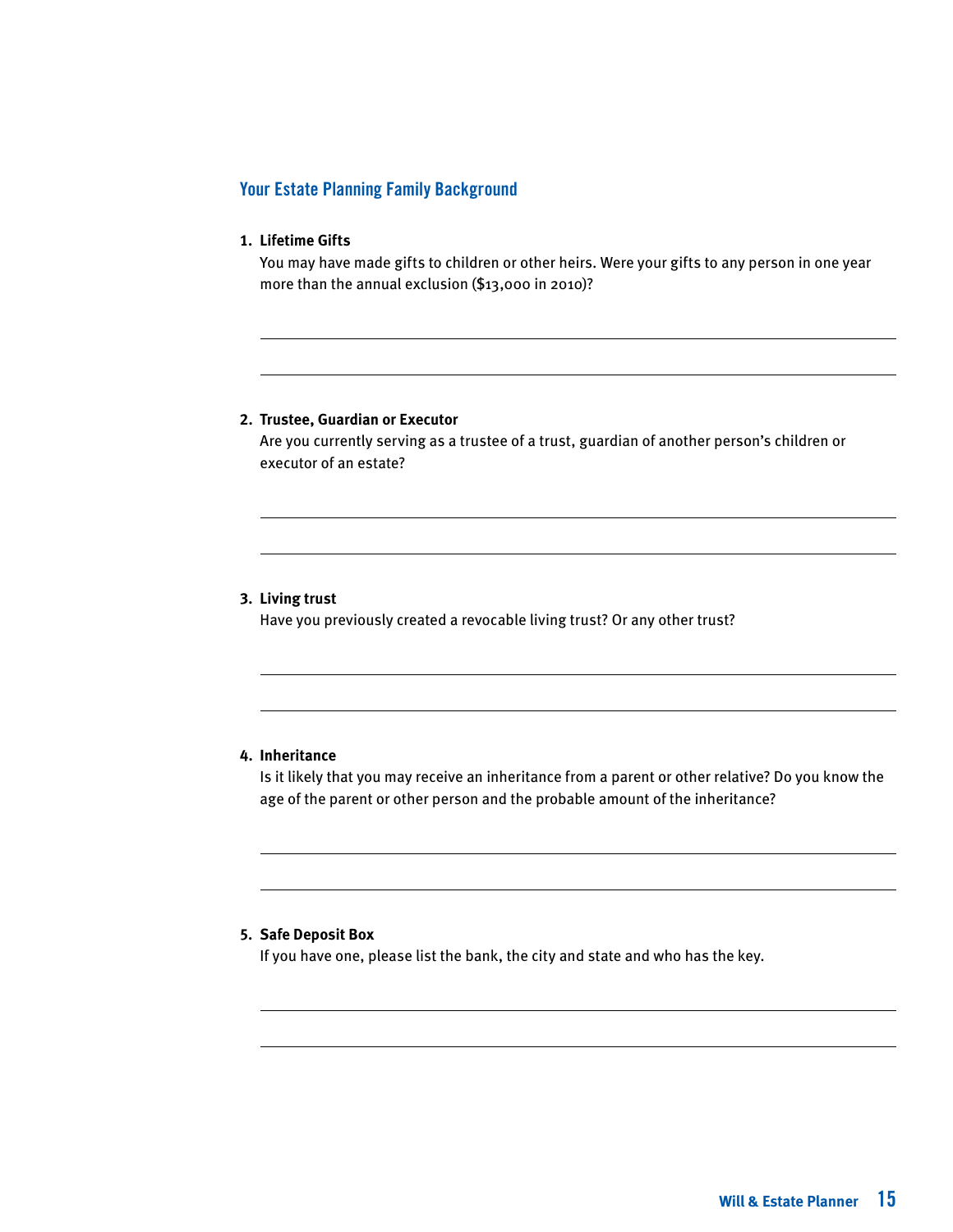# **You and Your Contacts**

### **Your Executor**

Your executor is the manager of your estate. Because he or she will make many decisions about the management and distribution of your estate, you should select a trusted person who understands your circumstances. An executor will usually complete eight separate steps to ensure an orderly transfer of all of your property to the right individuals.

- 1. Submit your will to the probate court
- 2. Locate your heirs
- 3. Determine your estate assets and values
- 4. Pay bills and the estate attorney
- 5. Make debt payments
- 6. Resolve any estate controversies
- 7. File your income and estate tax returns
- 8. Distribute your assets to heirs

#### **Please name your executor and alternate executor.**

| <b>Your Alternate Executor</b><br>IN CASE THE PERSON ABOVE IS UNABLE TO SERVE, PLEASE NAME AN ALTERNATE EXECUTOR. |  |
|-------------------------------------------------------------------------------------------------------------------|--|
|                                                                                                                   |  |
|                                                                                                                   |  |

|                                       | Zip ______________ |
|---------------------------------------|--------------------|
| Home Phone ( ) ______________________ |                    |
|                                       |                    |
|                                       |                    |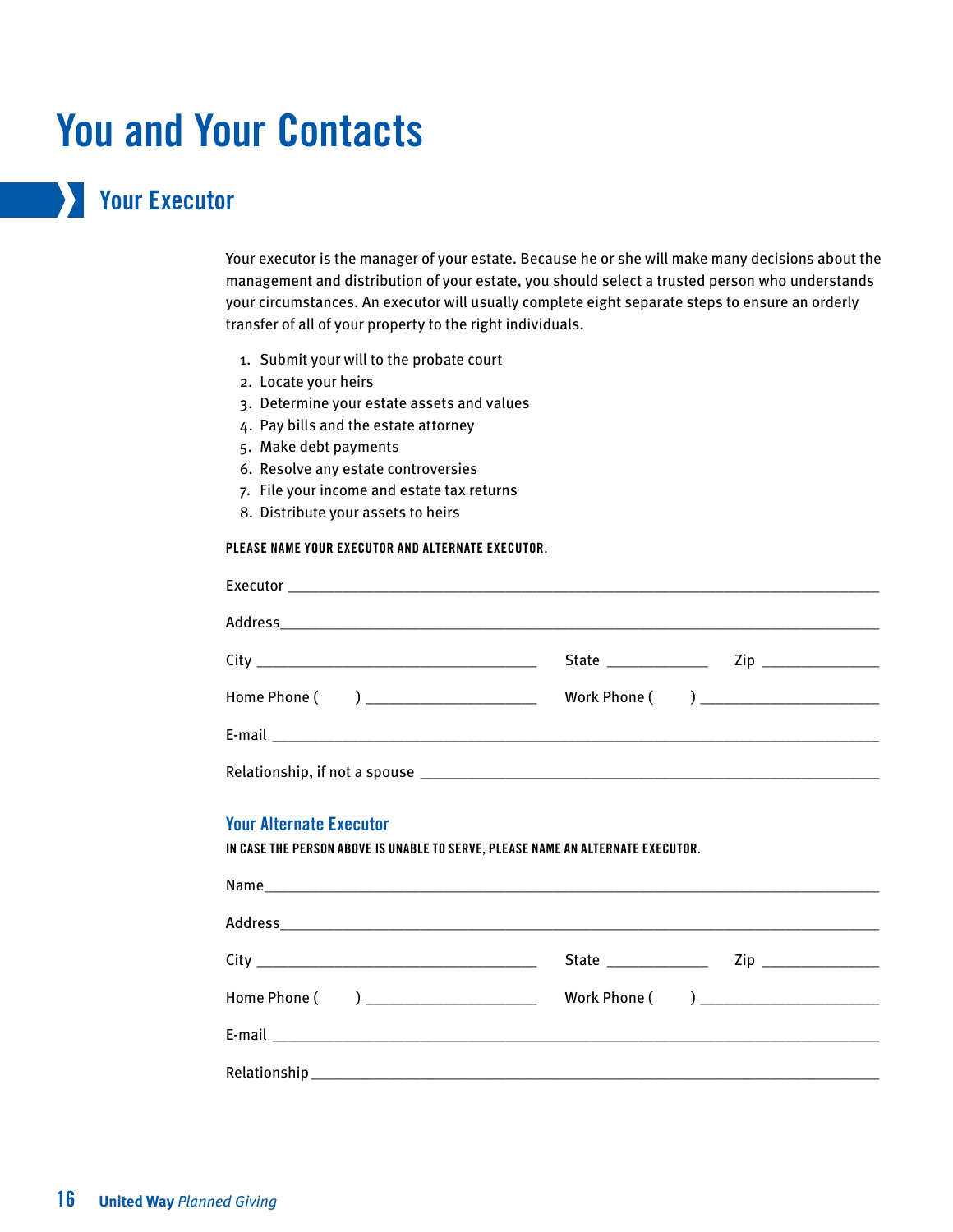### **Your Guardian for Minor Children**

A very important decision for you is to decide who would be the guardian of your minor children. Your guardian will raise your children, teach them values, select the schools they attend and perform the functions of a parent. If you do not have a guardian selected in a will, a court may select a person. That person may not share your cultural background, your religion, your general world view or any other aspects of the character that you think important for the person who raises your children. By selecting a guardian and an alternate in your will, you have a much better prospect of finding someone that you think is the right person to raise your children.

If there are two parents, the survivor will usually be selected as the guardian of the children. In this case enter "Spouse" as the primary guardian. But if both parents pass away, then it will be necessary to select an alternate guardian. If you are a single parent, it is especially important to carefully select a primary and alternate guardian.

| <b>Your Alternate Guardian</b>                                                                                 |  |
|----------------------------------------------------------------------------------------------------------------|--|
| Guardian et al. 2010 and 2010 and 2010 and 2010 and 2010 and 2010 and 2010 and 2010 and 2010 and 2010 and 2010 |  |
|                                                                                                                |  |
|                                                                                                                |  |
|                                                                                                                |  |
|                                                                                                                |  |
|                                                                                                                |  |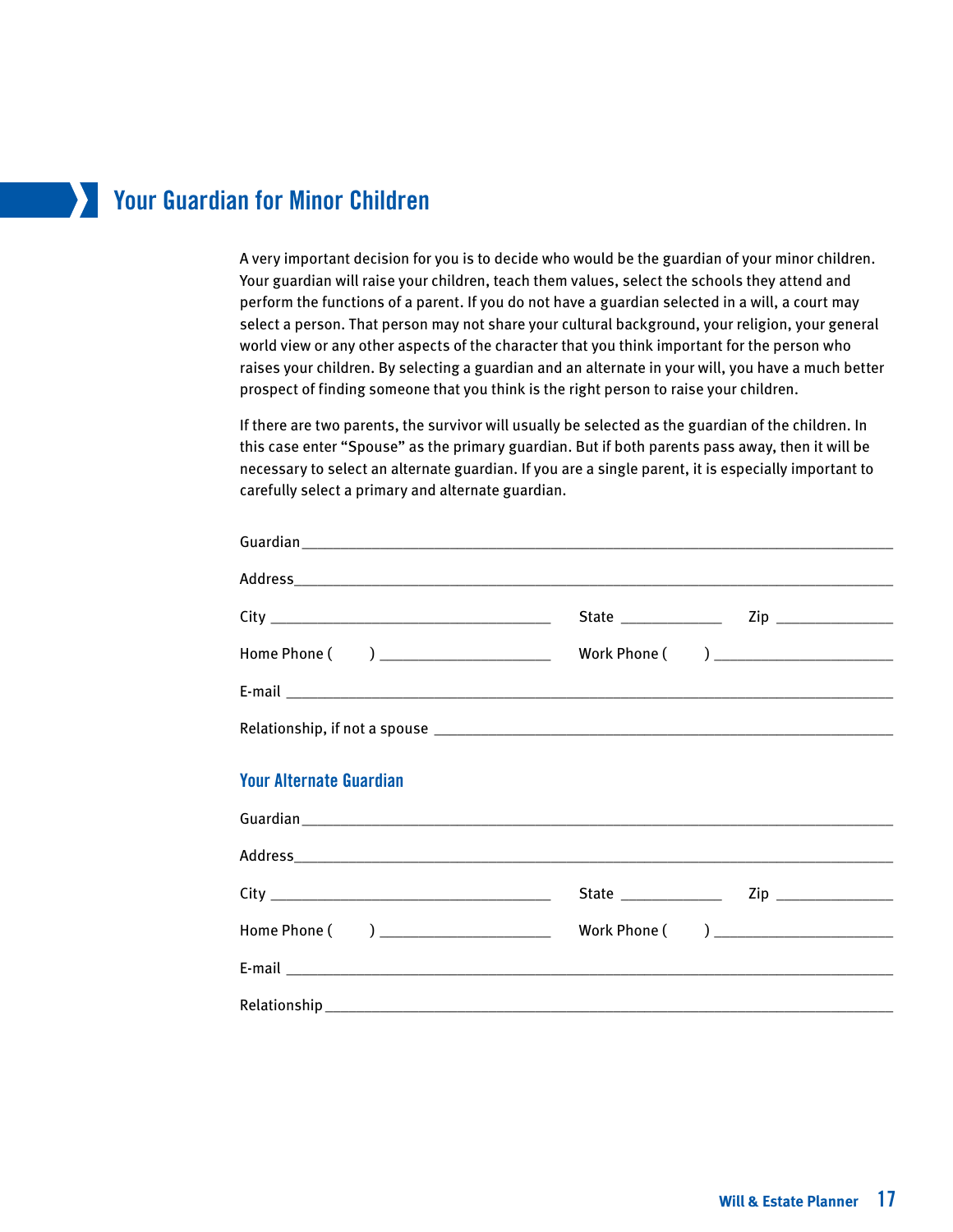### **Power Of Attorney For Healthcare**

There are two primary documents that will provide for your future healthcare. A durable power of attorney for healthcare empowers another person you select to make key decisions on your care. These could include whether an operation should be done or other major healthcare decisions should be made.

A second document is a living will. If you are in your final weeks or days of life, then decisions must be made with respect to nutrition, hydration, resuscitation and other critical care.

A durable power of attorney for healthcare is important to ensure that the right person has been selected. It is called a "durable" power because it is effective even if you are ill and not capable of making your own decisions.

In some states the living will and durable power of attorney are combined in an "Advance Directive" document.

#### **Please select your primary and secondary healthcare decision makers.**

#### **Power of Attorney For Healthcare**

| <b>Alternate Power of Attorney for Healthcare</b> |  |
|---------------------------------------------------|--|
|                                                   |  |
|                                                   |  |
|                                                   |  |
|                                                   |  |
|                                                   |  |
|                                                   |  |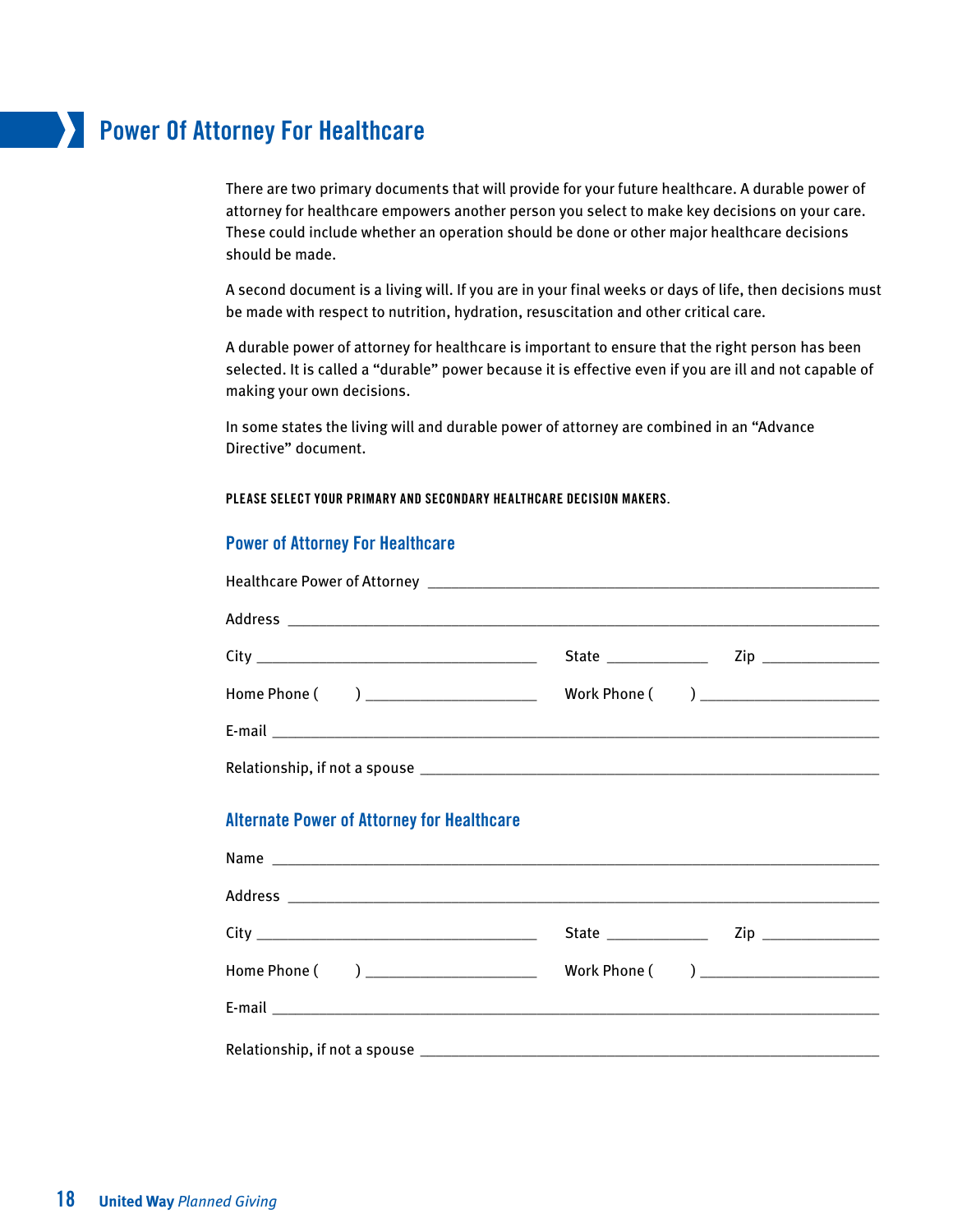### **Power of Attorney for Finances**

A common concern is, "What if I am sick and am no longer able to manage my property?" Unfortunately, there are far too many cases in which the property of senior persons are mismanaged or taken away by fraud or misrepresentation. A very good plan to protect yourself and your property is to have a durable power of attorney for finances.

If you are no longer able to manage your property or later wish to have someone else manage your property, this durable power of attorney will give the person you select the legal authority to buy, sell and manage your property. Of course, if you have a revocable living trust, the successor trustee will manage the property in the trust. But it is still very possible that you own other property personally. The durable power of attorney for finances enables the individual you designate to manage your property and provide for your care.

Do you want to create a durable power of attorney for finances? ❏ Yes ❏ No If married, does your spouse want a durable power of attorney?  $\Box$  Yes  $\Box$  No

#### **For the durable power of attorney, please list information about the selected person.**

#### **Power of Attorney For Finances**

| <b>Alternate Power of Attorney For Finances</b> |  |
|-------------------------------------------------|--|
|                                                 |  |
|                                                 |  |
|                                                 |  |
|                                                 |  |
|                                                 |  |
|                                                 |  |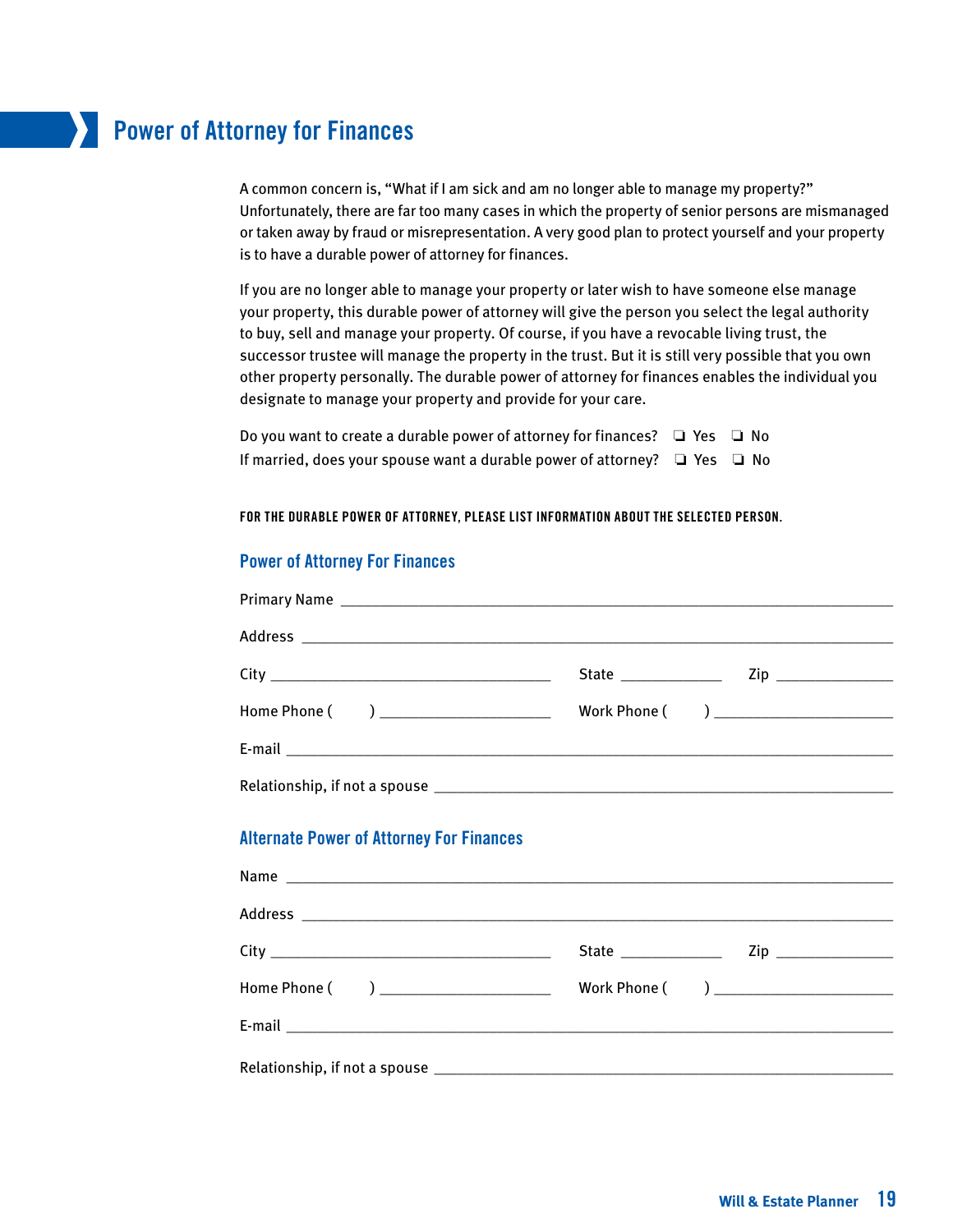# **Estate Finances**

#### **Please list all of your assets and liabilities.**

This will help your advisor plan your estate. Most people learn at the end of this exercise that they are worth more than they think!

| <b>ASSET</b>                                                    | <b>\$TOTAL VALUE</b><br>OF ASSET | <b>CHECK IF JOINT</b><br><b>PROPERTY</b> | <b>CHECK IF HUSBAND'S</b><br><b>PROPERTY</b> | <b>CHECK IF WIFE'S</b><br><b>PROPERTY</b> |
|-----------------------------------------------------------------|----------------------------------|------------------------------------------|----------------------------------------------|-------------------------------------------|
| <b>Example Property</b>                                         | \$298,000                        |                                          |                                              |                                           |
| <b>REAL ESTATE</b>                                              |                                  |                                          |                                              |                                           |
| <b>Main Residence Address</b>                                   |                                  |                                          |                                              |                                           |
| <b>Second Residence Address</b>                                 |                                  |                                          |                                              |                                           |
| <b>Vacation Home</b>                                            |                                  |                                          |                                              |                                           |
|                                                                 |                                  |                                          |                                              |                                           |
|                                                                 |                                  |                                          |                                              |                                           |
| <b>CHECKING ACCOUNTS</b>                                        |                                  |                                          |                                              |                                           |
| <b>Bank, Account Number</b>                                     |                                  |                                          |                                              |                                           |
|                                                                 |                                  |                                          |                                              |                                           |
|                                                                 |                                  |                                          |                                              |                                           |
| SAVINGS ACCOUNTS/ CDS/ MONEY MARKET FUNDS/CREDIT UNION ACCOUNTS |                                  |                                          |                                              |                                           |
| <b>Bank, Account Number</b>                                     |                                  |                                          |                                              |                                           |
|                                                                 |                                  |                                          |                                              |                                           |
|                                                                 |                                  |                                          |                                              |                                           |
| <b>Tax Sheltered Annuity-</b><br>not in Retirement Plan         |                                  |                                          |                                              |                                           |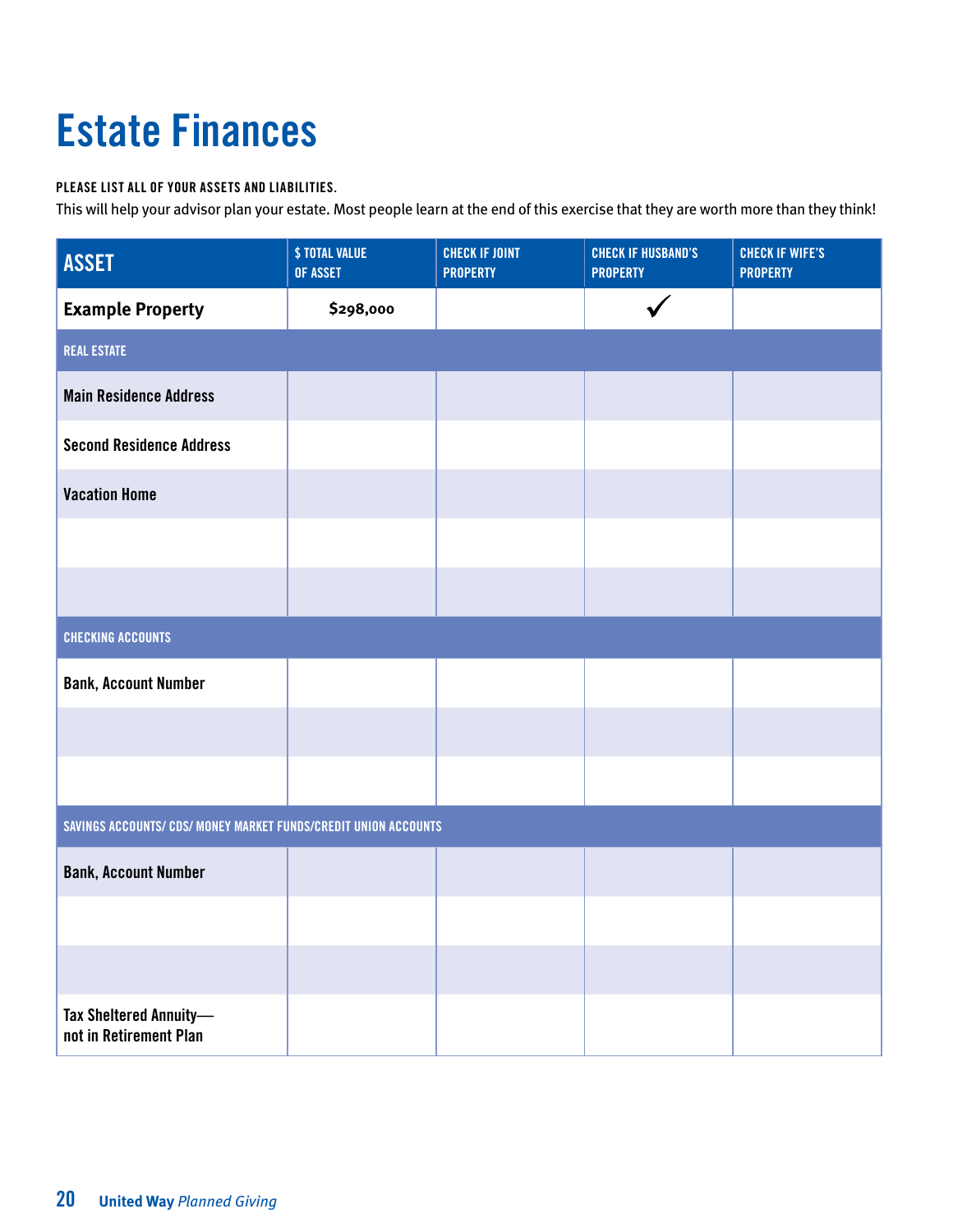| <b>ASSET</b>                                                       | <b>\$TOTAL VALUE</b><br>OF ASSET | <b>CHECK IF JOINT</b><br><b>PROPERTY</b> | <b>CHECK IF HUSBAND'S</b><br><b>PROPERTY</b> | <b>CHECK IF WIFE'S</b><br><b>PROPERTY</b> |
|--------------------------------------------------------------------|----------------------------------|------------------------------------------|----------------------------------------------|-------------------------------------------|
| <b>INVESTMENTS</b>                                                 |                                  |                                          |                                              |                                           |
| <b>Bonds or Bond Fund</b><br><b>Custodian, Account Number</b>      |                                  |                                          |                                              |                                           |
| <b>Stocks or Stock Fund</b><br><b>Custodian, Account Number</b>    |                                  |                                          |                                              |                                           |
| <b>Saving Bonds</b>                                                |                                  |                                          |                                              |                                           |
| <b>PERSONAL PROPERTY</b>                                           |                                  |                                          |                                              |                                           |
| <b>Furniture/Household Furnishings</b>                             |                                  |                                          |                                              |                                           |
| <b>Tools &amp; Equipment</b>                                       |                                  |                                          |                                              |                                           |
| <b>Antiques/Collections</b>                                        |                                  |                                          |                                              |                                           |
| <b>Jewelry</b>                                                     |                                  |                                          |                                              |                                           |
| <b>Automobiles/Vehicles</b>                                        |                                  |                                          |                                              |                                           |
| <b>Business Interests</b>                                          |                                  |                                          |                                              |                                           |
| Life Insurance-<br><b>Face Amount/Death Benefit</b>                |                                  |                                          |                                              |                                           |
| Retirement (IRA/401(k)/403(b))<br><b>Custodian, Account Number</b> |                                  |                                          |                                              |                                           |
| <b>Miscellaneous</b>                                               |                                  |                                          |                                              |                                           |
|                                                                    |                                  |                                          |                                              |                                           |
| <b>Total Assets \$</b>                                             |                                  |                                          |                                              |                                           |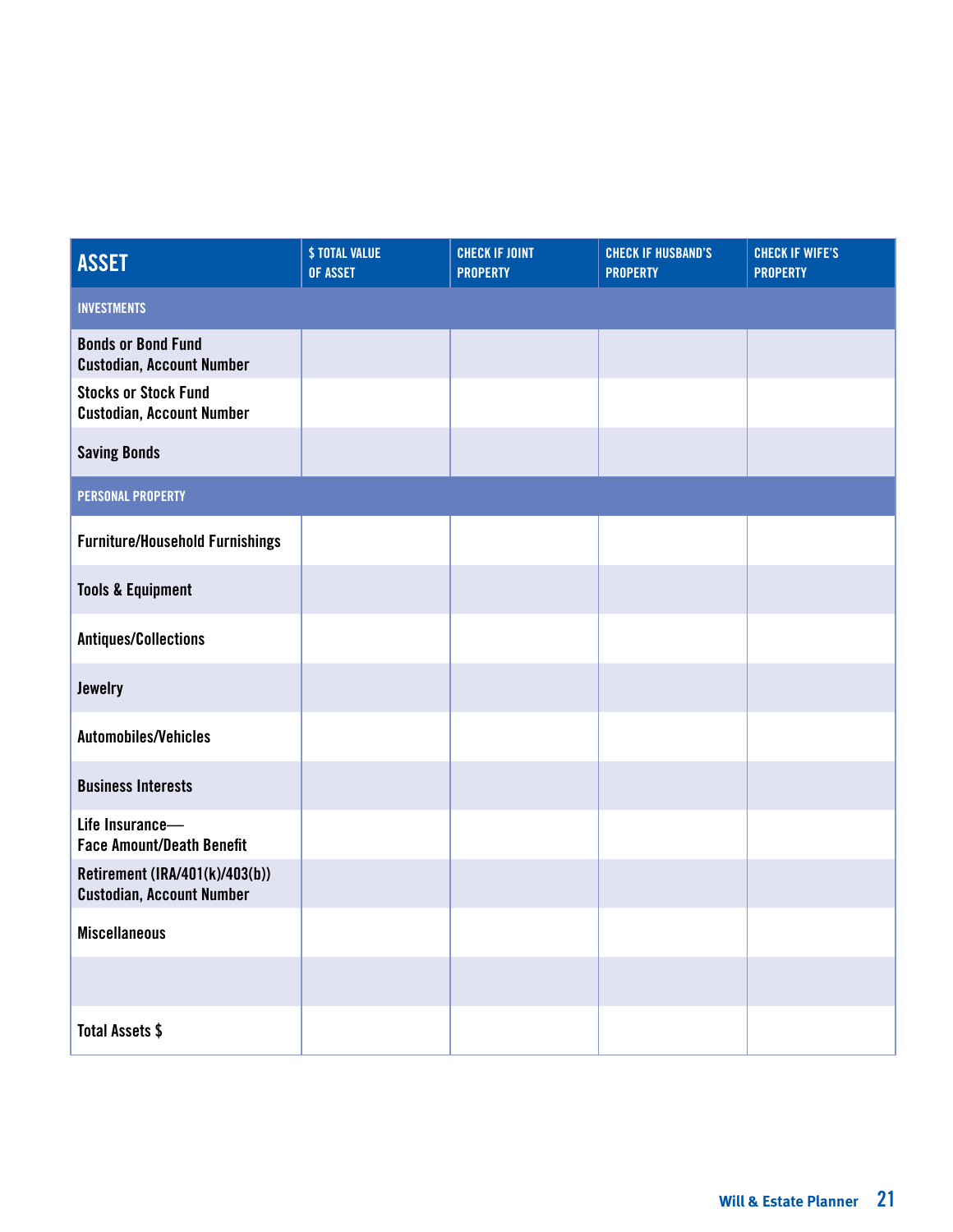| <b>LIABILITIES</b>                               | <b>\$TOTAL VALUE</b><br>OF ASSET | <b>CHECK IF JOINT</b><br><b>PROPERTY</b> | <b>CHECK IF HUSBAND'S</b><br><b>PROPERTY</b> | <b>CHECK IF WIFE'S</b><br><b>PROPERTY</b> |
|--------------------------------------------------|----------------------------------|------------------------------------------|----------------------------------------------|-------------------------------------------|
| Mortgage on Personal Residence                   |                                  |                                          |                                              |                                           |
| <b>Second Residence</b>                          |                                  |                                          |                                              |                                           |
| <b>Vacation Home</b>                             |                                  |                                          |                                              |                                           |
| <b>Vehicle Debts</b>                             |                                  |                                          |                                              |                                           |
| <b>Charge Accounts</b>                           |                                  |                                          |                                              |                                           |
| <b>Installment Contracts</b>                     |                                  |                                          |                                              |                                           |
| <b>Loans on Life Insurance</b>                   |                                  |                                          |                                              |                                           |
| <b>Other Debts</b>                               |                                  |                                          |                                              |                                           |
|                                                  |                                  |                                          |                                              |                                           |
| <b>TOTAL LIABILITIES/DEBTS</b>                   |                                  |                                          |                                              |                                           |
| <b>TOTAL ESTATE</b><br>(Assets Less Liabilities) |                                  |                                          |                                              |                                           |
| <b>Sources of your Property</b>                  |                                  |                                          |                                              |                                           |

#### **Comments**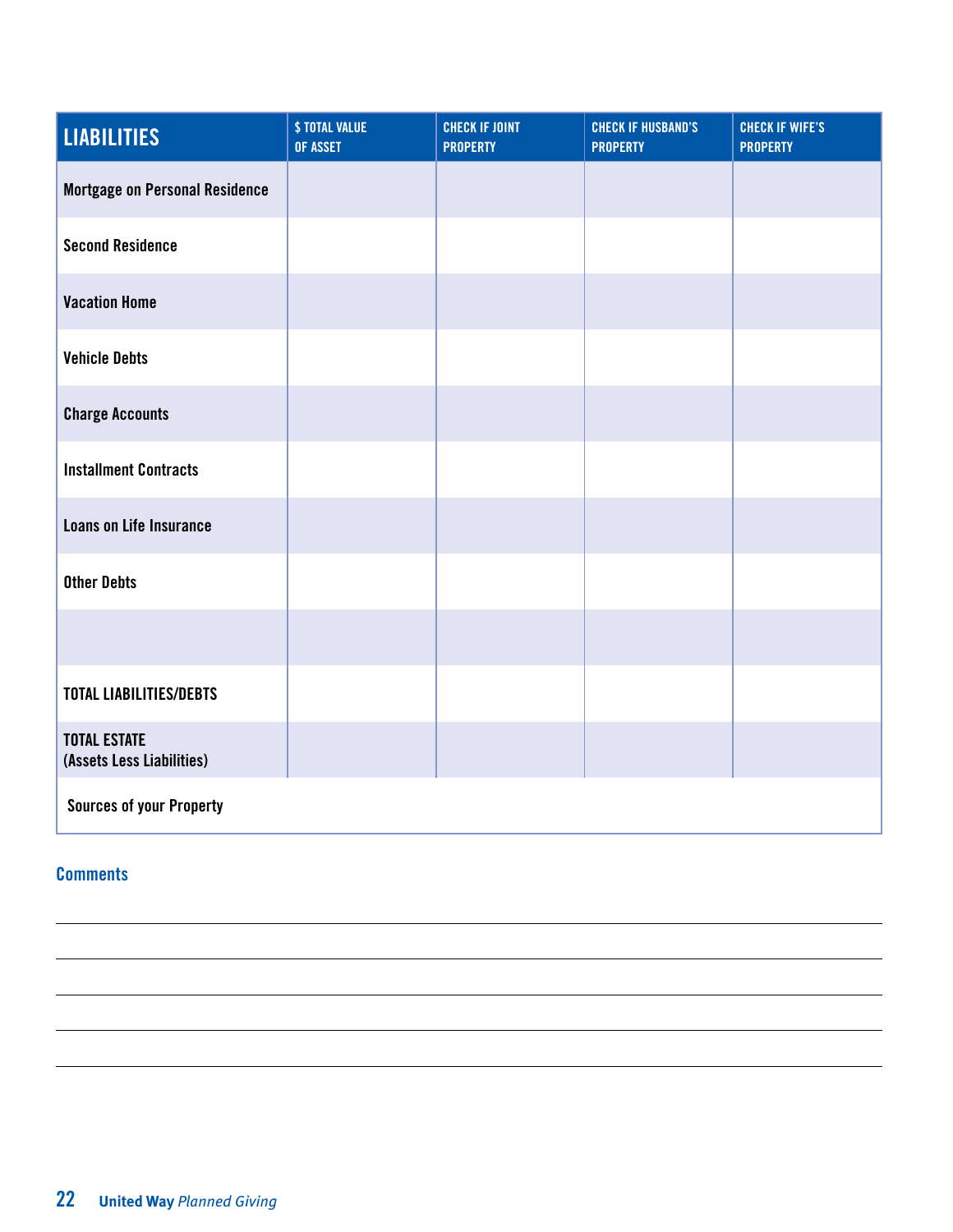# **Planning Your Estate**

When you are planning your estate, there are several decisions that must be made. First, you may select one of three options for a single person or for a married couple. After selecting your desired estate planning option, you will be able to enter the information for that plan.

#### **Single Person**

#### **1. Simple Will.**

With a simple will, you may transfer specific property, then give away what is left (the residue of your estate). Your simple will may transfer your property to family members or favorite charities.

#### **2. Will With Trust for Minor Children.**

If you are a single parent with minor children, it will be important to select a guardian and a trustee to manage assets for their benefit.

#### **3. Will With "Give It Twice" Trust.**

As a single person, you may desire to benefit children, nephews, nieces or other relatives and also assist charity. A "Give It Twice" Trust pays income to family with the remainder to charity.

#### **Married Couple**

#### **1. Simple Will.**

If you pass away first, your estate is transferred to your surviving spouse. If you are the survivor, with a simple will you may transfer specific property, then give away the residue of your estate. Your simple will may transfer your property to family members or favorite charities.

#### **2. Will With Trust for Minor Children.**

If you pass away first, your estate is transferred to your surviving spouse. If you are the survivor and have minor children, it will be important to select a guardian and a trustee to manage assets for their benefit.

#### **3. Will With "Give It Twice" Trust.**

If you pass away first, your estate is transferred to your surviving spouse. If you are the survivor, you may desire to benefit children, nephews, nieces or other relatives and also assist charity. A "Give It Twice" Trust pays income to family with the remainder to charity.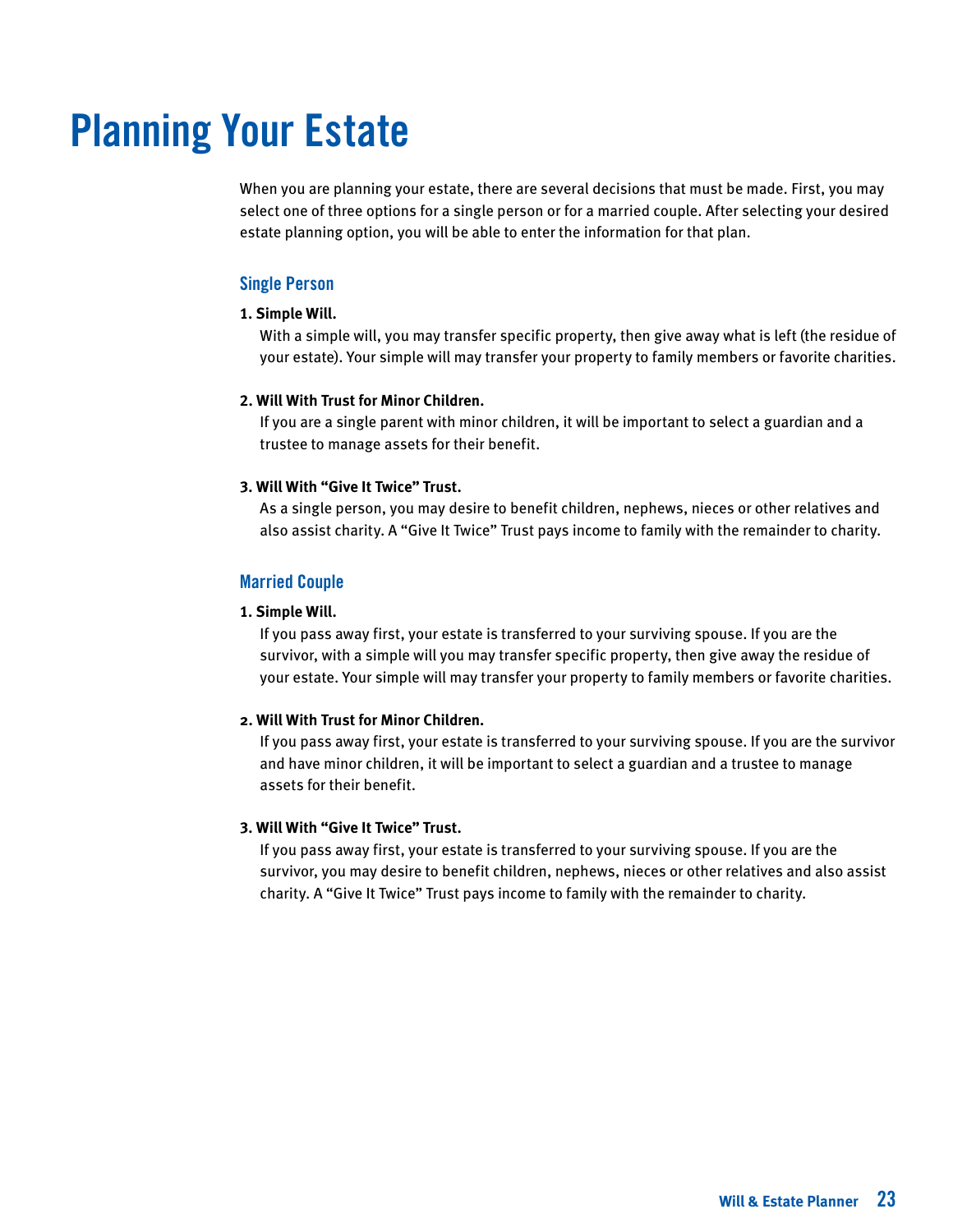### **The "Right Amount" Inheritance**

What is the "right amount" to leave for children, nephews or nieces? Here are three guiding principles for deciding on that amount.

**First**, everyone should provide for the needs of his or her family.

**Second**, this means that the inheritance provides a reasonable level of increased standard of living for the child, nephew or niece.

**Third**, there are many children who have received an inheritance large enough to cover both needs and wants. An inheritance that covers too many "wants and desires" may lead to unhappiness, greed and lack of incentive to be a productive person.

**Finally**, are there guidelines for leaving children a substantial inheritance? Some parents have been careful with their resources and have accumulated a significant estate. How can a larger estate be transferred with a good result for children?

**First**, a larger inheritance will be used more wisely if it is distributed over a longer time and at a later age. A lump sum at one time may be unwise. Many younger children who receive a large inheritance at an early age spend it within 18 months. When asked where the inheritance went they may reply, "Well, I spent it on cars, boats and vacations, and wasted the rest!"

**Second**, transfer a larger inheritance over a period of years. A good plan includes a distribution of principal when the parents pass away, income for a period of years and a second payout of deferred principal.

**Third**, set up a target number for the inheritance. The total inheritance can then be designed to pass that amount to a child, nephew or niece. A target number is the sum of the principal and income given through the inheritance plan. With careful thought, the plan can move a substantial amount to family, while still permitting your child to learn to know the joy and rewards of work.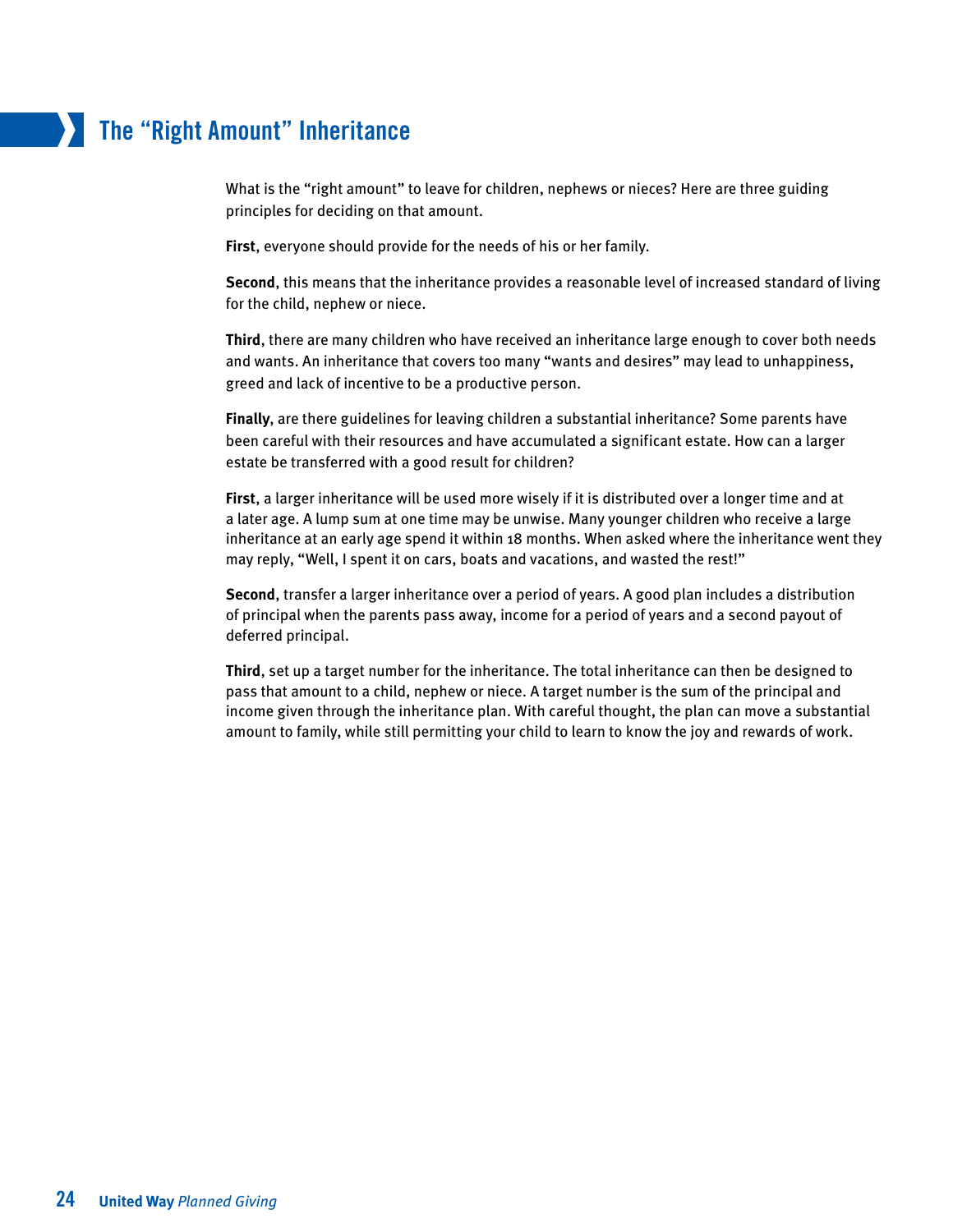# **Estate Plans for Single Individuals**

**Please circle #1, #2 or #3 and complete that section.**

# **1.** Simple Will (SINGLE PERSON)

For a single person or surviving spouse there is a simple will for adult children, nephews or nieces. If the estate is under the federal exemption amount this plan may work well. With a simple will, it is possible to transfer a specific property or amount, and then to divide the balance or residue of the estate among children, nephews or nieces. Many individuals also decide to leave a bequest to charity.

An option you might consider is to treat your favorite charities collectively as one child, or one nephew or niece. The estate could be divided among your selected charities and children. Consider an example of a person with three nieces. Under this plan, the charities together are considered the fourth niece. Therefore, the three nieces and the charitable portion will each receive  $\frac{1}{4}$  of the estate. The 1/4 transferred to charity could be divided on a percentage basis among your favorite charities.

#### **Specific Bequests**

Bequests of items or amounts to family or to charity.

**Item or Amount Recipient, City and State** 

#### **Residue of Estate**

Percent of residue to family or to charity.

**Percent Recipient, City and State** 

| 1.        | % to   | <u> 1989 - Jan Samuel Barbara, margaret e populazion del control del control del control del control de la provi</u>  |
|-----------|--------|-----------------------------------------------------------------------------------------------------------------------|
| $\sim$ 2. | $%$ to | <u> Tantan di Kabupaten Bandara Para Bandar Bandar Bandar Bandar Bandar Bandar Bandar Bandar Bandar Bandar Bandar</u> |
| 3.        | % to   |                                                                                                                       |
| 4.        | $%$ to |                                                                                                                       |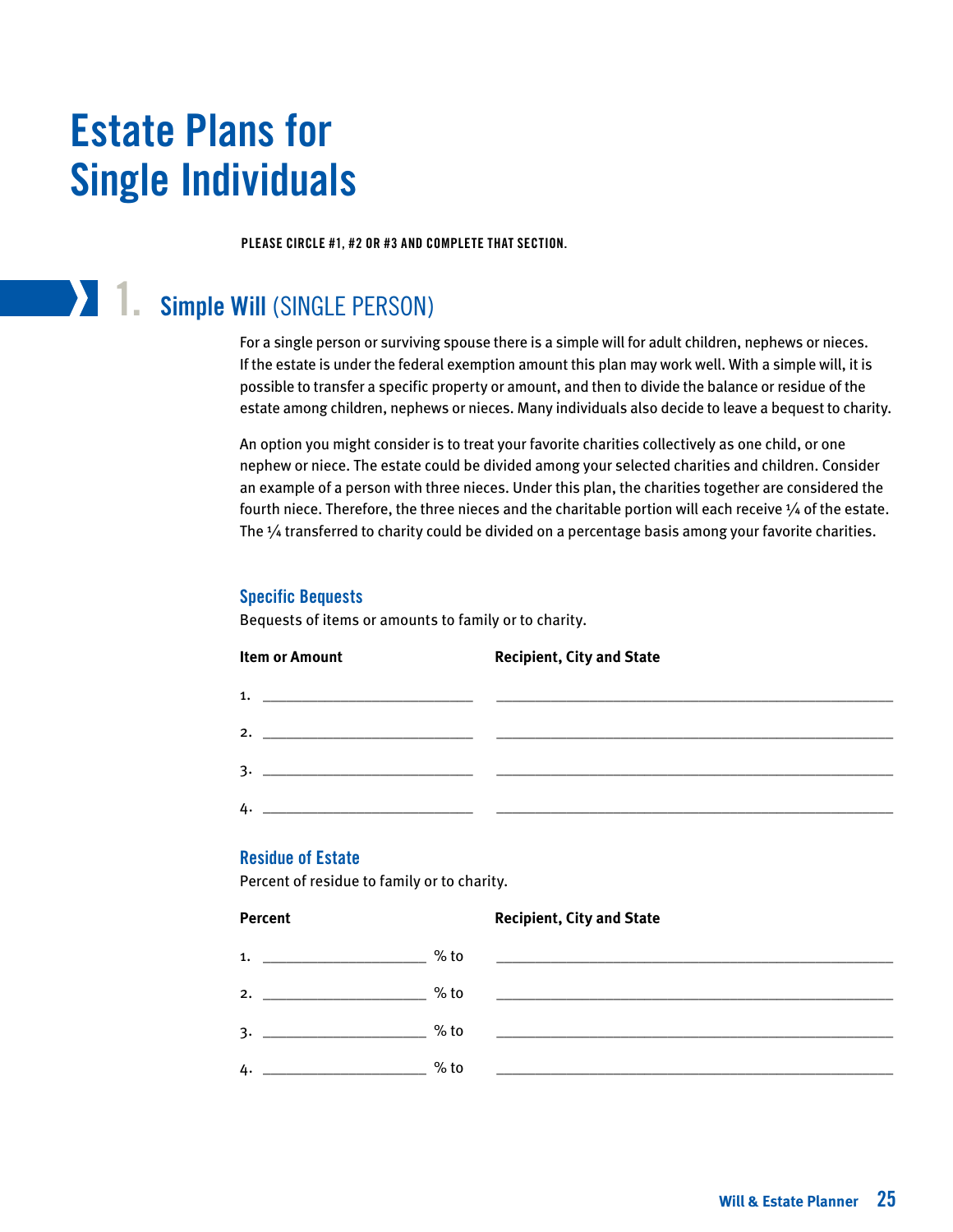# **2. SIMPLE Will With Trust for Children** (SINGLE PERSON)

If you are a single parent with minor children or if you desire a trust for your children, this option can work well. This option assumes that one trust is created with income distributions made equally to children until the selected age. However, the trustee may be given the right to invade the trust for the support or education of children. You will need to select a trustee and choose the age of the youngest child for distribution of trust principal.

If a testamentary trust is created by will for the benefit of minor children, it does not avoid probate. This trust would only become operative if neither parent is living. Funds from the trust are then given by the trustee to the guardian to provide for your children's care and living expenses, including college. The trustee or guardian may be a single person, but could be two individuals as co-trustees or co-guardians if you so desire.

The trustee's responsibilities continue on until your child reaches the age you specify for the final distribution of any unused trust funds. The trustee can be the same person as the guardian if you so choose. Careful consideration should be given to this important position. Integrity and the ability and experience to manage financial assets are important factors to consider. If you die without a will and leave property to your minor children, the court will appoint a conservator for your estate unless you establish a trust for your children.

There are many advantages of a trust over a conservatorship. A conservator is generally appointed by a court and must follow rigid statutory rules. He or she must file an accounting and petition for approval before the court annually. This can result in expensive court costs and attorney fees. A conservatorship also ends at age 18 for each child and the child receives what is left in a lump sum. Ask yourself, "What will an 18-year-old do with the money?" For obvious reasons, most parents don't like this arrangement. However, with a trust you can specify the age at which your children will receive the principal from the trust. You don't have to give it all to them in a lump sum when they reach age 18, but may defer distribution of principal to age 25, age 30 or even longer.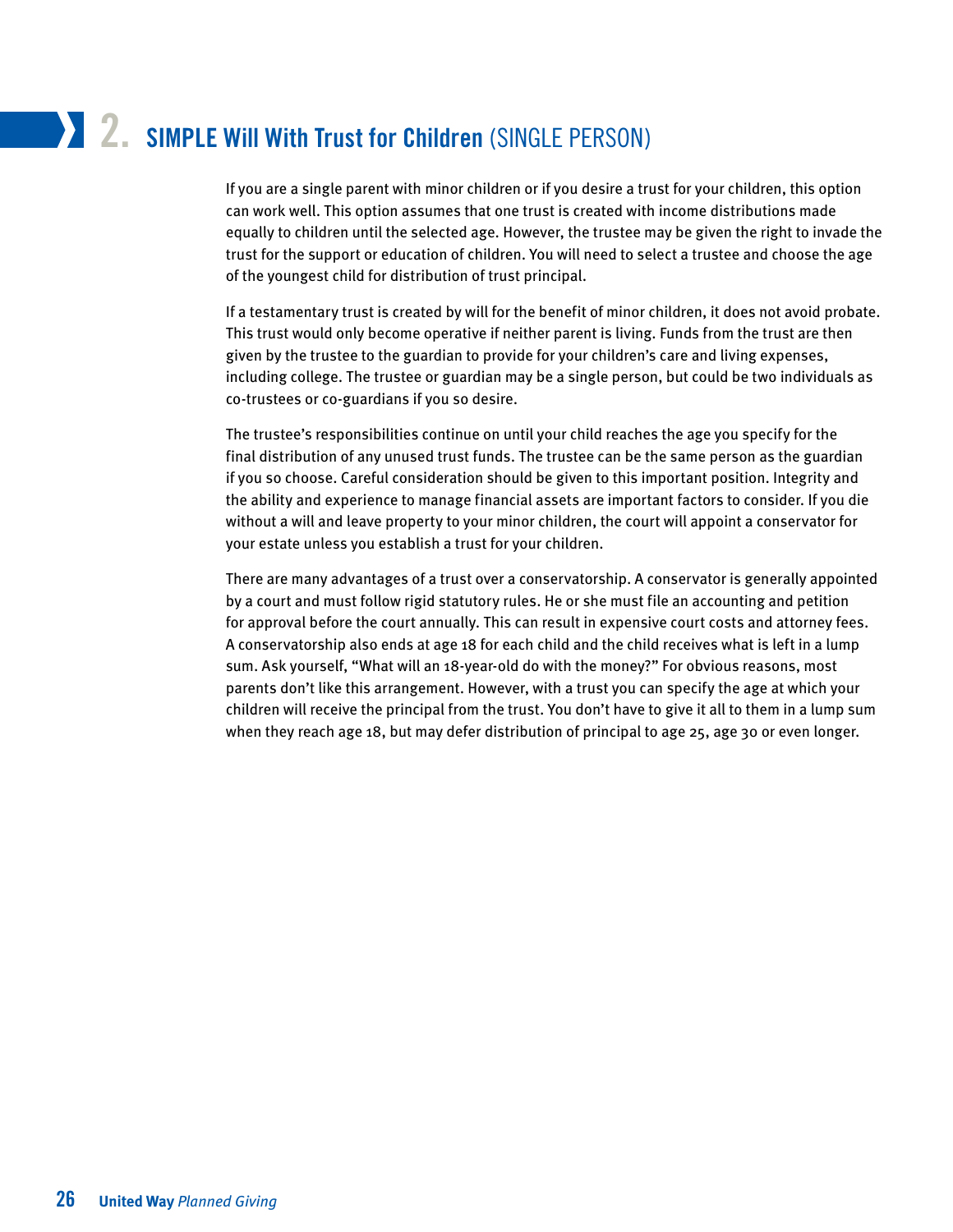#### **Specific Bequests**

**Item or Amount Recipient, City and State** 

| 1. $\qquad \qquad$ |  |
|--------------------|--|
|                    |  |
|                    |  |
|                    |  |
|                    |  |

#### **Name, City and State of Trustee**

#### **Charity in Trust**

It is also possible to include favorite charities in your final trust distribution. A popular option is to treat the charities collectively as one child at termination of the trust. **If you would like to choose this option, please check here \_\_\_\_\_\_.** In this case, all charities listed will divide one share and your children will each receive one share. **Option: If you want selected charities to have a larger or smaller percentage of your estate, you may also list that percentage here \_\_\_\_\_\_.** 

#### **Charities to divide one share:**

### **% Share Legal Name, City and State** 1. \_\_\_\_\_\_\_\_\_\_\_\_\_\_\_\_\_\_\_\_\_ % to \_\_\_\_\_\_\_\_\_\_\_\_\_\_\_\_\_\_\_\_\_\_\_\_\_\_\_\_\_\_\_\_\_\_\_\_\_\_\_\_\_\_\_\_\_\_\_\_\_\_\_ 2. \_\_\_\_\_\_\_\_\_\_\_\_\_\_\_\_\_\_\_\_\_ % to \_\_\_\_\_\_\_\_\_\_\_\_\_\_\_\_\_\_\_\_\_\_\_\_\_\_\_\_\_\_\_\_\_\_\_\_\_\_\_\_\_\_\_\_\_\_\_\_\_\_\_ 3. \_\_\_\_\_\_\_\_\_\_\_\_\_\_\_\_\_\_\_\_\_ % to \_\_\_\_\_\_\_\_\_\_\_\_\_\_\_\_\_\_\_\_\_\_\_\_\_\_\_\_\_\_\_\_\_\_\_\_\_\_\_\_\_\_\_\_\_\_\_\_\_\_\_ 4. \_\_\_\_\_\_\_\_\_\_\_\_\_\_\_\_\_\_\_\_\_ % to \_\_\_\_\_\_\_\_\_\_\_\_\_\_\_\_\_\_\_\_\_\_\_\_\_\_\_\_\_\_\_\_\_\_\_\_\_\_\_\_\_\_\_\_\_\_\_\_\_\_\_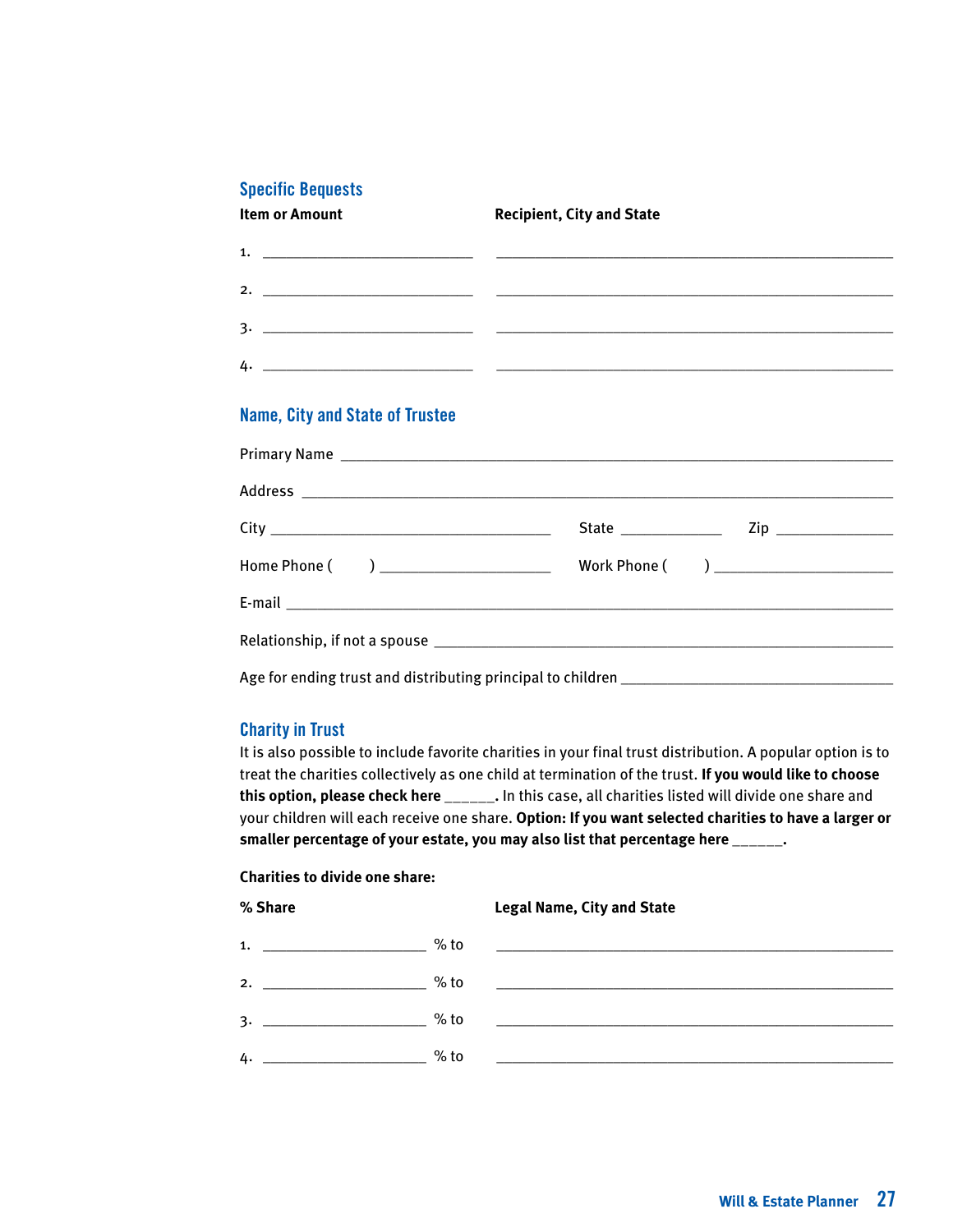# **3. "Give It Twice" Trust for Family (SINGLE PERSON)**

Another popular option for a single person or surviving spouse is to divide the estate into two parts. The first portion of the estate is given to the children when you pass away. The other part is transferred to a "Give It Twice" Trust. This is a charitable remainder unitrust that pays 5% each year to children for 20 years (5% times 20 years equals 100%—or you may select 6% for 18 years). After paying income to children for 20 years, the trust corpus is given to favorite charities.

For example, a surviving spouse had an estate of \$600,000. She gave \$200,000 outright to children from the estate and placed \$400,000 in the "Give It Twice" Trust. After payouts of more than \$400,000 from the trust, the principal was given to her selected charities. Her children received \$600,000, the sum of \$200,000 directly from the estate and \$400,000 of income from the trust.

#### **Specific Bequests**

Bequests of items or amounts to family or to charities.

| <b>Item or Amount</b> | <b>Recipient, City and State</b> |
|-----------------------|----------------------------------|
|                       |                                  |
|                       |                                  |
| 3.                    |                                  |
| 4.                    |                                  |

If you select this option, please choose the portion to give to children outright and the part in the "Give It Twice" Trust (the total of the two percentages will be 100%).

Outright to Children \_\_\_\_\_\_% To "Give It Twice" Trust \_\_\_\_\_\_%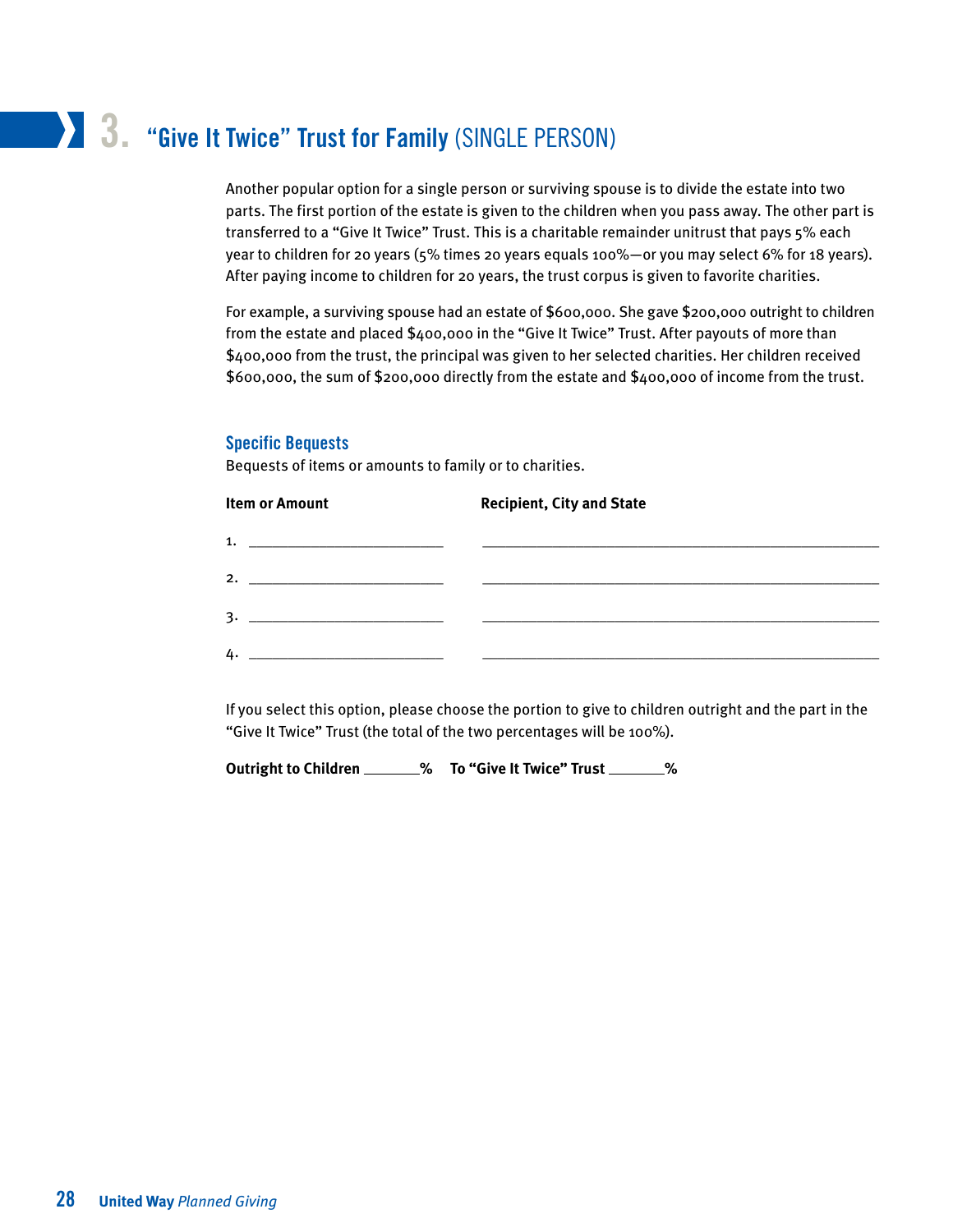#### **Children In Trust**

#### Children to receive trust income

| % Share                                                                                 |      | <b>Legal Name, City and State</b>                                                                                    |
|-----------------------------------------------------------------------------------------|------|----------------------------------------------------------------------------------------------------------------------|
|                                                                                         | % to |                                                                                                                      |
| 2. $\qquad \qquad$                                                                      | % to |                                                                                                                      |
| 3. __________________________ % to                                                      |      | <u> 1990 - Jan James James James James James James James James James James James James James James James James J</u> |
| 4. _______________________________ % to                                                 |      |                                                                                                                      |
| <b>Charities at the End of The Trust</b><br><b>Charities to receive trust remainder</b> |      |                                                                                                                      |
| % Share                                                                                 |      | <b>Legal Name, City and State</b>                                                                                    |

| 1. | $%$ to |  |
|----|--------|--|
| 2. | % to   |  |
| 3. | % to   |  |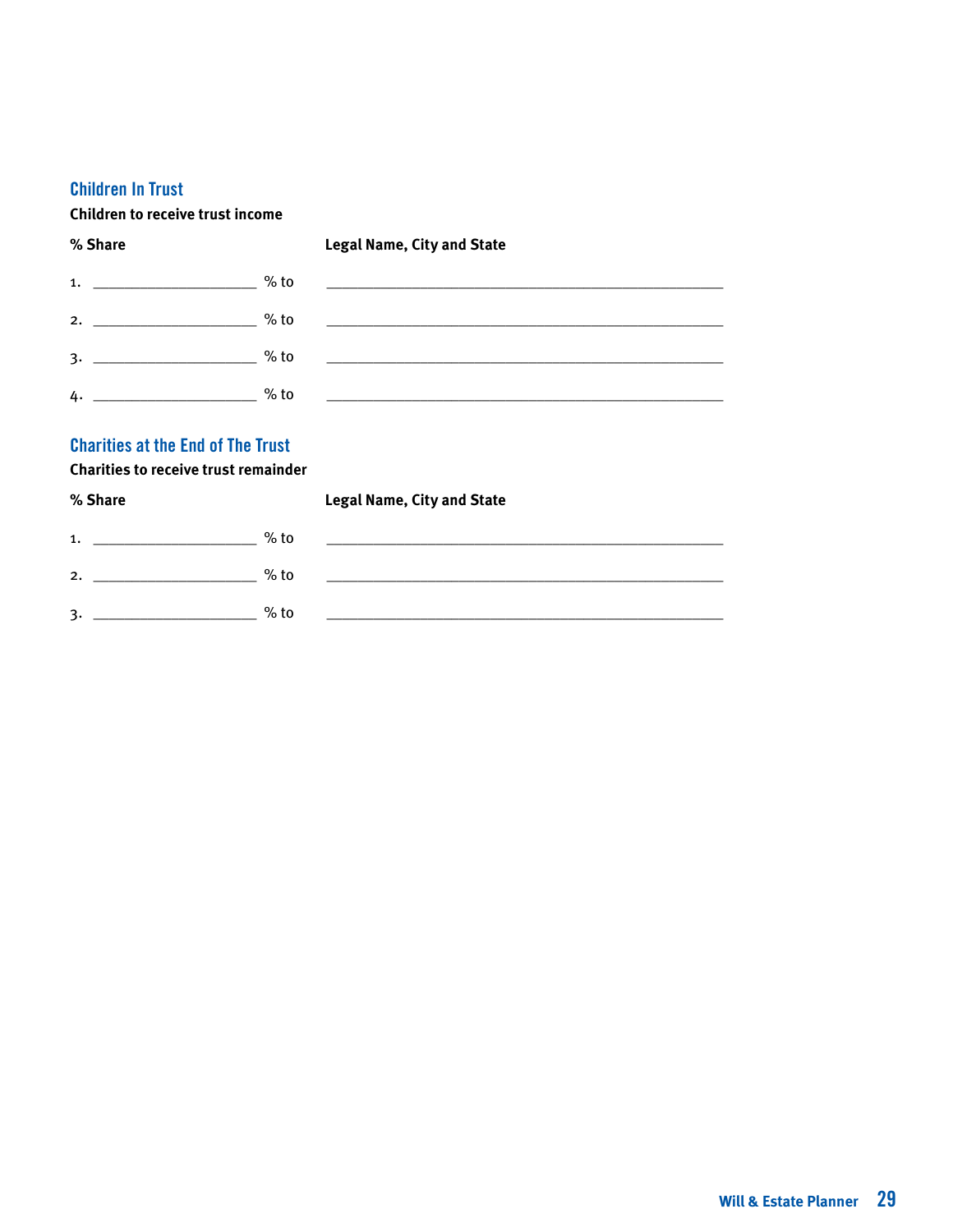# **Planning Options for Married Couples**

**Please choose one of the three options and fill out the information for that form only.**

# **1. Simple Will (MARRIED COUPLE)**

A married couple with an estate worth less than the federal exemption amount (\$3.5 million each in 2009) may desire a simple will. The first estate may include specific bequests to children or charity with the balance transferred outright to the surviving spouse. The estate of the surviving spouse may then be transferred by specific bequest or percent of the residuary to children or charity.

An option that you might consider is to treat your favorite charities collectively as one child. The estate of the surviving spouse could be divided among your selected children and charities. Consider an example with three children. Under this plan, the charities together are considered the fourth child. Therefore, the three children and the charitable portion will each receive  $\frac{1}{4}$  of the estate. The ¼ transferred to charities could be divided on a percentage basis among your favorite charities.

#### **First Estate**

#### **Specific Bequests, Balance to Spouse**

Bequests of items or amounts to family or to charities.

| <b>Item or Amount</b>                                                                                                       | <b>Recipient, City and State</b>                                                                                                                                                                                                          |
|-----------------------------------------------------------------------------------------------------------------------------|-------------------------------------------------------------------------------------------------------------------------------------------------------------------------------------------------------------------------------------------|
|                                                                                                                             |                                                                                                                                                                                                                                           |
|                                                                                                                             |                                                                                                                                                                                                                                           |
|                                                                                                                             | $\overline{\mathbf{3}}$ . The contract of the contract of the contract of the contract of the contract of the contract of the contract of the contract of the contract of the contract of the contract of the contract of the contract of |
| 4.<br><u> Alexandria de la contrada de la contrada de la contrada de la contrada de la contrada de la contrada de la co</u> |                                                                                                                                                                                                                                           |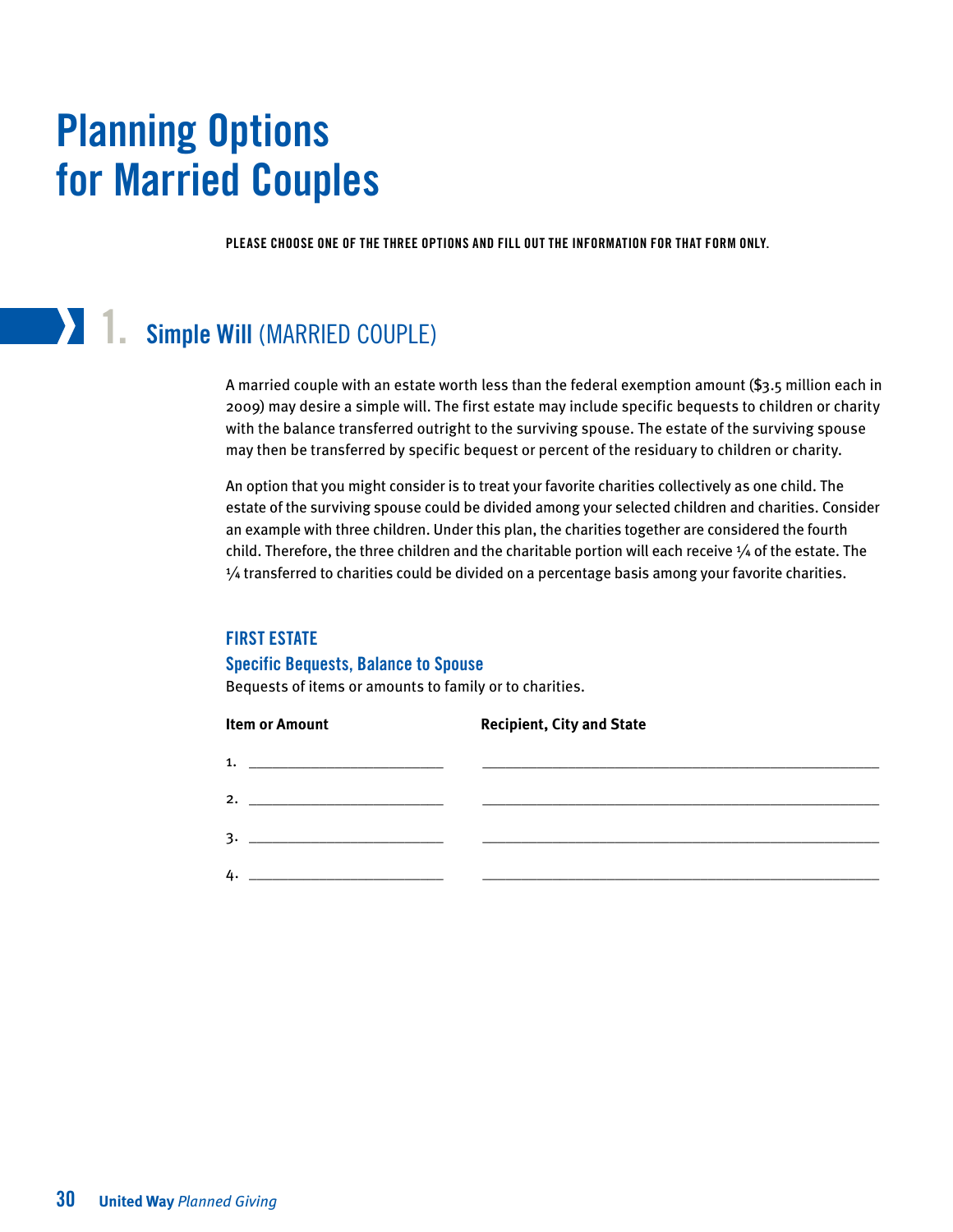#### Bequests of Percentage of First Estate to Family or Charities, Balance to Spouse **Percent**

**Recipient, City and State** 

| 1.    | $%$ to |  |
|-------|--------|--|
| 2.    | $%$ to |  |
| 3.    | $%$ to |  |
| $\mu$ | $%$ to |  |

#### **SECOND ESTATE**

#### **Specific Bequests**

Bequests of items or amounts to family or to charities.

#### **Percent**

#### **Recipient, City and State**

| 1. | $%$ to | <u> 1989 - Johann John Stein, markin fan it fjort fan de ferstjer fan it fjort fan de ferstjer fan de ferstjer f</u> |
|----|--------|----------------------------------------------------------------------------------------------------------------------|
| 2. | % to   |                                                                                                                      |
|    | % to   | <u> 1980 - Johann John Stein, markin f</u>                                                                           |
| 4. | % to   |                                                                                                                      |

#### **Residue of Second Estate**

Percent of residue to family or to charities.

#### Percent

#### **Recipient, City and State**

- 
- 
- 4.  $\frac{\ }{\ }$  % to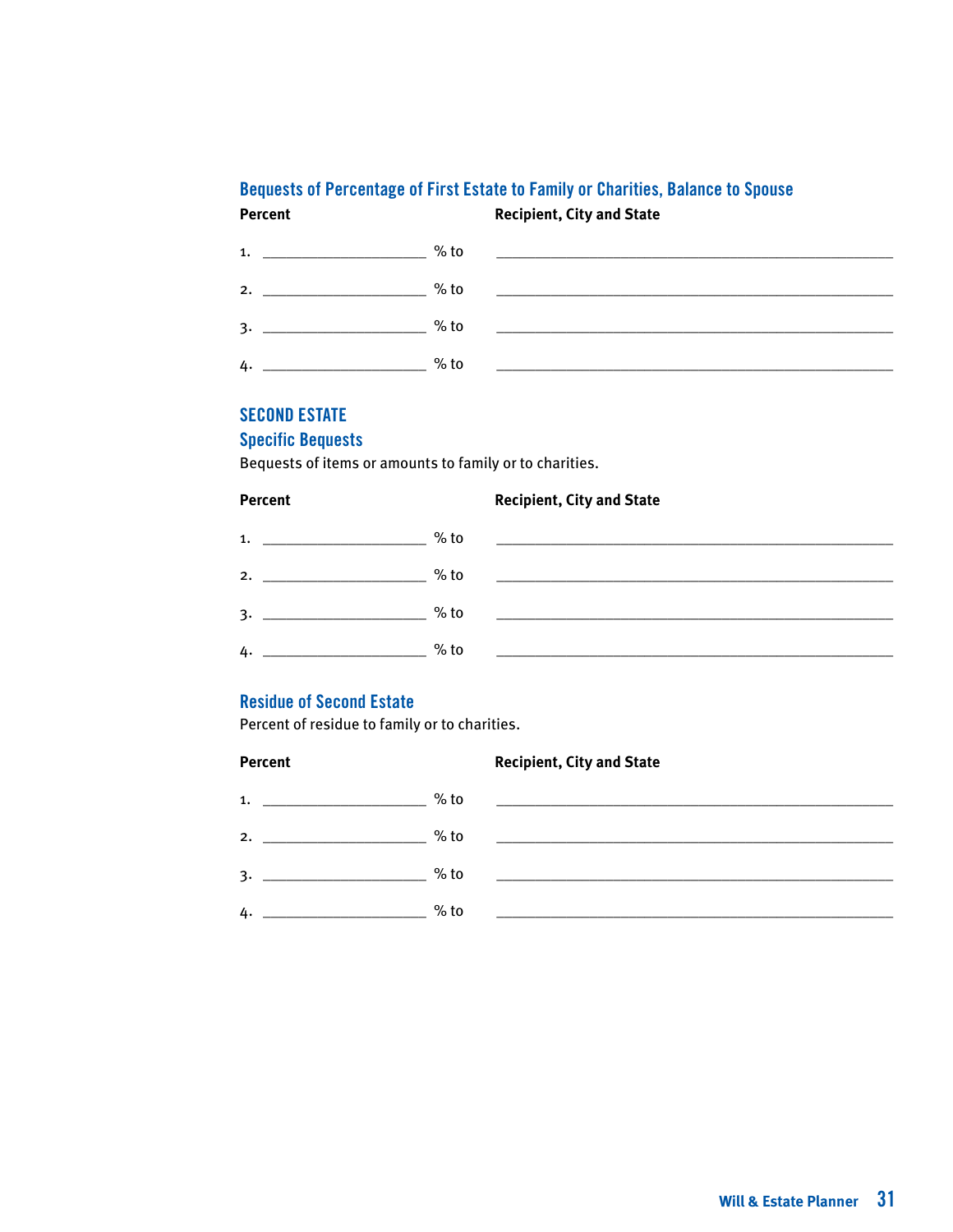# **2.** Simple Will With Trust for Children (MARRIED COUPLE)

If you are a couple with minor children and desire a trust for children, this option can work well. A married couple with an estate worth less than the federal exemption amount (\$3.5 million in 2009) may choose to protect and benefit children with a trust. The first estate may include specific bequests to children or charity with the balance transferred outright to the surviving spouse. The estate of the surviving spouse may then be transferred by specific bequests with the residue passing to a trust for children.

This option assumes that one trust is created with income distributions made equally to children until the selected age. However, the trustee may be given the right to invade the trust for the support or education of children. You will need to select a trustee and choose the age of the youngest child for distribution of trust principal.

#### **First Estate**

#### **Specific Bequests, Balance to Spouse**

Bequests of items or amounts to family or to charities.

| <b>Item or Amount</b>         | <b>Recipient, City and State</b> |
|-------------------------------|----------------------------------|
|                               |                                  |
|                               |                                  |
| 3. __________________________ |                                  |
| 4.                            |                                  |

### **Bequests of Percentage of First Estate to Family or Charities, Balance to Spouse**

**Percent Recipient, City and State**

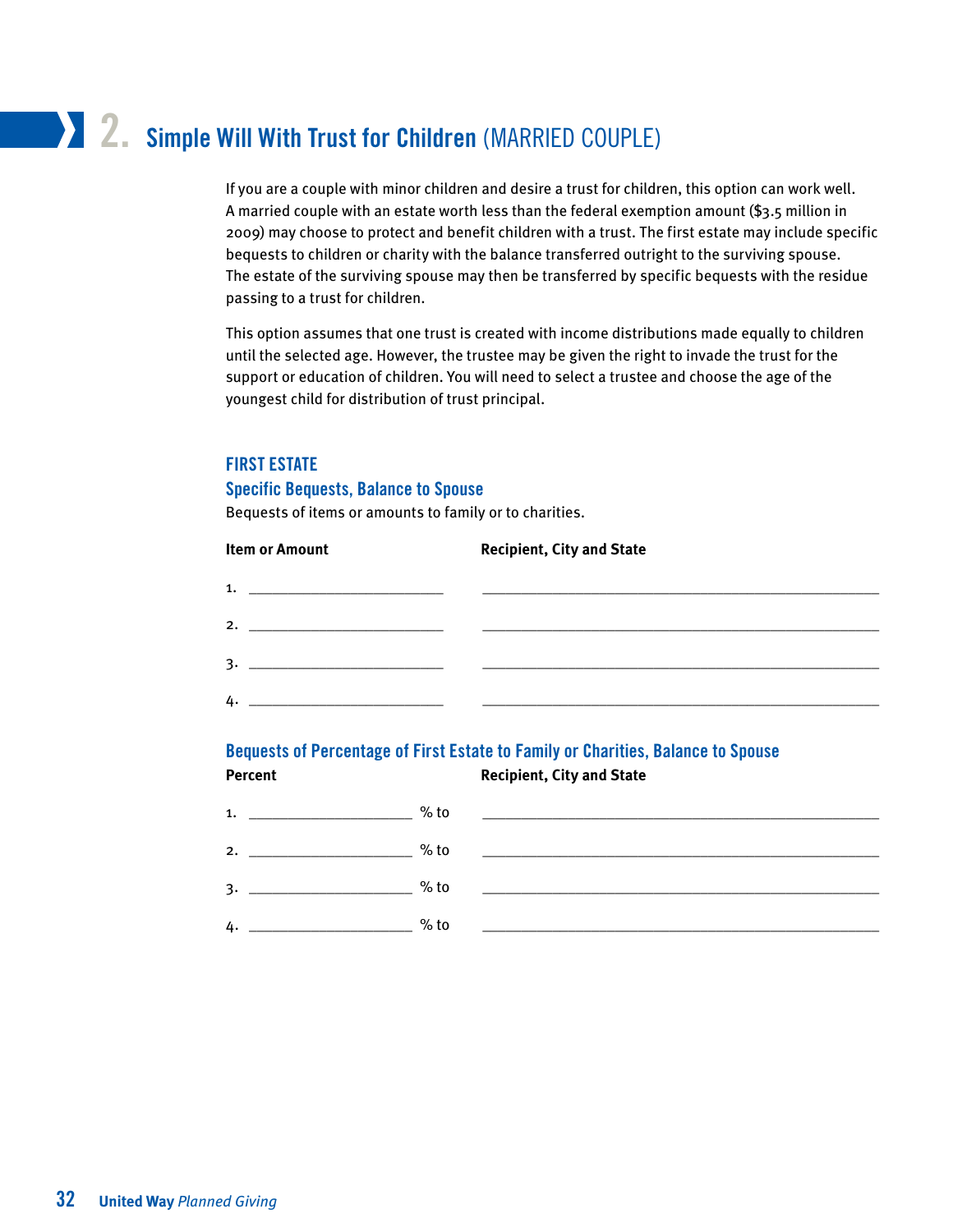#### **SECOND ESTATE**

#### **Specific Bequests**

Bequests of items or amounts to family or to charities.

| <b>Item or Amount</b> | <b>Recipient, City and State</b> |  |
|-----------------------|----------------------------------|--|
|                       |                                  |  |
|                       |                                  |  |
|                       |                                  |  |
|                       |                                  |  |

#### **Name, City and State of Trustee**

| Primary Name <u>experience and the contract of the contract of the contract of the contract of the contract of the contract of the contract of the contract of the contract of the contract of the contract of the contract of t</u> |  |
|--------------------------------------------------------------------------------------------------------------------------------------------------------------------------------------------------------------------------------------|--|
|                                                                                                                                                                                                                                      |  |
|                                                                                                                                                                                                                                      |  |
| Home Phone (   ) ________________________                                                                                                                                                                                            |  |
|                                                                                                                                                                                                                                      |  |
|                                                                                                                                                                                                                                      |  |
| Age for ending trust and distributing principal to children ___________________________                                                                                                                                              |  |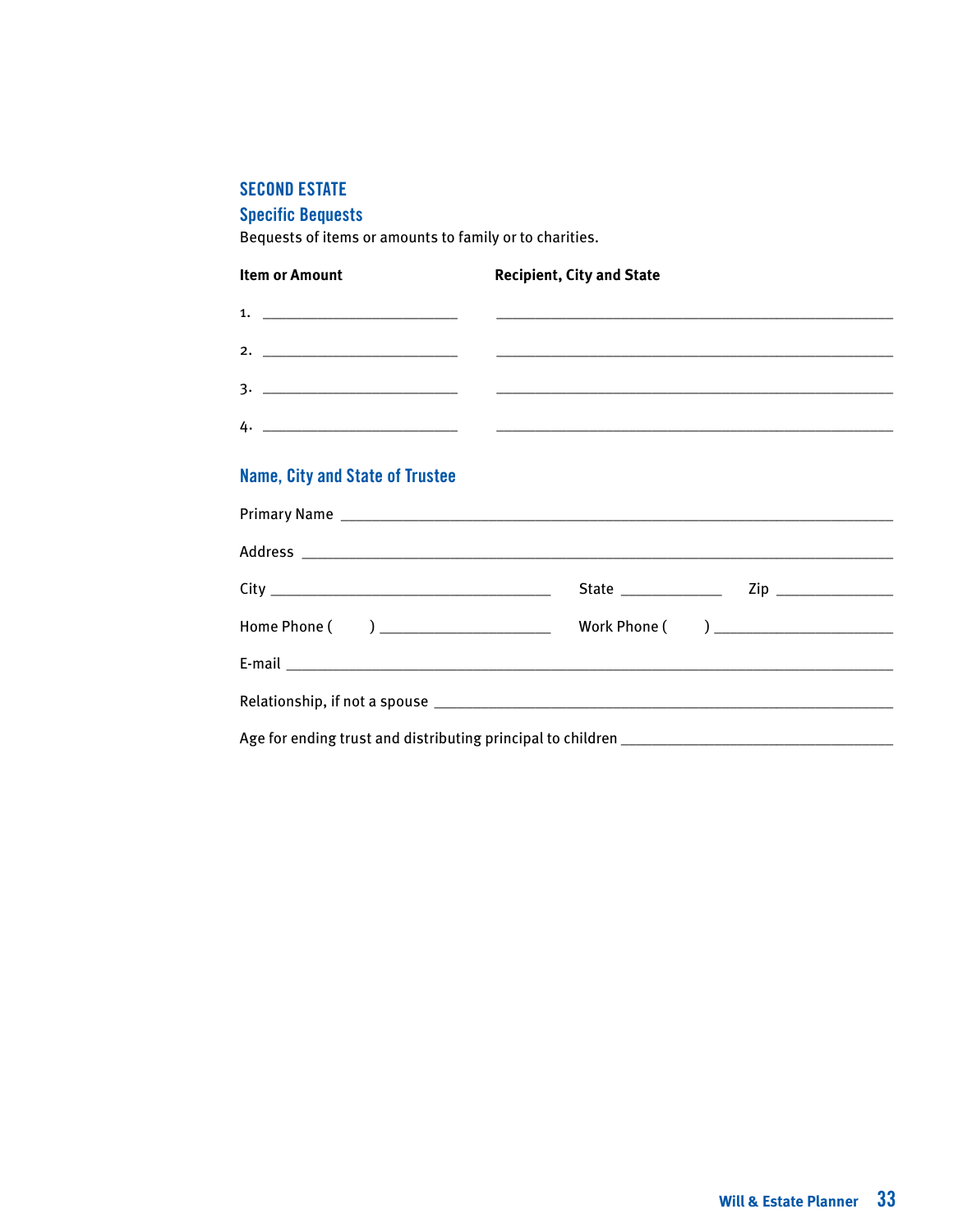#### **Charity in Trust**

It is also possible to include charities in your final trust distribution. A popular option is to treat charities collectively as one child at termination of the trust. **If you would like to choose this**  option, please check here \_\_\_\_\_\_\_\_. In this case, all charities listed will divide one share and your children will each receive one share. **Option: If you want selected charities to have a larger or smaller percentage of your estate, you may also list that percentage here .**

#### **Charities to divide one share**

| % Share              |        | <b>Legal Name, City and State</b>                        |
|----------------------|--------|----------------------------------------------------------|
| $1.$ $\qquad \qquad$ | % to   |                                                          |
| 2. $\qquad \qquad$   | % to   | <u> 1980 - Johann John Stein, marwolaethau (b. 1980)</u> |
|                      | $%$ to |                                                          |
|                      | $%$ to |                                                          |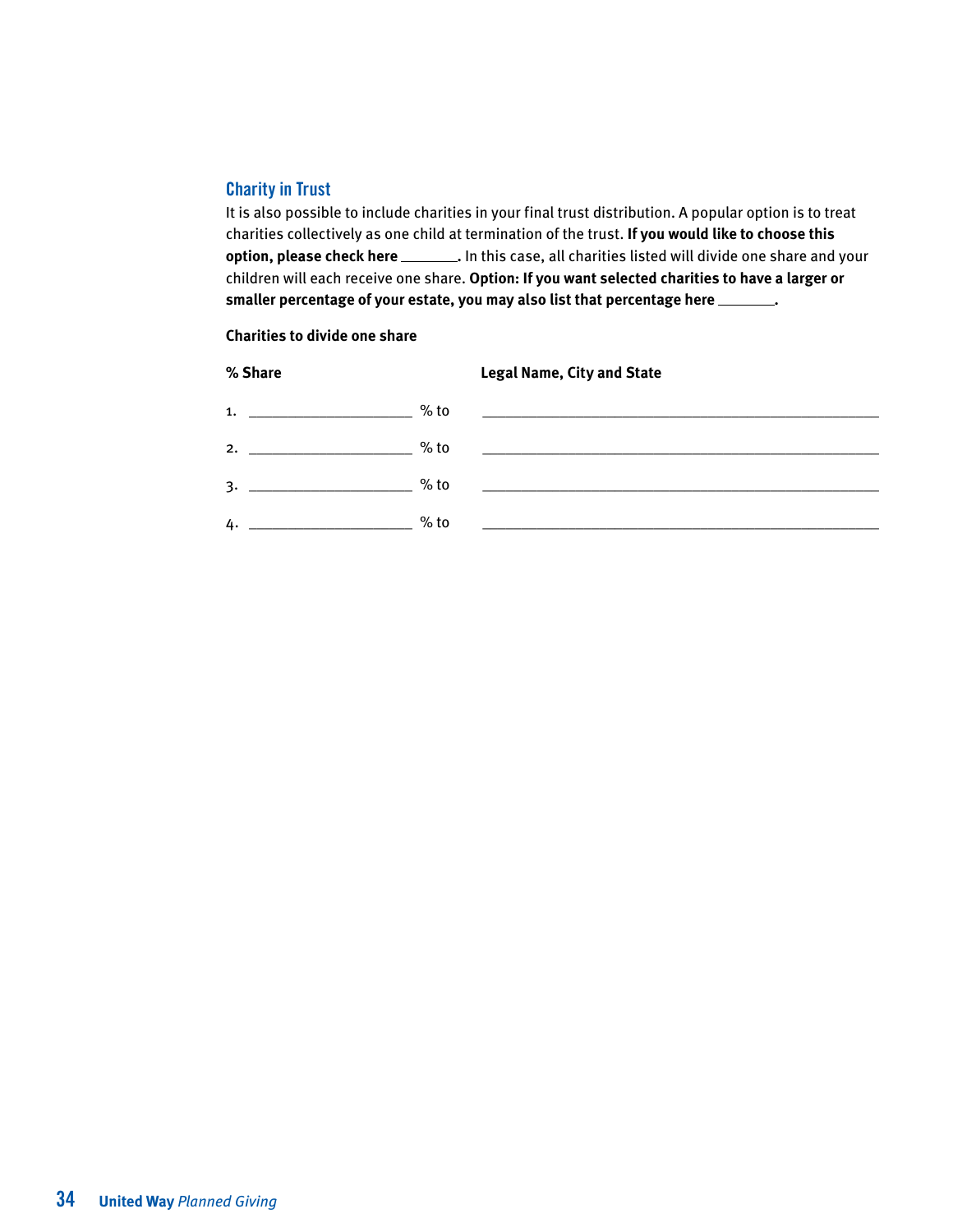# **3. "Give It Twice" Trust for Family (MARRIED COUPLE)**

A married couple with an estate below the Federal exemption amount (\$3.5 million in 2009) may desire a simple will. The first estate may include specific bequests to children or charity with the balance transferred outright to the surviving spouse.

#### **First Estate**

#### **Specific Bequests, Balance to Spouse**

Bequests of items or amounts to family or to charities.

| <b>Item or Amount</b> | <b>Recipient, City and State</b> |
|-----------------------|----------------------------------|
|                       |                                  |
|                       |                                  |
|                       |                                  |
| 4.                    |                                  |

#### **Bequests of Percentage of First Estate to Family or Charities, Balance to Spouse**

| <b>Percent</b>                                                                                                                                                                                                                                                         |        | <b>Recipient, City and State</b>                                                                                      |
|------------------------------------------------------------------------------------------------------------------------------------------------------------------------------------------------------------------------------------------------------------------------|--------|-----------------------------------------------------------------------------------------------------------------------|
| 1. $\sqrt{2}$ = 0.000 $\sqrt{2}$ = 0.000 $\sqrt{2}$ = 0.000 $\sqrt{2}$ = 0.000 $\sqrt{2}$ = 0.000 $\sqrt{2}$ = 0.000 $\sqrt{2}$ = 0.000 $\sqrt{2}$ = 0.000 $\sqrt{2}$ = 0.000 $\sqrt{2}$ = 0.000 $\sqrt{2}$ = 0.000 $\sqrt{2}$ = 0.000 $\sqrt{2}$ = 0.000 $\sqrt{2}$ = | $%$ to | <u> 1980 - Johann Johann Stoff, deutscher Amerikaanse kommunister († 1950)</u>                                        |
|                                                                                                                                                                                                                                                                        | % to   |                                                                                                                       |
|                                                                                                                                                                                                                                                                        | $%$ to |                                                                                                                       |
|                                                                                                                                                                                                                                                                        | $%$ to | <u> 1989 - Jan Sterling von Berling von Berling von Berling von Berling von Berling von Berling von Berling von B</u> |

#### **Second Estate**

#### **Specific Bequests**

Bequests of items or amounts to family or to charities.

| <b>Item or Amount</b> | <b>Recipient, City and State</b> |
|-----------------------|----------------------------------|
|                       |                                  |
|                       |                                  |
|                       |                                  |
|                       |                                  |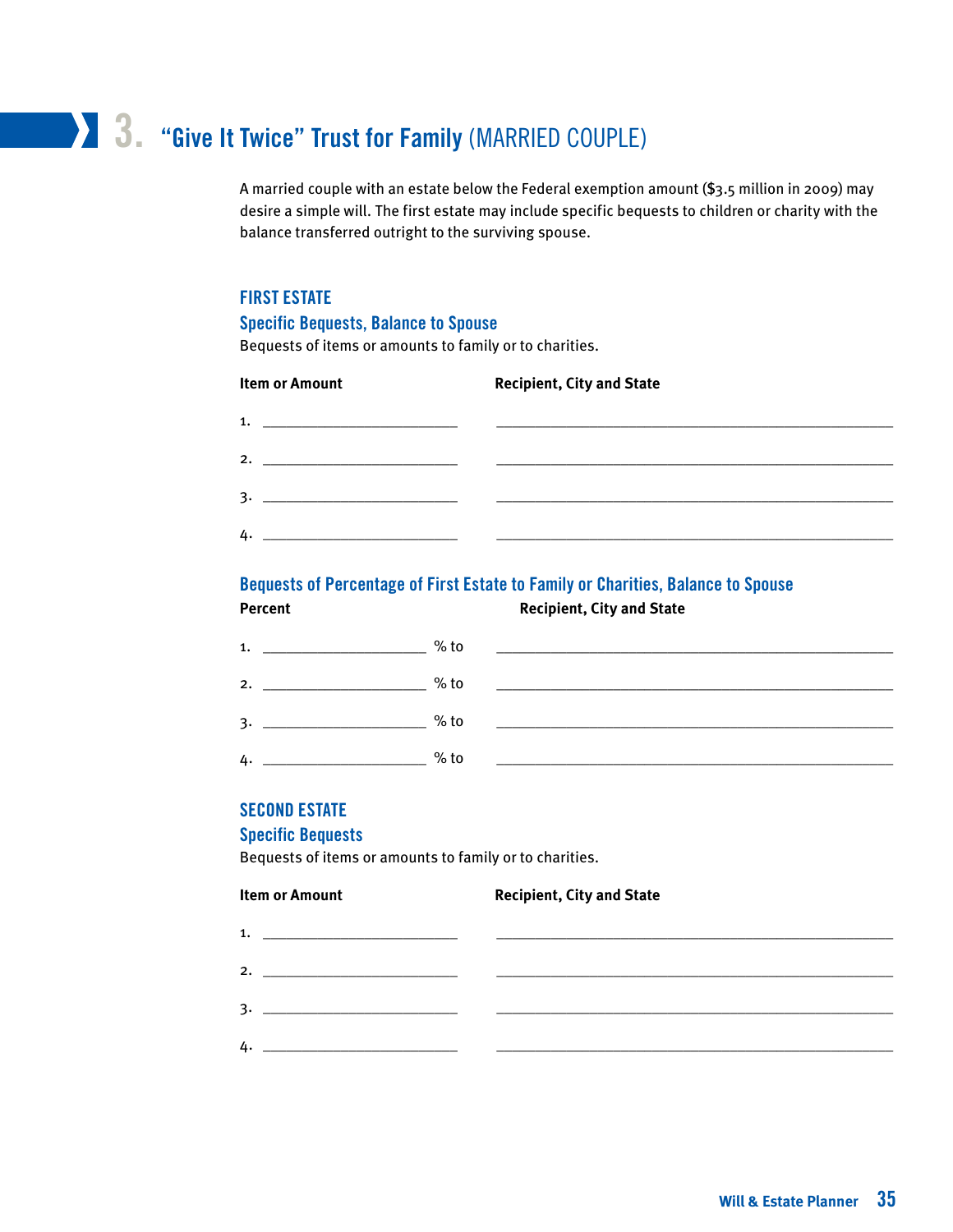#### **Residue of Second Estate**

Percentage of residue to family or to charities.

#### **Percent Recipient, City and State**

| 1. | $%$ to |                                                                                                                      |
|----|--------|----------------------------------------------------------------------------------------------------------------------|
|    |        |                                                                                                                      |
| 2. | $%$ to |                                                                                                                      |
| 3. | $%$ to | <u> 2000 - 2000 - 2000 - 2000 - 2000 - 2000 - 2000 - 2000 - 2000 - 2000 - 2000 - 2000 - 2000 - 2000 - 2000 - 200</u> |
|    | $%$ to |                                                                                                                      |
| 4. |        |                                                                                                                      |

Another popular option for the estate of a surviving spouse is to divide the second estate into two parts. The first portion of the estate is given to the children when you pass away. The other part is transferred to a "Give It Twice" Trust. This is a charitable remainder unitrust that pays 5% each year to children for 20 years (5% times 20 years equals 100% — or you may select 6% for 18 years). After paying income to children for 20 years, the trust corpus is given to favorite charities. If you select this option, please choose the portion outright and the part in the "Give It Twice" Trust (the total of the two percentages will equal 100%).

Outright to Children \_\_\_\_\_\_% To "Give It Twice" Trust \_\_\_\_\_\_%

#### **Children In Trust**

#### **Children to receive trust income**

#### **% Share Legal Name, City and State**

| 1. | % to   |  |
|----|--------|--|
| 2. | $%$ to |  |
| 3. | $%$ to |  |
| 4. | % to   |  |

#### **Charities at the End of The Trust**

**Charities to receive trust remainder** 

#### **% Share Legal Name, City and State**



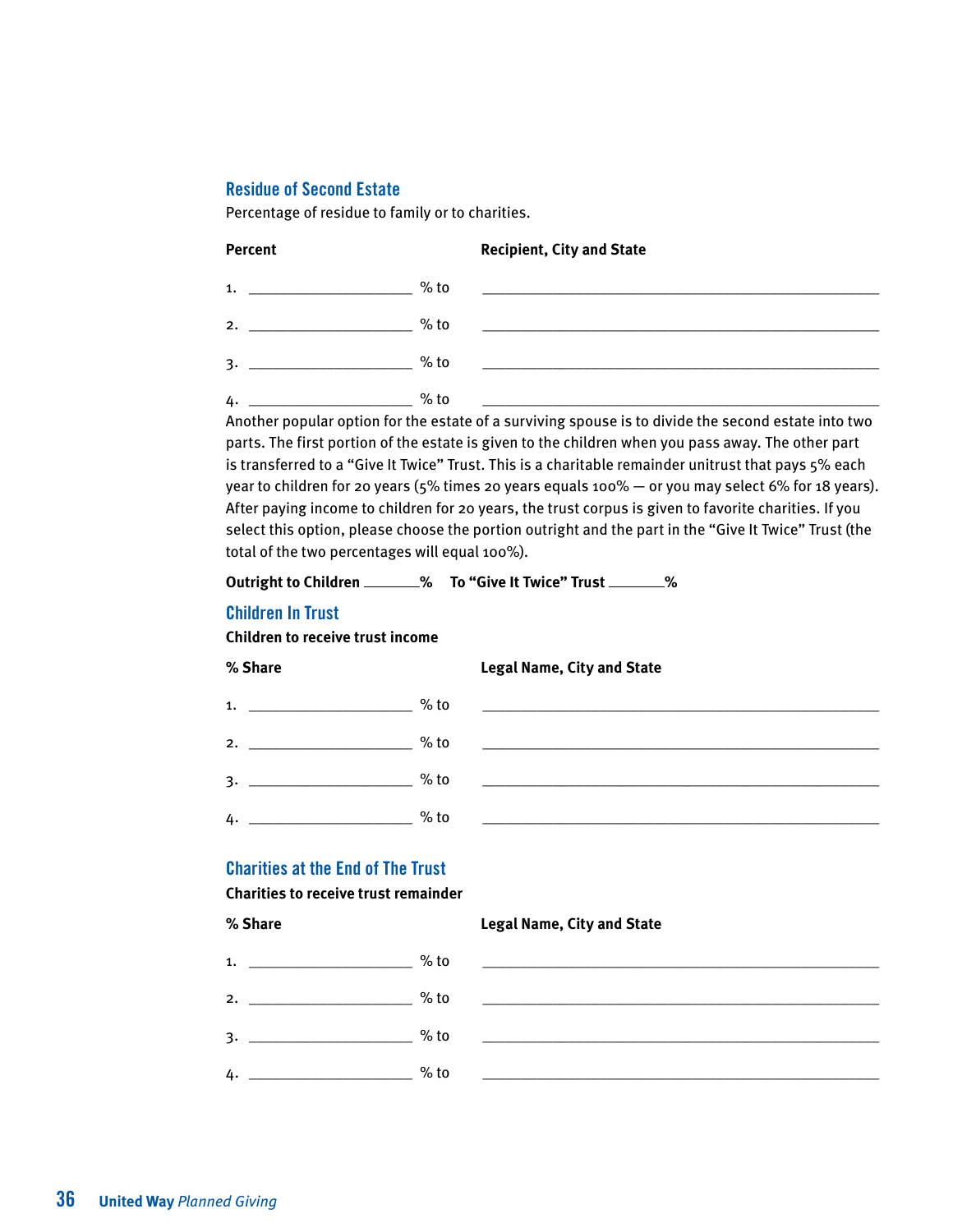### **Personal Property Distribution**

#### **List to Dispose of Personal Property**

Your will or trust is designed to transfer property to the person you select. However, many states permit you to update and maintain a list of personal items that may be changed whenever you desire. The lists must be signed and dated, and describe the personal property and name the recipient.

Under the laws of most states, you are permitted to make a list of property that may include jewelry, silver, china, furniture, and collections of stamps, coins, art and other personal items that are movable. The advantage of this list is that you may update it as you buy or sell these items or you may change your mind about who should receive china, silver, rings or other personal items.

By making and updating this list, you can change the recipients as your property changes. It is important to be certain that you have signed and dated each list. Only the last list you have completed before your demise will be valid.

If some items on this list are very valuable (especially art and other collections), then it is important to discuss the transfer of these items with your professional advisor. Your advisor may use language similar to the language below in your will:

#### **Example Language**

*"Under the laws of the State of I may leave a written statement or a list, dated and signed by me, disposing of certain items of my tangible personal property. Any such list with date and signature shall be effective to transfer the named personal property. If no signed and dated list is identified by my Personal Representative within thirty days after his or her qualification, it shall be presumed that there is no statement or list and any subsequently discovered statement or list shall be ignored."*

Anytime you update your list, make a copy and send the original to your attorney or personal representative for safekeeping. Please make your list here:

| <b>Description/Location</b> | <b>Recipient, City and State</b> |
|-----------------------------|----------------------------------|
|                             |                                  |
|                             | 2. $\qquad \qquad \qquad$        |
|                             |                                  |
|                             |                                  |
| 5.                          |                                  |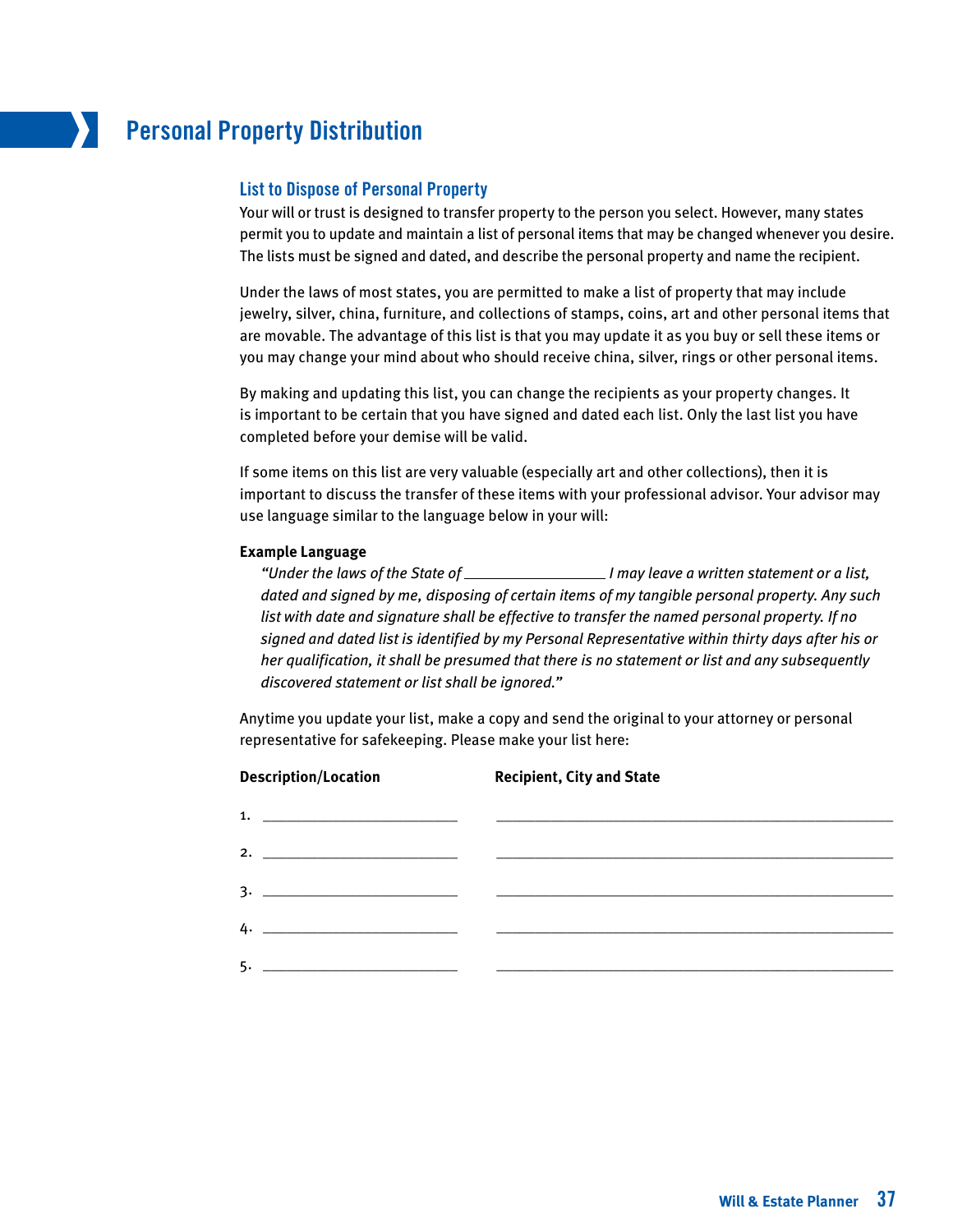| <b>Description/Location</b> | <b>Recipient, City and State</b> |
|-----------------------------|----------------------------------|
|                             | $\overline{\phantom{a}}$         |
|                             | 7. $\overline{\phantom{a}}$      |
|                             |                                  |
|                             |                                  |
|                             | $\frac{10}{2}$                   |
|                             |                                  |
|                             | $\frac{12.6}{2}$                 |
|                             |                                  |
|                             |                                  |
|                             |                                  |

#### **Ways to Give or Transfer Personal Property**

**Give During Life.** Many senior persons start the gift process during life. By giving personal items to children and other heirs, they understand and appreciate the gift.

**Consider Preferences.** Some children may desire a piano or other instrument. Others may prefer to receive valuable books or china. Discuss the goals of heirs and attempt to make gifts that will be most meaningful to each person.

**Leave Instructions.** The list is very useful. Other items could be distributed through a "rotating choice" plan. Everyone meets together and each person takes a turn at selecting one item.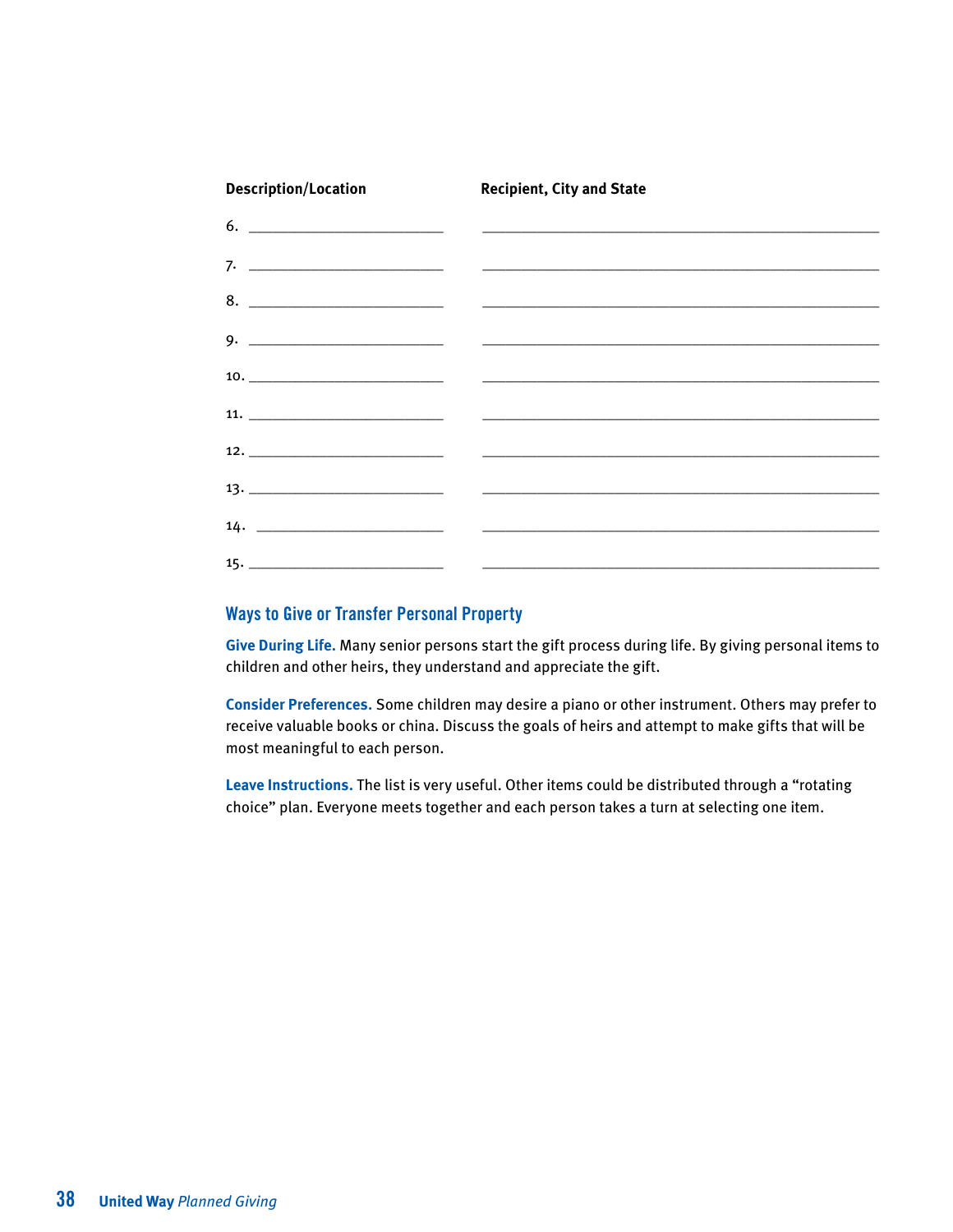### **Frequently Asked Questions (FAQs)**

#### **1. Why is estate planning more than a will?**

An estate plan cares for both your property and your person. A will and, for some persons a trust, is important for the management and distribution of your property. But caring for your person requires creating a durable power of attorney for healthcare and a living will. The person who holds your durable power of attorney for healthcare can help the doctors make important decisions if you are in the hospital and not able to communicate. A living will is your statement of the care to be provided to you when you are in your final weeks or days. In some states, the durable power of attorney for healthcare and living will are combined in a document called an advance directive.

#### **2. How can I avoid probate?**

In many cases, property can be transferred without probate. For example IRAs, insurance policies and some other assets may be transferred through a beneficiary designation. If you are on title with another person as joint tenant with right of survivorship, under state law property rules the real property will be transferred to the survivor. Finally, many trusts hold real estate and that property will be transferred to the trust beneficiary.

#### **3. Who are primary beneficiaries of a will?**

One of the first decisions that you make is to decide who receives specific land, home, or personal items. These heirs are your primary beneficiaries.

#### **4. When should you select a contingent beneficiary?**

If you have given a primary beneficiary a specific item like a family heirloom, it is a very good idea to select a contingent beneficiary. However, if you do not, then the property simply is part of the residue of your estate. After distribution of specific property and payment of costs and taxes, the balance of the estate property is called the residue.

#### **5. Why should you create a trust for minor beneficiaries?**

Receiving property at a young age frequently leads to indulgence and serious problems. If you plan to leave property to minors, it is important to select a trustee to manage the property.

#### **6. Should you forgive your children's debts?**

Many parents pass away with outstanding loans to children. If you do decide to forgive debts to children or other family members, you may also want to include an offsetting gift of cash or other property to those family members who do not receive any debt forgiveness. In this way, you can keep the total benefits under the will even among your children or other heirs.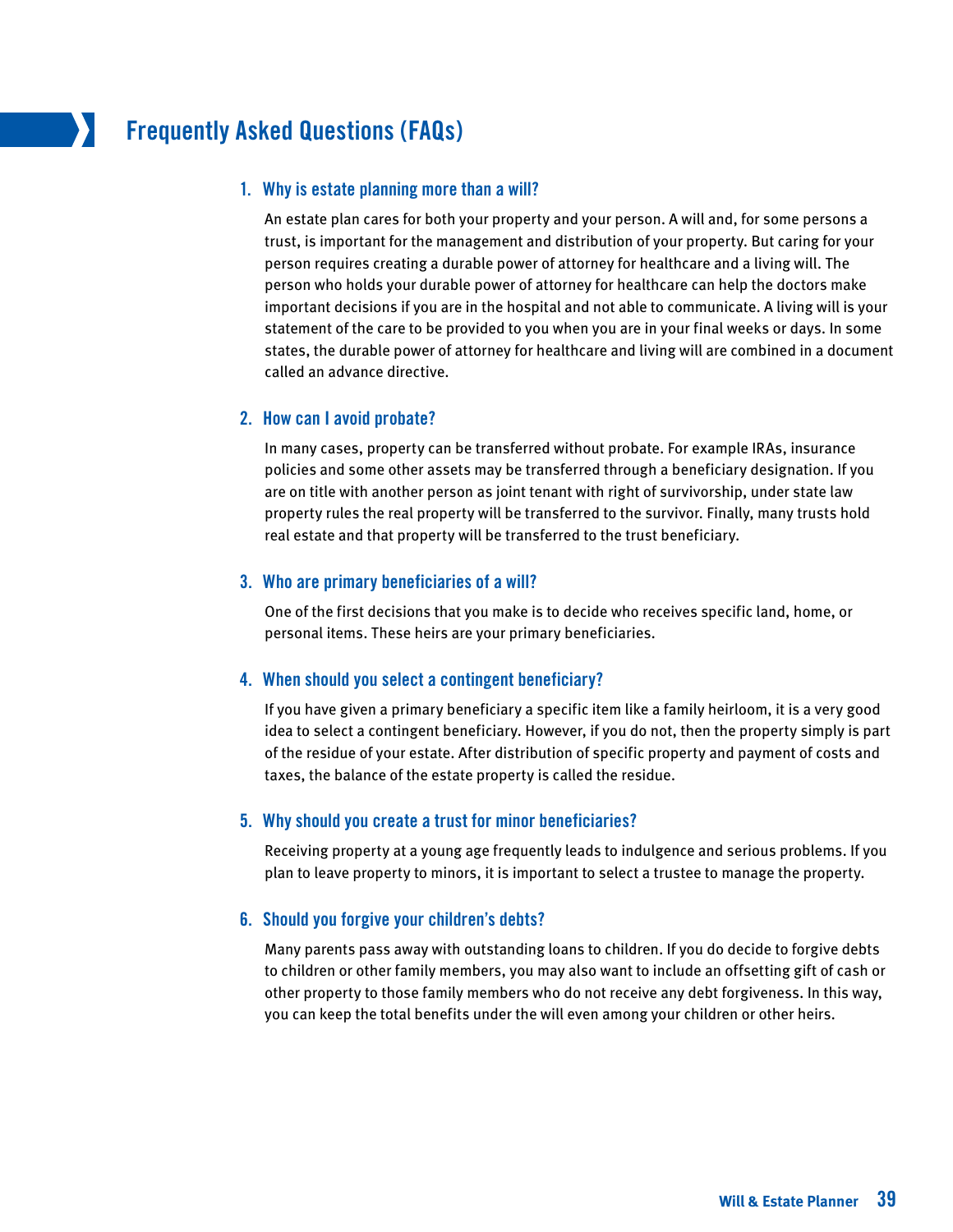#### **7. Why is selecting a guardian for minor children so important?**

The guardian will perform most of the functions of a parent in teaching the child, selecting his or her school, providing ethical or religious education and many other aspects of the child's life.

#### **8. If you have minor children and a substantial estate, should the same person be guardian of your children and trustee of their trust?**

If there is a substantial property inheritance for the child, it is quite risky to transfer both the guardianship and the property to the same individual. After the parents pass away and the guardian has control of the property, the temptation to spend income and principal for personal benefits rather than for the care of the child is extremely strong. A better plan is to select another person or commercial institution as trustee to manage the property. The trustee performs an important check-and-balance role. He or she can also distribute income, and if needed, principal for the benefit of the children.

#### **9. Should medical papers and a living will be kept in your safety deposit box?**

No. If you are ill and in the hospital, the durable power of attorney for healthcare or advance healthcare directive will need to be available to your healthcare agent. They may not have access to your safety deposit box. Your healthcare powers should be given to a friend or advisor so they are available if you are in the hospital and need their assistance.

#### **10. Is it important to express your preferences on end-of-life care through an advance directive or living will?**

Yes. While the states may use different forms and have a different name for the document, all permit you to express your healthcare preferences for end of life.

#### **11. Is a family member who lives in your area a good choice for your healthcare agent?**

While you can select any family member who lives in another state as your healthcare agent, it is helpful to select a person who is in the area so that he or she is available if you need an immediate healthcare decision.

#### **12. Will your personal preferences on pain management have substantial impact on your endof-life care?**

If you desire a high comfort level even though that leads to less mental clarity, or prefer a more moderate or even low comfort level with greater mental clarity, that will have great impact on the level of pain medication provided to you.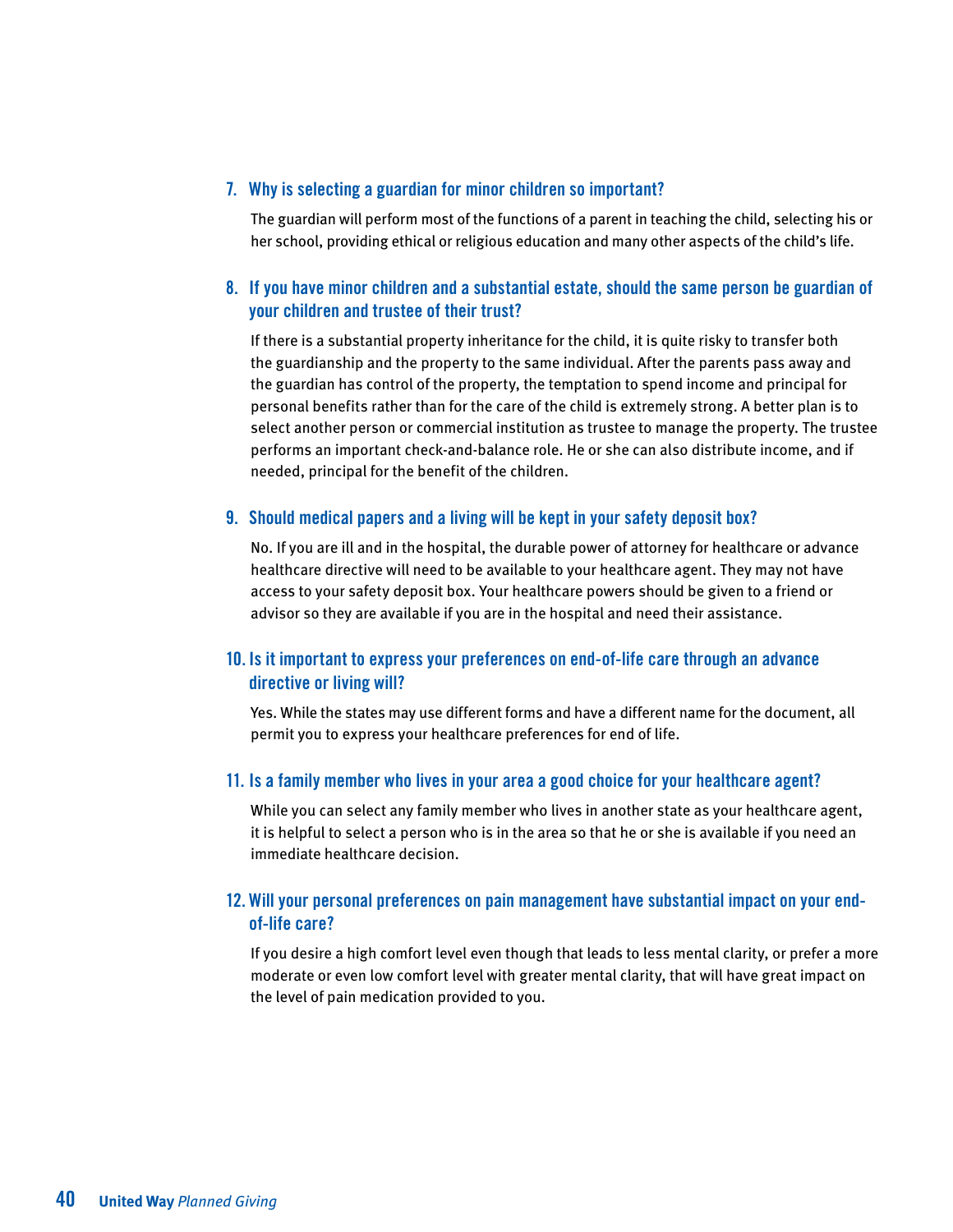#### **13. For a young person with a modest estate, is a will a better option than a trust?**

For a young person with a modest estate, it is important to get started in the estate planning process. A will is the basic step and is much more reasonable in cost than a living trust. However, if you own substantial real property, a trust may be a good addition, even for a younger person.

#### **14. If you use IRA beneficiary designations, joint tenancy with right of survivorship and other types of non-probate transfers, do you still need a will?**

While a majority of property can be transferred through non-probate methods, your estate will require a will. If you have minor children, your will is used to select their guardian. But your estate invariably will include some personal items and other assets that are subject to the will. You may also receive an inheritance or lose your life in an accident that provides a large judgment to your estate. In all of these cases, it is essential to have a will to transfer your property as you choose, not as the court determines.

#### **15. Does a living trust protect you in your very senior years?**

With a living trust, you normally serve as the initial trustee and select the successor trustee. Your chosen successor will be able to take over if you are in your very senior years and are ill or otherwise unable to manage your property. This is a great comfort and protection for both you and your property.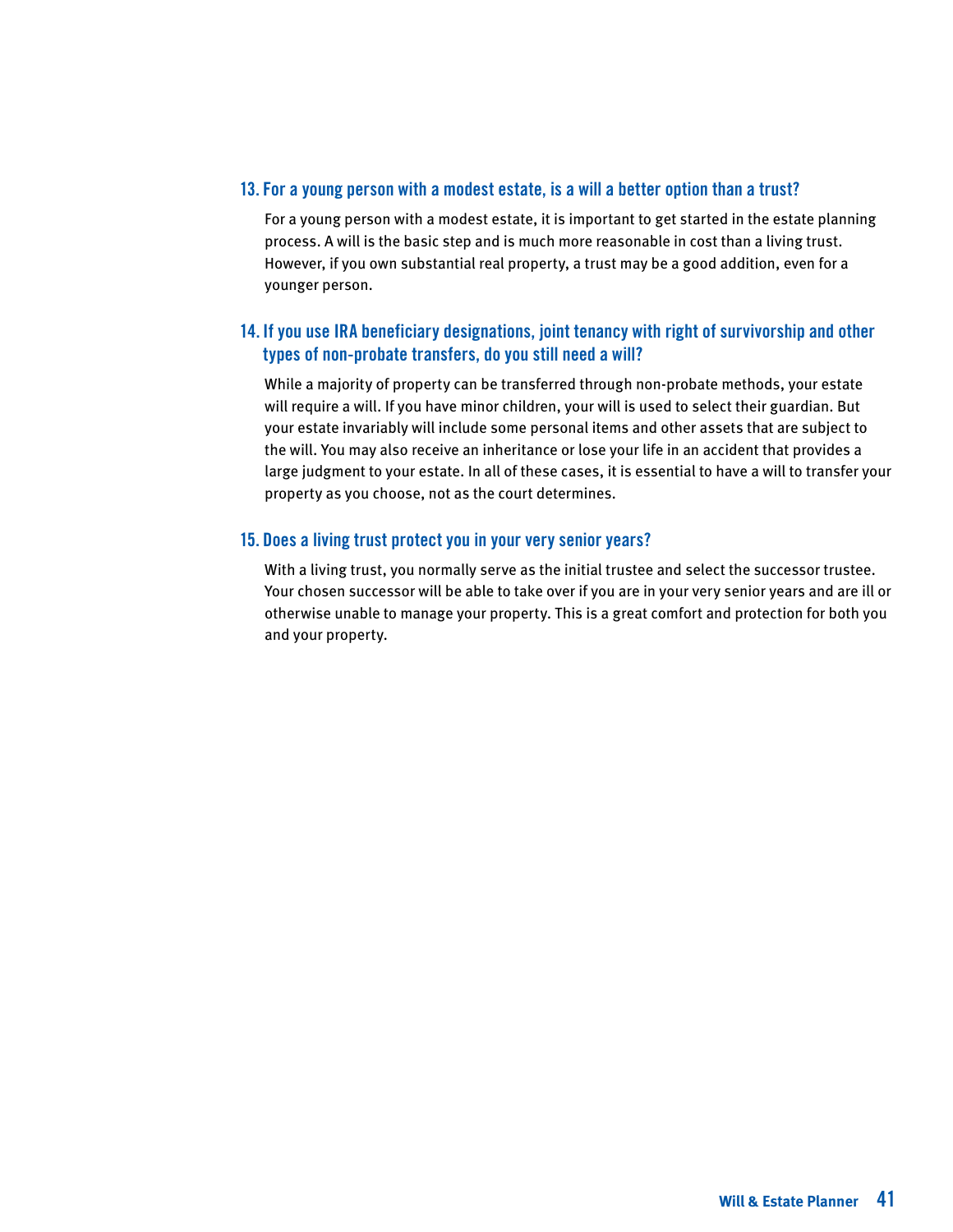# **The Shortest Day**



Every day has  $24$  hours  $-1,440$  minutes  $-86,400$  seconds. Or does it? A short day is coming for all of us – a day when we will not reach the 86,400th second, and we will pass on to our final reward.

We may have lived a long and useful life, filled with great memories. First, the "learning" years—youthful and vibrant time spent in school with classmates. Second, the "earning" years—starting that first job, building a career and meeting many friends and business associates. Third, the "retirement" years—when you finally have time to enjoy visits with all of your family and friends.

In many ways you have made a difference for family, friends and countless others during your lifetime. Yet there is one more part of

life—the chance through your estate to make a meaningful difference in the lives of those in need. I invite you to consider this story.

John D. Rockefeller founded Standard Oil in 1870 and became the richest man on the planet. When he passed away, his accountant was asked, "How much of an estate did he leave?"

His accountant's answer was, "All of it."

During his lifetime John D. Rockefeller accumulated many assets. He also gave generously both during his lifetime and through his estate.

You also have accumulated and given. Yet, in your estate the accumulation period is over. As was true with John D. Rockefeller, everything will be given to someone or for some purpose.

Thank you for your gifts during life. I know you have carefully thought about how much to give, to whom to give and how to give. Now I invite you to think about a "living legacy."

This is called a "living legacy" from your estate because, through this gift, you live on—at least in the sense that your lifelong efforts for accumulation continue to bear fruit in helping others.

Many of our friends find great joy and satisfaction during life, knowing that their estate will someday make a great difference in the lives of others. By completing this guide and a will with benefits for family and charity, you too can join in that happiness.

"The Shortest Day" may be coming soon or may be many years into the future. But your chance for the satisfaction of a legacy that touches many others can be here today.

Thank you again for your generous support of those in need!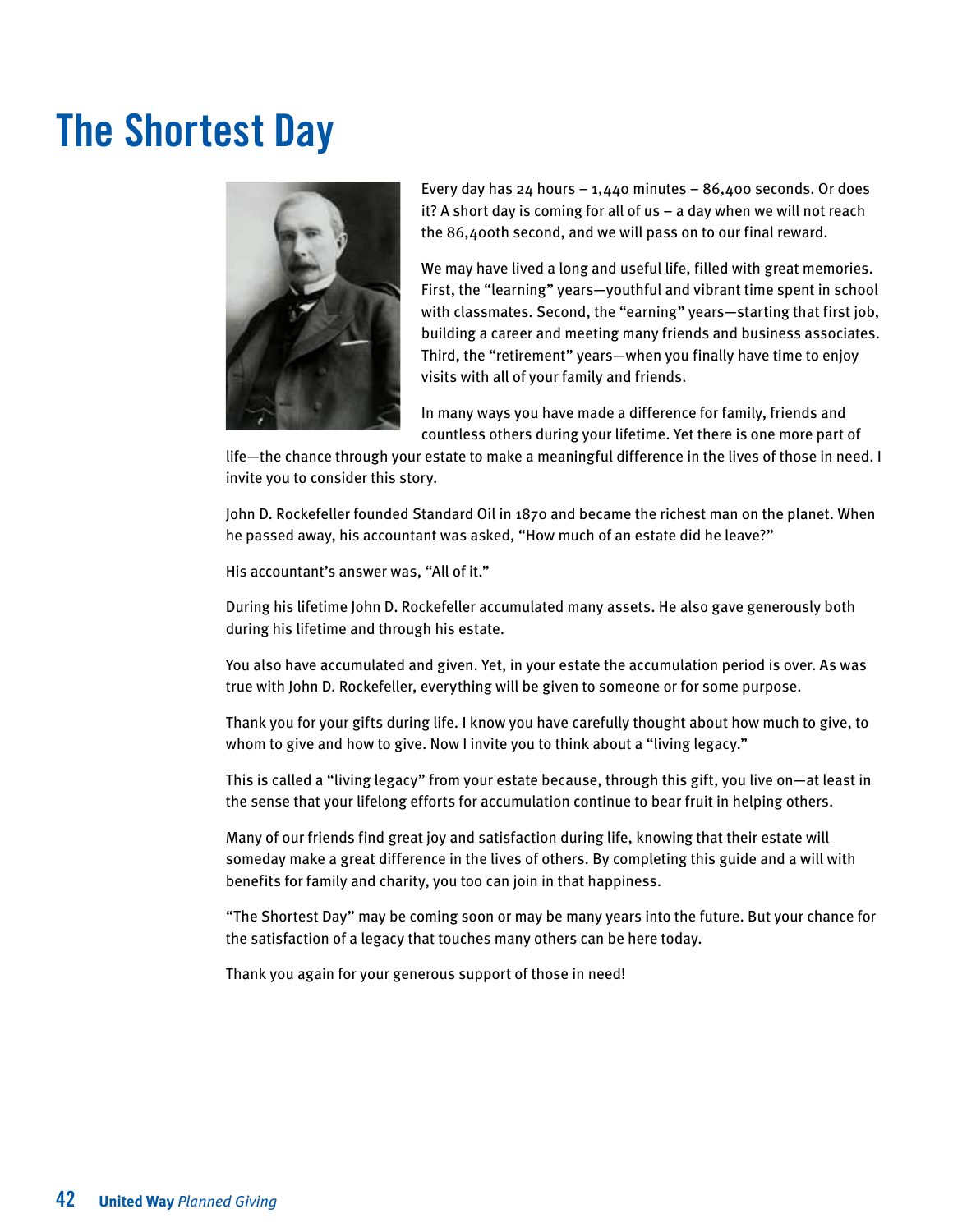# **Notes For My Attorney**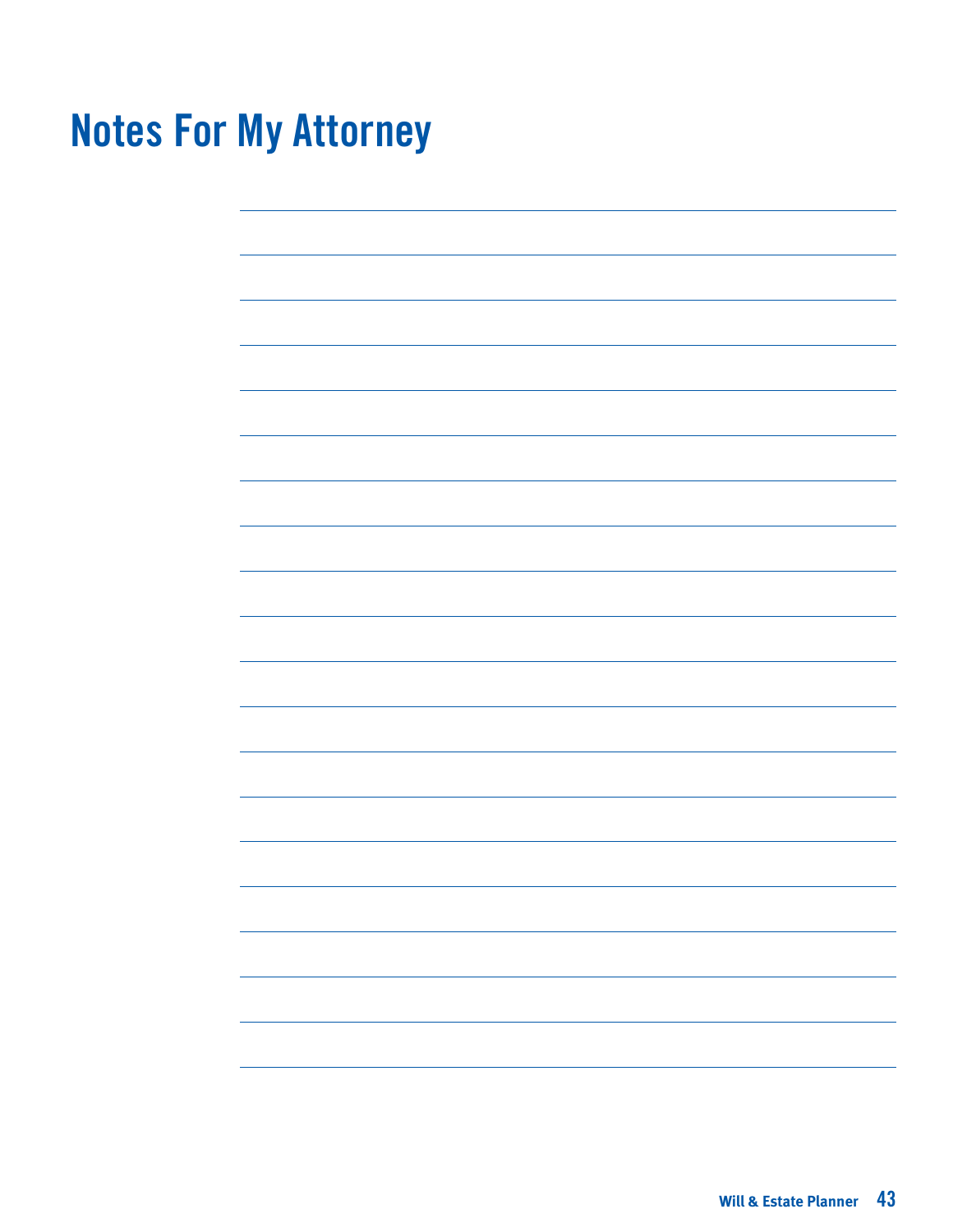

#### **Disclosure on Attorneys and This Charity**

*Thank you for completing this form. It is offered by us to you as an educational service. While we attempt to provide helpful estate and financial background, we are not able to offer specific legal advice on your personal situation. Because you may have special needs, we know that you will want to contact your own attorney. He or she will be your independent advisor and will have an obligation of trust and confidence to you. With the advice of your independent attorney, you may have a customized estate plan that truly fulfills your unique family, healthcare, estate and planning circumstances.*